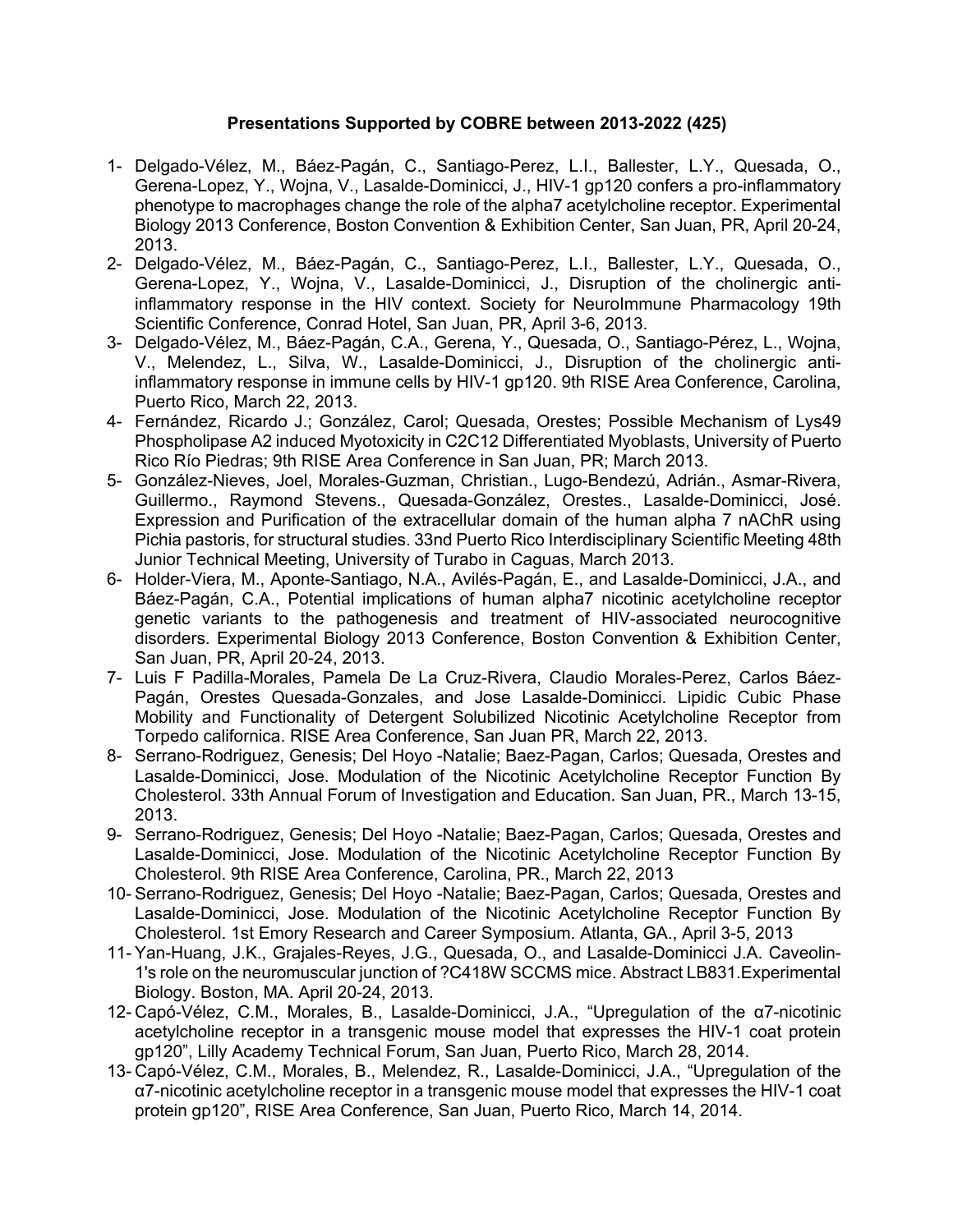- 14- Delgado-Vélez, M., Báez-Pagán, C.A., Gerena, Y., Quesada, O., Santiago-Pérez, L., Wojna, V., Melendez, L., Silva, W., Lasalde-Dominicci, J., HIV-1 gp120 confers a pro-inflammatory phenotype to macrophages changing the role of the alpha7 acetylcholine receptor. Experimental Biology, Boston, MA, April 20-24, 2013.
- 15- Delgado-Vélez, M., Báez-Pagán, C.A., Gerena, Y., Quesada, O., Santiago-Pérez, L., Wojna, V., Melendez, L., Silva, W., Lasalde-Dominicci, J. HIV-1 gp120 alters the anti-inflammatory phenotype of macrophages. 10th RISE Area Conference, San Juan, PR, March 15, 2014.
- 16- Delgado-Vélez, M., Báez-Pagán, C.A., Gerena, Y., Quesada, O., Santiago-Pérez, L., Wojna, V., Melendez, L., Silva, W., Lasalde-Dominicci, J. The cholinergic anti-inflammatory response in HIV context. The Lilly Academy, San Juan, PR, March 28, 2014.
- 17- Gonzalez-Nieves, J.E., Padilla-Morales, L.F., Colon-Saez, J.O., Acevedo, J., Rosado, I.D., Y Quesada, O., and Lasalde-Dominicci J.A. Effect of lipid analogue detergent on the solubilization of the nicotinic Acetylcholine Receptor (nAChR): Analysis of functionality in Xenopus laevis oocytes and stability on Lipidic Cubic Phase (LCP). 10th Annual Rise Conference Symposium on Current Development in Protein-Protein Interaction. March 15, 2014, Carolina, PR.
- 18- Joel E. González-Nieves1, Luis F. Padilla-Morales2, José O. Colon-Sáez, Jesús A. Acevedo1, Irvin D. Rosado1, Orestes Quesada-González3 and José A. Lasalde Dominicci1 Effect of lipid analogue detergent on the solubilization of the nicotinic Acetylcholine Receptor (nAChR): Analysis of functionality in Xenopus laevis oocytes and stability on Lipidic Cubic Phase (LCP)Subjects. 49th ACS Junior Technical Meeting 34th Puerto Rico Interdisciplinary Scientific Meeting (PRISM). March 29, 2014 UPR-Cayey, PR.
- 19- León Rivera, Rosiris; Coelho, Carolina; Casadevall, Arturo. (2013) Phagocytosis of Cryptococcus neoformans by Murine Macrophages. Poster presentation. Final Presentations of SURP Program of Albert Einstein College of Medicine 2013. August 2013. New York City, New York.
- 20- León Rivera, Rosiris; Coelho, Carolina; Esteânia Martins, Luis R. Martínez, Casadevall, Arturo. (2013) Phagocytosis of Cryptococcus neoformans by Murine Macrophages. Oral presentation. Final Presentations of SURP Program of Albert Einstein College of Medicine 2013. July 2013. New York City, New York.
- 21- León Rivera, Rosiris; Delgado-Vélez, Manuel; Báez, Carlos A.; Quesada, Orestes; Lasalde-Dominicci, José. (2013) Calcium mobilization studies of the HIV gp120 induced up-regulation of alpha 7 nicotinic acetylcholine receptor in macrophages. Oral presentation. Segundo Encuentro Subgraduado de Investigación y Creación 2014. April 2014. San Juan, Puerto Rico.
- 22- León Rivera, Rosiris; Delgado-Vélez, Manuel; Báez, Carlos A.; Quesada, Orestes; Lasalde-Dominicci, José. (2013) HIV gp120 induced up-regulation of alpha 7 nicotinic acetylcholine receptor in macrophages: a calcium mobilization study. Oral presentation. Annual Biomedical Research Conference for Minority Students 2013. November 2013. Nashville, Tennessee.
- 23- León Rivera, Rosiris; Delgado-Vélez, Manuel; Báez, Carlos A.; Quesada, Orestes; Lasalde-Dominicci, José. (2013) HIV gp120 induced up-regulation of alpha 7 nicotinic acetylcholine receptor in macrophages causes a change in calcium mobilizations. Oral presentation. First Puerto Rico Cell Signaling Scientific Meeting 2013. November 2013. San Juan, Puerto Rico.
- 24- Luis F. Padilla, Joel E González, Claudia Lanauze, Neikelín Burgos, Nelimar Cruz, José O. Colón, Carlos A Báez, Orestes Quesada, José A. Lasalde. ProgresiProgresive analysis of nAChR stability in the lipidic cubic phase: nAChR detergent solubilization and fractional mobility. February 17, 2014, San Francisco, CA.
- 25- Luis F. Padilla, Joel E González, Claudia Lanauze, Neikelín Burgos, Nelimar Cruz, José O. Colón, Carlos A Báez, Orestes Quesada, José A. Lasalde. Long-term mobility and stability analysis of detergent purified nAChR inserted on lipidic cubic phase. Rise Area Conference March 15, 2014, Carolina, PR.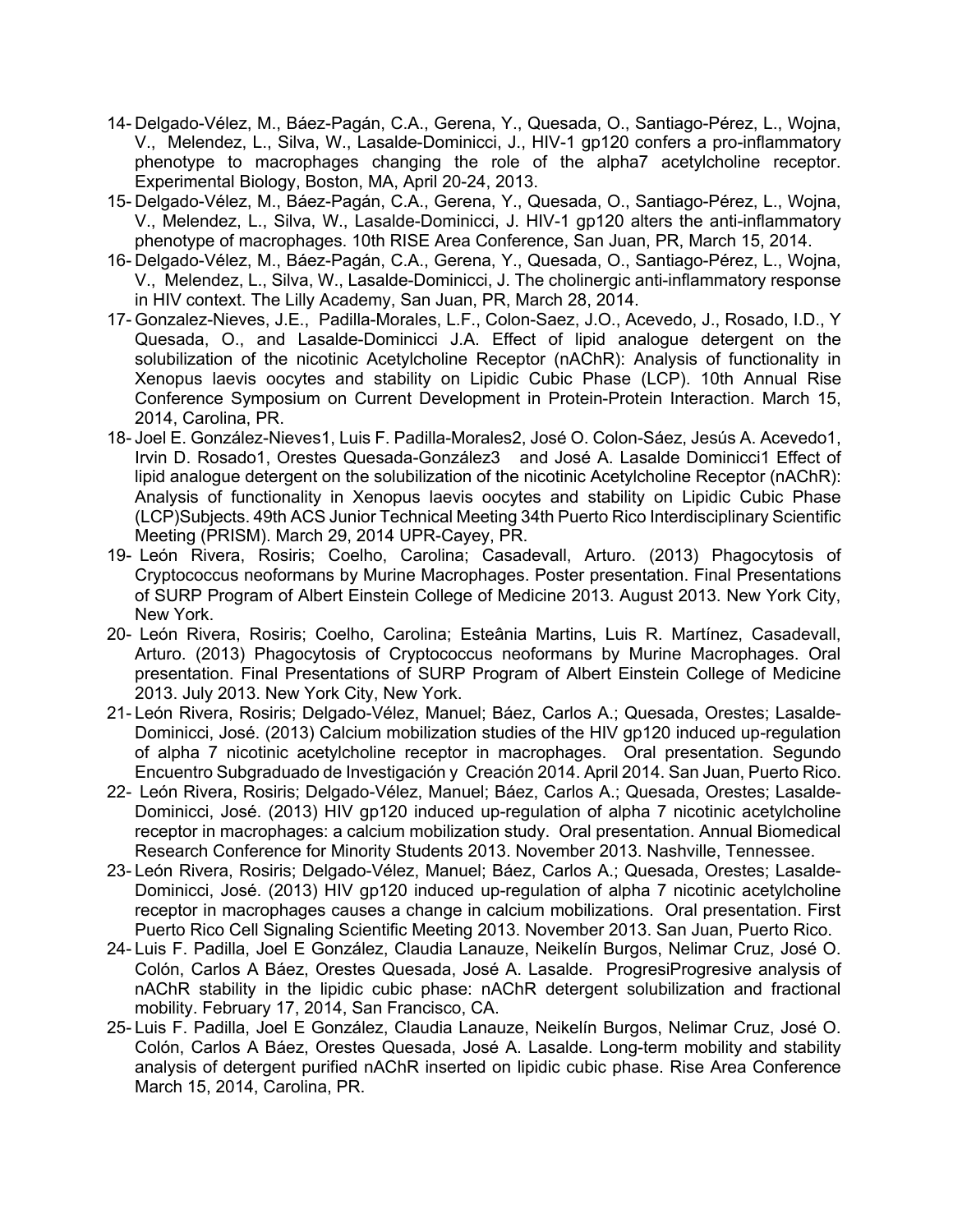- 26- Luis F. Padilla, Joel E González, Claudia Lanauze, Neikelín Burgos, Nelimar Cruz, José O. Colón, Carlos A Báez, Orestes Quesada, José A. Lasalde. Long-term mobility and stability analysis of detergent purified nAChR inserted on lipidic cubic phase. March 15, 2014, Carolina, PR.
- 27- Sonnieliz Cotto-Ríos1, Orestes Quesada3, José A. Lasalde-Dominicci. Effects of HIV-1 gp120 pre incubation in Jak-STAT anti-inflammatory pathway activation in human derived macrophages (MDM's): A possible HIV-1 mechanism for cholinergic anti-inflammatory response (CAP) disruption. Abstract #0410th RISE Area Conference. March 15, San Juan, Puerto Rico.
- 28- Gonzalez Joel, Padilla-Morales, L.F., Colon J.O., Acevedo J.A., Rosado I. Quesada, O. and Lasalde-Dominicci, J.A., Assesment of the functionality and stability of detergent purified nAChR from Torpedo californica. Biophysical Society 59th Annual Meeting Late abstract L3377-pos page 12. February 7, 2015, Baltimore MD
- 29- De Jesus, L.M., Aponte, L., Holder-Viera, M., Colon J.O., Lasalde-Dominicci and Baez-Pagan, C. Electrophysiological Characterization of alpha7 acetylcholine receptors genetic variants and their interactions with partial duplication Dupalpha7 Biophysical Society 59th Annual Meeting Late abstract L3559-pos page 12. February 7, 2015, Baltimore MD
- 30- Báez-Cruz, Faviolla A.; Quesada, Orestes; González, Carol. (2014) Possible Mechanism of Action of the Myotoxic phospholipase A2 from Agkistrodon piscivorus piscivorus. Poster Presentation. Annual Biomedical Research Conference for Minority Students 2014. November 2014. San Antonio, Texas.
- 31- Báez-Cruz, Faviolla A.; Quesada, Orestes; González, Carol. Possible Roll of Ion-Gate Channel in the Mechanism of Action of the Myotoxic Phospholipase A2. Oral Presentation. 2015 JRTech/PRISM Meeting. March 2015. Río Piedras, Puerto Rico
- 32- Capó-Vélez, C.M., Morales, B., Lasalde-Dominicci, J.A., "Upregulation of the ?7-nicotinic acetylcholine receptor in a transgenic mouse model that expresses the HIV-1 coat protein gp120", Lilly Academy Technical Forum, San Juan, Puerto Rico, March 28, 2014.
- 33- Capó-Vélez, C.M., Morales, B., Melendez, R., Lasalde-Dominicci, J.A., "Upregulation of the alpha7-nicotinic acetylcholine receptor in a transgenic mouse model that expresses the HIV-1 coat protein gp120", RISE Area Conference, San Juan, Puerto Rico, March 14, 2014.
- 34- Delgado-Vélez, M., Báez-Pagán, C.A., Gerena, Y., Quesada, O., Santiago-Pérez, L., Wojna, V., Melendez, L., Silva, W., Lasalde-Dominicci, J. HIV-1 gp120 alters the anti-inflammatory phenotype of macrophages. 10th RISE Area Conference, San Juan, PR, March 15, 2014.
- 35- Delgado-Vélez, M., Báez-Pagán, C.A., Gerena, Y., Quesada, O., Santiago-Pérez, L., Wojna, V., Melendez, L., Silva, W., Lasalde-Dominicci, J. The cholinergic anti-inflammatory response in HIV context. The Lilly Academy, San Juan, PR, March 28, 2014.
- 36- Gonzalez-Nieves, J.E., Padilla-Morales, L.F., Colon-Saez, J.O., Acevedo, J., Rosado, I.D., Y Quesada, O., and Lasalde-Dominicci J.A. Effect of lipid analogue detergent on the solubilization of the nicotinic Acetylcholine Receptor (nAChR): Analysis of functionality in Xenopus laevis oocytes and stability on Lipidic Cubic Phase (LCP). 10th Annual Rise Conference Symposium on Current Development in Protein-Protein Interaction. March 15, 2014, Carolina, PR.
- 37- Joel E. González-Nieves1, Luis F. Padilla-Morales2, José O. Colon-Sáez, Jesús A. Acevedo1, Irvin D. Rosado1, Orestes Quesada-González3 and José A. Lasalde Dominicci1 Effect of lipid analogue detergent on the solubilization of the nicotinic Acetylcholine Receptor (nAChR): Analysis of functionality in Xenopus laevis oocytes and stability on Lipidic Cubic Phase (LCP)Subjects. 49th ACS Junior Technical Meeting 34th Puerto Rico Interdisciplinary Scientific Meeting (PRISM). March 29, 2014 UPR-Cayey, PR.
- 38- León Rivera, Rosiris; Delgado-Vélez, Manuel; Báez, Carlos A.; Quesada, Orestes; Lasalde-Dominicci, José. (2013) Calcium mobilization studies of the HIV gp120 induced up-regulation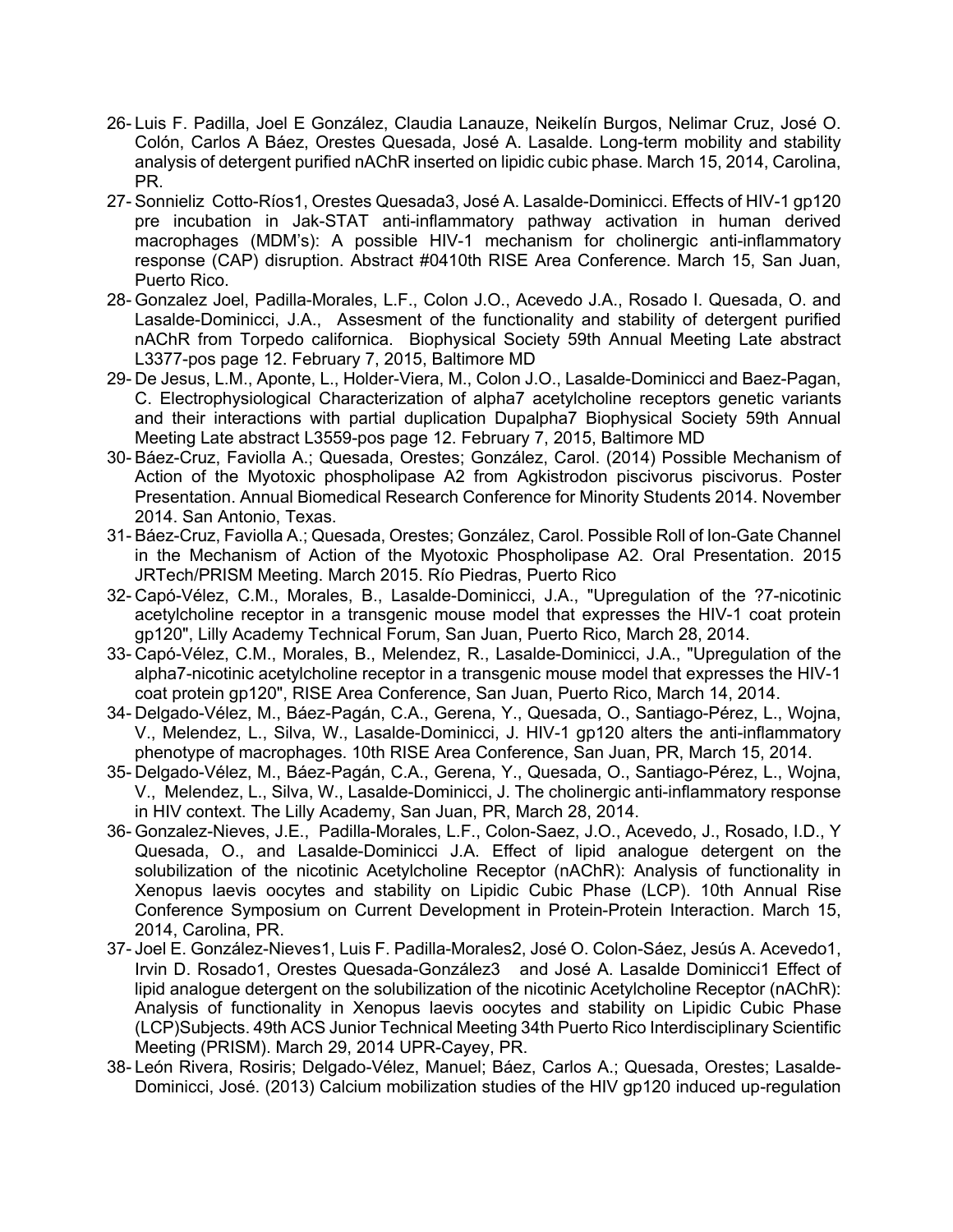of alpha 7 nicotinic acetylcholine receptor in macrophages. Oral presentation. Segundo Encuentro Subgraduado de Investigación y Creación 2014. April 2014. San Juan, Puerto Rico.

- 39- Luis F. Padilla, Joel E González, Claudia Lanauze, Neikelín Burgos, Nelimar Cruz, José O. Colón, Carlos A Báez, Orestes Quesada, José A. Lasalde. Long-term mobility and stability analysis of detergent purified nAChR inserted on lipidic cubic phase. Rise Area Conference March 15, 2014, Carolina, PR.
- 40- Luis F. Padilla, Joel E González, Claudia Lanauze, Neikelín Burgos, Nelimar Cruz, José O. Colón, Carlos A Báez, Orestes Quesada, José A. Lasalde. Long-term mobility and stability analysis of detergent purified nAChR inserted on lipidic cubic phase. March 15, 2014, Carolina, PR.
- 41- Mileyshmi Holder Viera, Carlos A. Baez-Pagan and Jose A. Lasalde-Dominicci, "Characterization of cáncer associated somatic mutations from the alpha7 nicotinic acetylcholine receptor", Oral Presentation, Puerto Rico Junior Technical Meeting 2015, March 14, 2015.
- 42- Sonnieliz Cotto-Ríos1, Orestes Quesada3, José A. Lasalde-Dominicci. Effects of HIV-1 gp120 pre incubation in Jak-STAT anti-inflammatory pathway activation in human derived macrophages (MDM's): A possible HIV-1 mechanism for cholinergic anti-inflammatory response (CAP) disruption. Abstract #04 10th RISE Area Conference. March 15, San Juan, Puerto Rico.
- 43- Capó-Vélez, C.M., Morales, B., García A., Grajáles-Reyes, J., Báez-Pagán, C.A., Quesada O., Delgado-Vélez, M., Lasalde-Dominicci J.A. Role of alpha 7-nicotinic acetylcholine receptors on striatum-dependent functions of transgenic mice expressing the HIV-1 coat protein gp120. Lilly Academy Technical Forum, San Juan, PR, May 6, 2016
- 44- Rodriguez-Diaz, J.C., Colon-Saez J.O. and Lasalde-Dominicci, J.A. nAChR modulation by Ibuprofen. Oral Presentation delivered at the 4to Encuetro Subgradado de Investigación y Creación, Condado Hotel Plaza, San Juan, Puerto Rico, April 2016.
- 45- Cotto-Ríos S., Quiroz-Figueroa K., Hernández-Camacho P., Quesada O., Colón J. O., Lasalde-Dominicci J. A., Effects of HIV-1 gp120 JRFL protein in the expression and functionality of the alpha 7 nAChR's in human monocytes derived macrophages. 11th RISE Area Conference, San Juan, PR, March 2016.
- 46- Reilly-Andújar, F., Quesada-Gonzalez, O., Arias, H., Colón-Sáez, J. O., Lasalde-Dominicci, J. A. Effects of Positive Allosteric Modulators (PAMs) on the functionality of the ?7 Nicotinic Acetylcholine Receptor (nAChR). 11th RISE Area Conference, San Juan, PR, March 2016.
- 47- Báez-Cruz, F.A., Phillips, M.A., & Afanador, G.A. Characterization of Plasmodium falciparum deoxyhypusine synthase. 15th MARC Conference, University of Puerto Rico-Río Piedras Campus, San Juan, PR, February 2016.
- 48- Báez-Cruz, F. A., Phillips, M. A., and Afanador, G. A. Characterization of Plasmodium falciparum deoxyhypusine synthase. Minority Access to Research Careers Conference at the University of Puerto Rico-Río Piedras, San Juan, PR, February 2016
- 49- Quesada O., Gonzalez C., Ferrer M., Colón J.O., Fernández E., Mercado J., Davila A., Morales R., Lasalde-Dominicci J.A. Nicotinic Acetylcholine Receptor: Lipid Composition and Requirement for Activity, 60th annual meeting Biophysical Society, Los Angeles, CA, February 2016.
- 50- Maldonado-Hernández, R., Valdés, B., Quesada, O. and Lasalde-Doeminicci, J. Preparation of nAChR crystals for high resolution studies using the detergent analog LFC16. Louis Stokes Alliance for Minority Participation Symposium 2016,Gaylord National Resort And Harbor, Maryland February 22-24, 2016.
- 51- Reilly-Andújar, F., Quesada-Gonzalez, O., Arias, H., Colón-Sáez, J. O., Lasalde-Dominicci, J. A. Effects of Positive Allosteric Modulators (PAMs) on the functionality of the ?7 Nicotinic Acetylcholine Receptor (nAChR). 60th Annual Biophysical Society Meeting, Los Angeles, CA, February 2016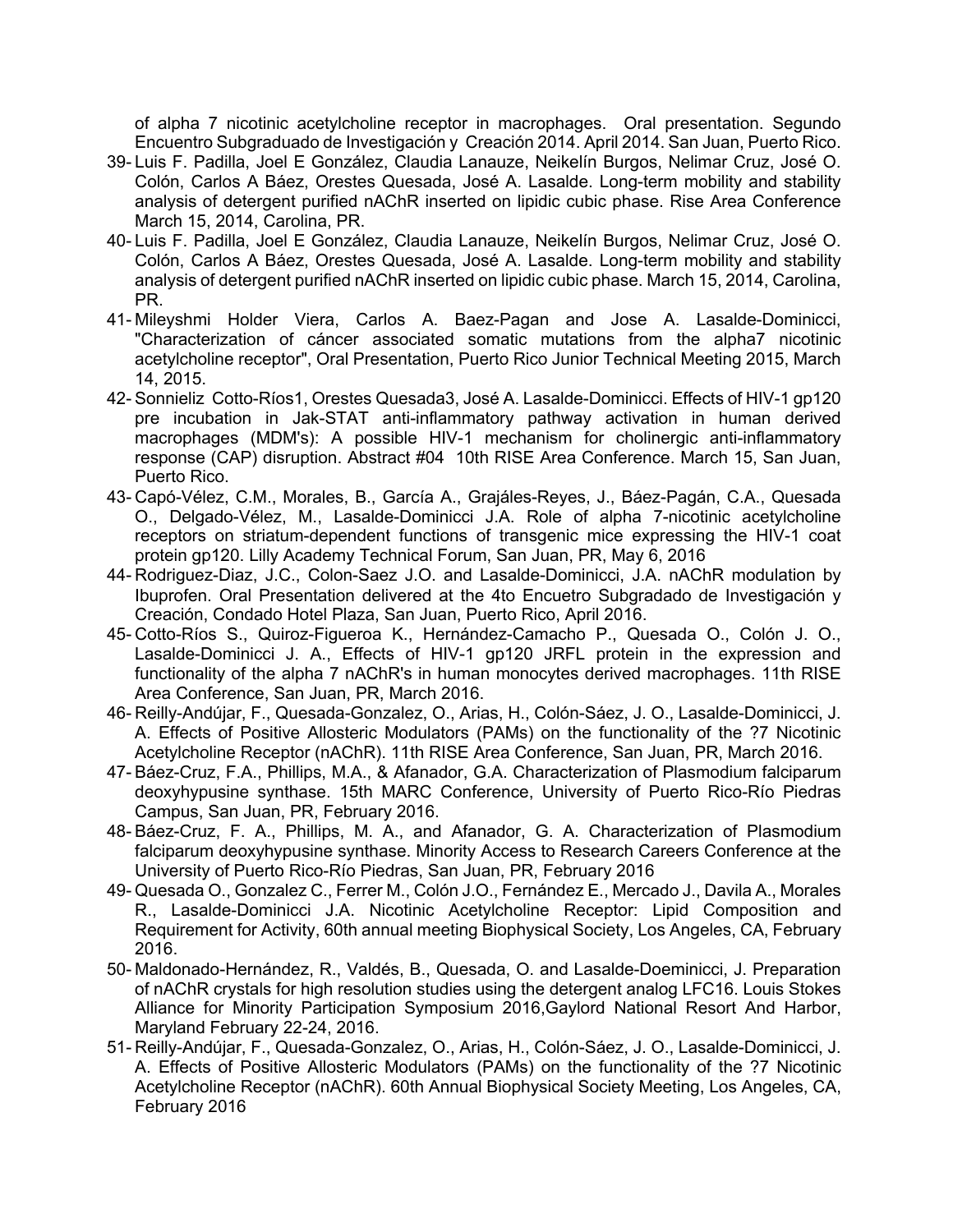- 52- Valdes-Fernandez B. N., Rosado-Millan I. D. and Lasalde-Dominicci J. A. Assessment of Nicotinic Acetylcholine Receptor Detergent Complex Purity and Stability for Structural Studies. 60th Annual Biophysical Society Meeting, Los Angeles California, February 2016.
- 53- Capó-Vélez, C.M., Morales, B., García A., Grajáles-Reyes, J., Báez-Pagán, C.A., Quesada O., Delgado-Vélez, M., Lasalde-Dominicci J.A.Role of alpha7-nicotinic acetylcholine receptors on striatum-dependent functions of transgenic mice expressing the HIV-1 coat protein gp120. American Society for Cell Biology Annual Meeting, San Diego, CA, December 2015.
- 54- Cotto-Ríos S., Quiroz-Figueroa K., Hernández-Camacho P., Quesada O., Colón J. O., Lasalde-Dominicci J. A., Effects of HIV-1 gp120 JRFL protein in the expression and functionality of the alpha 7 nAChR's in human monocytes derived macrophages. Puerto Rico 24th Neuroscience; University of Puerto Rico Medical Sciences Campus, December 2015.
- 55- Reilly-Andújar, F., Quesada-Gonzalez, O., Arias, H., Colón-Sáez, J. O., Lasalde-Dominicci, J. A. Effects of Positive Allosteric Modulators (PAMs) on the functionality of the ?7 Nicotinic Acetylcholine Receptor (nAChR). 24th Annual Puerto Rico Neuroscience Conference, San Juan, PR, December 2015.
- 56- Rodriguez-Diaz, J.C., Colon-Saez, J.O. and Lasalde-Domnicci, J.A., Modulation of the Nicotinic Acetylcholine Receptor by Ibuprofen. 24th Annual Puerto Rico Neuroscience Conference, University of Puerto Rico Medical Sciences Campus, San Juan Puerto Rico, December 2015
- 57- Valdes-Fernandez B. N., Mercado-Del Valle J., Quesada O. and Lasalde-Dominicci J. A. Assessment of Nicotinic Acetylcholine Receptor Detergent Complex Purity for Structural Studies. 24th Puerto Rico Annual Neuroscience Conference, San Juan, Puerto Rico, December 2015.
- 58- Báez-Cruz, F. A., Phillips, M. A., and Afanador, G. A. Characterization of Plasmodium falciparum deoxyhypusine synthase. 15th Annual Biomedical Research Conference for Minority Students at Seattle, WA, November 2015.
- 59- Mercado J. C., Lasalde-Dominicci, J. A., Quesada, O., Colón J. O., Functional Characterization of nAChR Extracted from Torpedo californica Using Different Detergents. 15th Annual Biomedical Research Conference for Minority Students at Seattle, WA, November 2015.
- 60- Rodriguez-Diaz, J.C., Colon-Saez J.O. and Lasalde-Dominicci, J.A. Modulation of the Nicotinic Acetylcholine Receptor by Ibuprofen. ABRCMS 2015, Annual Biomedical Research Conference for Minorities 15th anniversary, Washington State Convention Center, Seattle, Washington, November 2015.
- 61- Rodriguez-Diaz, J.C., Colon-Saez J.O. and Lasalde-Dominicci, J.A. Modulation of the Nicotinic Acetylcholine Receptor by Ibuprofen. Cuarto Simposio de Investigación Subgraduada de la Asociación Universitaria de Programas de Honor (AUPH), Universidad del Turabo, Gurabo, Puerto Rico, November 2015.
- 62- Rodriguez-Diaz, J.C., Colon-Saez J.O. and Lasalde-Dominicci, J.A. Modulation of the nicotinic acetylcholine receptor by ibuprofen. Society for Neuroscience's 45th annual meeting, McCormick Place, Chicago, Illinois, October 2015.
- 63- Capó-Vélez, C.M., Morales, B., García A., Grajáles-Reyes, J., Báez-Pagán, C.A., Quesada O., Delgado-Vélez, M., Lasalde-Dominicci J.A. "Role of ?7-nicotinic acetylcholine receptors on striatum-dependent functions of transgenic mice expressing the HIV-1 coat protein gp120". Cell Biology Annual Meeting 2015 San Diego CA.
- 64- Capó-Vélez, C.M., Morales, B., García A., Grajáles-Reyes, J., Báez-Pagán, C.A., Quesada O., Delgado-Vélez, M., Lasalde-Dominicci J.A. Role of alpha 7-nicotinic acetylcholine receptors on striatum-dependent functions of transgenic mice expressing the HIV-1 coat protein gp120. Lilly Academy Technical Forum, San Juan, PR, May 6, 2016
- 65- Rodriguez-Diaz, J.C., Colon-Saez J.O. and Lasalde-Dominicci, J.A. nAChR modulation by Ibuprofen. Oral Presentation delivered at the 4to Encuetro Subgradado de Investigación y Creación, Condado Hotel Plaza, San Juan, Puerto Rico, April 2016.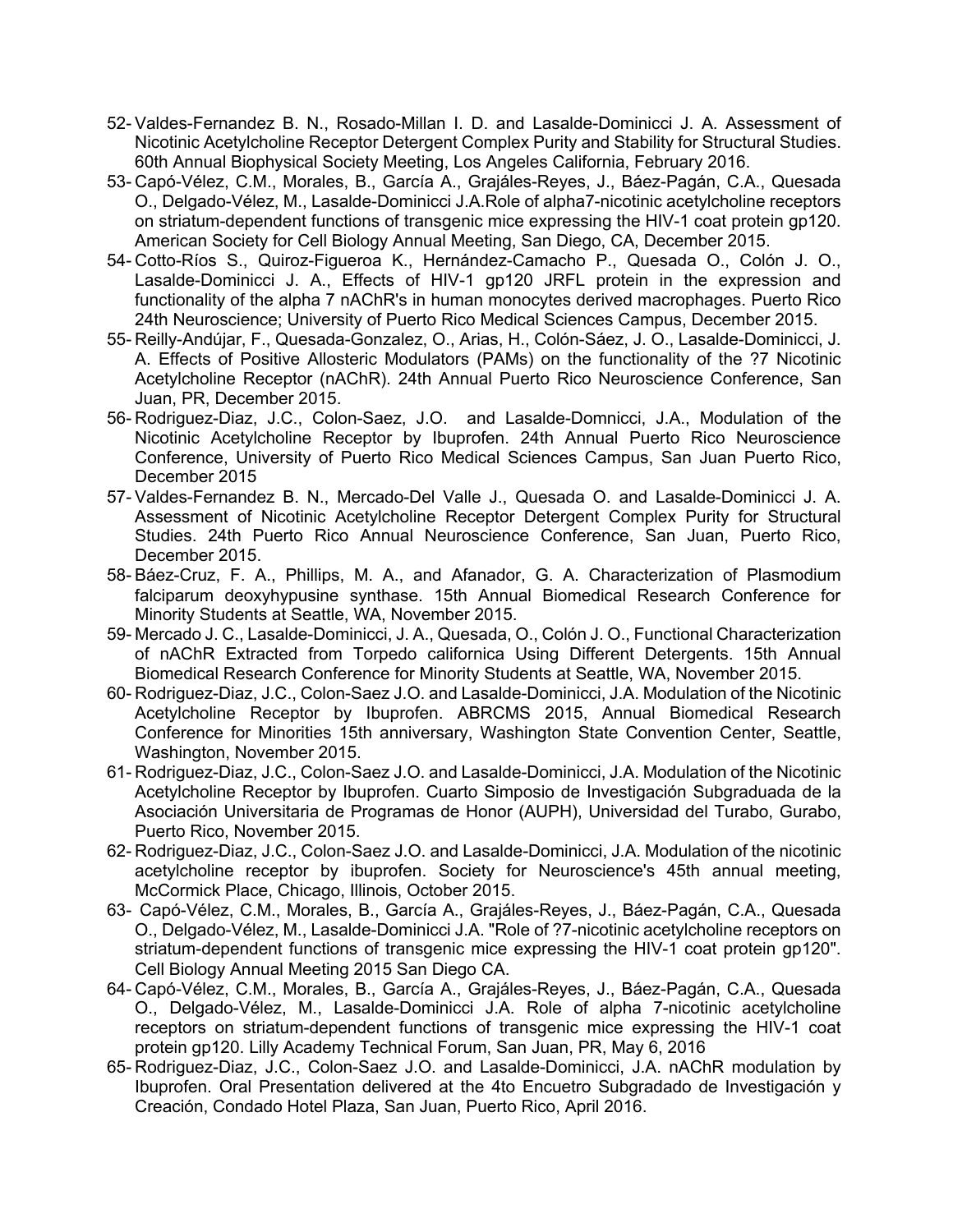- 66- Cotto-Ríos S., Quiroz-Figueroa K., Hernández-Camacho P., Quesada O., Colón J. O., Lasalde-Dominicci J. A., Effects of HIV-1 gp120 JRFL protein in the expression and functionality of the alpha 7 nAChR's in human monocytes derived macrophages. 11th RISE Area Conference, San Juan, PR, March 2016.
- 67- Reilly-Andújar, F., Quesada-Gonzalez, O., Arias, H., Colón-Sáez, J. O., Lasalde-Dominicci, J. A. Effects of Positive Allosteric Modulators (PAMs) on the functionality of the ?7 Nicotinic Acetylcholine Receptor (nAChR). 11th RISE Area Conference, San Juan, PR, March 2016.
- 68- Báez-Cruz, F.A., Phillips, M.A., & Afanador, G.A. Characterization of Plasmodium falciparum deoxyhypusine synthase. 15th MARC Conference, University of Puerto Rico-Río Piedras Campus, San Juan, PR, February 2016.
- 69- Báez-Cruz, F. A., Phillips, M. A., and Afanador, G. A. Characterization of Plasmodium falciparum deoxyhypusine synthase. Minority Access to Research Careers Conference at the University of Puerto Rico-Río Piedras, San Juan, PR, February 2016
- 70- Quesada O., Gonzalez C., Ferrer M., Colón J.O., Fernández E., Mercado J., Davila A., Morales R., Lasalde-Dominicci J.A. Nicotinic Acetylcholine Receptor: Lipid Composition and Requirement for Activity, 60th annual meeting Biophysical Society, Los Angeles, CA, February 2016.
- 71- Maldonado-Hernández, R., Valdés, B., Quesada, O. and Lasalde-Doeminicci, J. Preparation of nAChR crystals for high resolution studies using the detergent analog LFC16. Louis Stokes Alliance for Minority Participation Symposium 2016,Gaylord National Resort And Harbor, Maryland February 22-24, 2016.
- 72- Reilly-Andújar, F., Quesada-Gonzalez, O., Arias, H., Colón-Sáez, J. O., Lasalde-Dominicci, J. A. Effects of Positive Allosteric Modulators (PAMs) on the functionality of the ?7 Nicotinic Acetylcholine Receptor (nAChR). 60th Annual Biophysical Society Meeting, Los Angeles, CA, February 2016
- 73- Valdes-Fernandez B. N., Rosado-Millan I. D. and Lasalde-Dominicci J. A. Assessment of Nicotinic Acetylcholine Receptor Detergent Complex Purity and Stability for Structural Studies. 60th Annual Biophysical Society Meeting, Los Angeles California, February 2016.
- 74- Valdés-Fernández B.N., Wei A., Lopez-Cruz L.M., Reilly-Andújar F., Cobo-Torres B., González-Martinez O.G., Cordero-Villamil R., and Lasalde-Dominicci J.A. Preparation of Nicotinic Acetylcholine Receptor Detergent Complexes for Structural Studies: Assessment of Purity, Functionality and Aggregation Analysis. 61th Annual Biophysical Society Meeting, New Orleans. February 11-15 2017.
- 75- Akamine P., González-Feliciano, J.A., Capó-Vélez, C., Meléndez, L.M., Delgado-Vélez, M., Lasalde-Dominicci, J.A., Baerga-Ortiz, A. A Center for the Rapid Analysis of Clinical-grade Biologics: The Biophysical Characterization of HIV-1 Env Protein as a Vaccine Candidate. Lilly Academy Technical Forum, San Juan, PR, March 24, 2017.
- 76- Akamine P., González-Feliciano, J.A., Capó-Vélez, C., Meléndez, L.M., Delgado-Vélez, M., Lasalde-Dominicci, J.A., Baerga-Ortiz, A. A Center for the Rapid Analysis of Clinical-grade Biologics: The Biophysical Characterization of HIV-1 Env Protein as a Vaccine Candidate. University of Puerto Rico - Medical Sciences Campus 37th Annual Research and Education Forum, San Juan, PR, April 19, 2017.
- 77- Cotto-Ríos S., Quiroz-Figueroa K., Hernández-Camacho P., Quesada O., Colón J. O., Lasalde-Dominicci J. A., Effects of HIV-1 gp120 JRFL protein in the expression and functionality of the alpha 7 nAChR's in human monocytes derived macrophages. American Society for Biochemistry and Molecular Biology 17' Annual Meeting, Chicago. April 22 - 26, 2017.
- 78- Cotto-Ríos S., Delgado-Velez M., Colón-Sáez J. O., Quesada-González O and Lasalde-Dominicci, J. A. HIV-1 gp120 IIIB/HIV-gp120 JRFL Mediated Human ?7 nAChR's Upregulation in macrophages and its Implications in the Cholinergic Anti-inflammatory Response (CAR). American Society Cell Biology, Philadelphia, PA. December 2-6, 2017.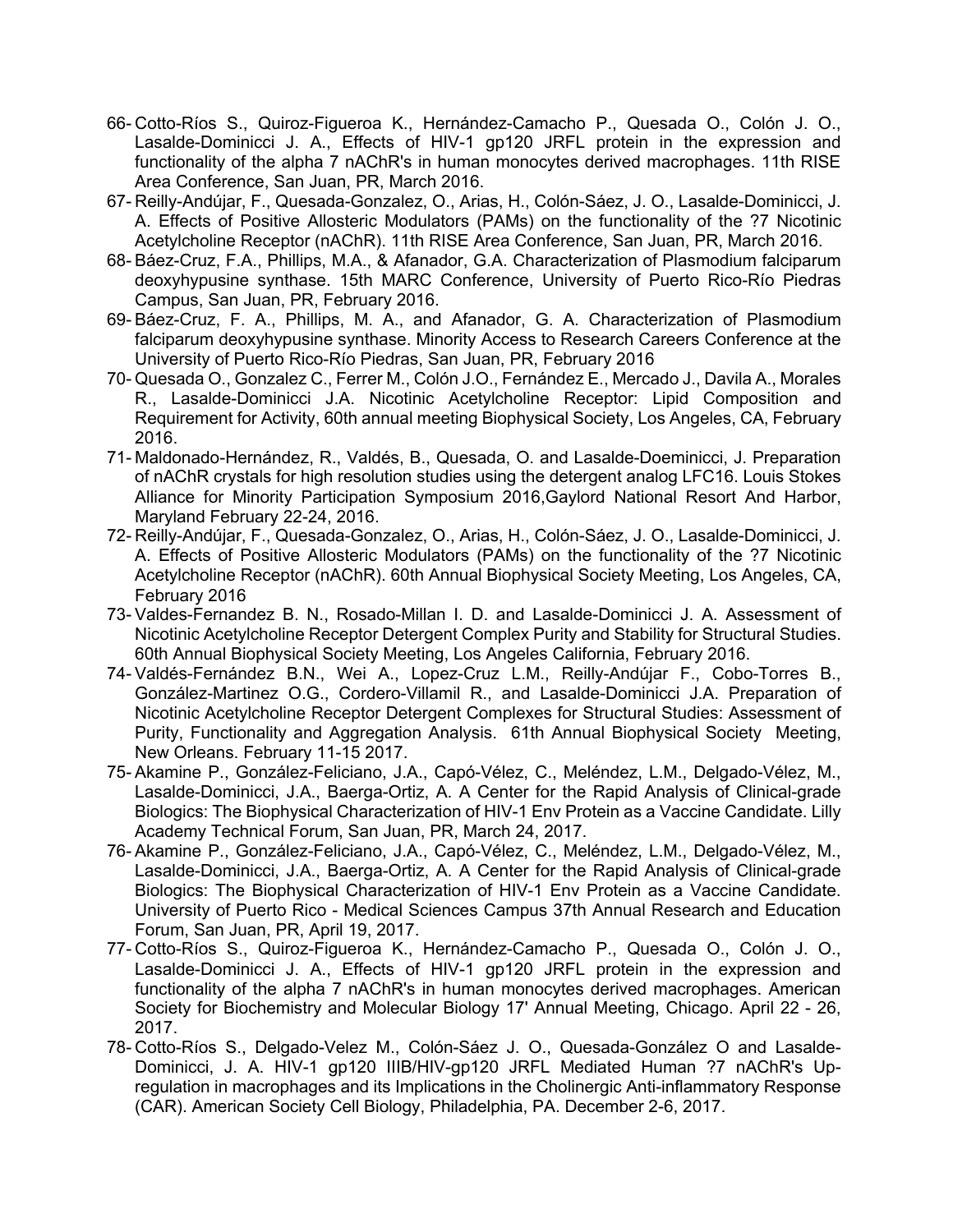- 79- Maldonado-Hernández, R., Silva, C., Pastrana A., Maysonet, C., Quesada, O. and Lasalde-Dominicci, J.A. Improved Purification and Crystal Formation of Native Muscle-type nAChR Using mAbs. Biophysical Society 62nd Annual Meeting. Moscone Center, San Francisco, California, February 17-21, 2018.
- 80- Villalobos-Santos, J.C., Lasalde-Dominicci, J.A. "Expression and Characterization of the Human a 4 b 2 Nicotinic Acetylcholine Receptor for Functional Characterization Using Macroscopic Electrophysiology", Biophysical Society Meeting, San Francisco CA, February 17-21 2018.
- 81- Rodriguez-Tirado, C., Lasalde-Dominicci, J., Colón-Sáez, J.O. Modulation of nicotinic acetylcholine receptors by cannabinoids. 38TH Annual Research and Education Forum, San Juan, PR. April 20 2018.
- 82- Reilly-Andújar, F., Lasalde-Dominicci, J., Colón-Sáez, J.O. Characterization of the Effects of Novel Positive Allosteric Modulators on the Functionality of the alpha7 Nicotinic Acetylcholine Receptor (nAChR). Experimental Biology 2018 Meeting, San Diego, CA, April 21-25, 2018.
- 83- Silva-Madera, C., Maldonado-Hernández, R., Colón, J., Quesada, O., Lasalde-Dominicci, J. Improved Preparation of nAChR-Detergent Complexes for Structural Studies. Forward Research & Innovation Summit 2018, San Juan, Puerto Rico, November 10, 2018.
- 84- Maldonado-Hernández, R., Maysonet, C., Pastrana A., Silva, C., Albino E., Quesada, O. and Lasalde-Dominicci, J. Essential Role of CHS in the Ion Channel function and Thermal Stability of Native Muscle-type nAChR-detergent-complex. Neuroscience 2018, SfN's Annual Meeting, San Diego, California, November 3-7, 2018.
- 85- Muñiz Sarriera, A.B, Rodríguez-Cordero, J.A., Lasalde-Dominicci, J.A. Purification and Crystallization of Model Transmembranal Proteins. Junior Technical Meeting 2018, University of Turabo, Gurabo, P.R, April 28, 2018. (Oral Presentation)
- 86- Rodriguez-Tirado, C., Lasalde-Dominicci, J., Colón-Sáez, J.O. Modulation of nicotinic acetylcholine receptors by cannabinoids. 38TH Annual Research and Education Forum, San Juan, PR. April 20 2018.
- 87- Reilly-Andújar, F., Lasalde-Dominicci, J., Colón-Sáez, J.O. Characterization of the Effects of Novel Positive Allosteric Modulators on the Functionality of the α7 Nicotinic Acetylcholine Receptor (nAChR). Experimental Biology 2018 Meeting, San Diego, CA, April 21-25, 2018.
- 88- Rodriguez-Tirado, C., Lasalde-Dominicci, J.A., Colon-Saez, J.O. Modulation of nicotinic acetylcholine receptors by cannabinoids. Experimental Biology Meeting, San Diego, CA. April 21-25, 2018.
- 89- Poueymirou-La Torre, M. J., Aviles-Reymundi, G., Maldonado-Hernandez, R., Maysonet-Navarro, C., Quesada, O., Lasalde-Dominicci, J. Essential Role of CHS in Ion Channel Functioning and Thermal Stability of The Native Muscle-Type nAChR-Detergent-Complex. Louis Stokes Alliance for Minority Participation – Junior Technical Meeting 2019, Mayaguez, PR. May 4th, 2019.
- 90- Maldonado-Hernández, R., Gonzalez, J.A., Colon, J.O., Maysonet, C., Quesada, O. and Lasalde-Dominicci, J. Preparation and biophysical characterization of nAChR for highresolution studies. Biophysical Society 63nd Annual Meeting, Baltimore, Maryland, Baltimore Convention Center March 2-6, 2019.
- 91- Maldonado-Hernández, R., Gonzalez, J.A., Colon, J.O., Maysonet, C., Quesada, O. and Lasalde-Dominicci, J. Optimization and characterization of nAChR for high-resolution studies. 6th BioXFEL Conference, San Diego CA, February 12-14, 2019.
- 92- Villalobos-Santos, JC., Lasalde-Dominicci, J., "Expression of the Human a4b2 nAChR by Recombinant Baculovirus Transduction and Ion-Channel Functional Characterization", 6th BioXFEL Conference, San Diego CA, February 12-14, 2019.
- 93- Del Toro Dominguez, JJ; Castro-Martínez, A.; Bauer, W.; Gonzalez-Vega, P., Rodriguez-Martínez, J. A., Lasalde-Dominicci, J. A. Subcloning of a 10x Histidine Tag in the Neuronal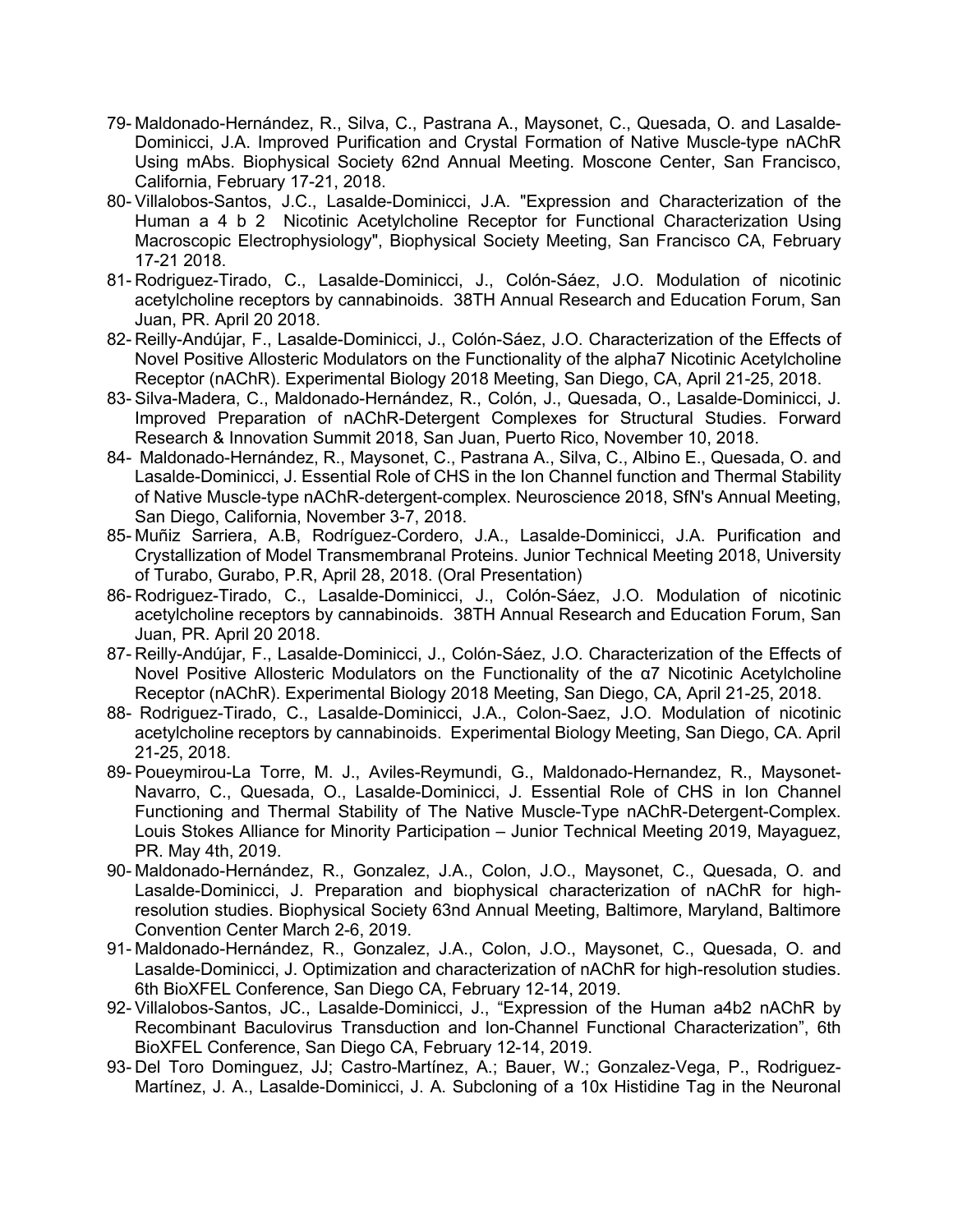Nicotinic Receptor alpha4beta2 for Structural Studies. 7th Annual BioXFEL International Conference in San Juan, Puerto Rico, January 28-30, 2020.

- 94- Rodríguez-Cordero, J.A.; Quesada-González, Orestes; Lasalde-Dominicci, José A.; "High-Throughput Crystallographic Screening Method for Membrane Proteins at Membrane Potentials". 7th Annual BioXFEL International Conference in San Juan, Puerto Rico, January 28-30, 2020.
- 95- Rodríguez-Cordero, J.A; Muñiz-Sarriera, Adrián; Quesada-González, Orestes; Lasalde-Dominicci, José A.; "High-Throughput Crystallographic Screening Method for Membrane Proteins at Resting Membrane Potential". COBRE 6th Annual Retreat. Hotel El Convento, San Juan, Puerto Rico, May 13, 2019.
- 96- Lasalde-Dominicci, José A. et al., "Role of R5-tropic gp120JRFL-mediated ?7 nicotinic acetylcholine receptor upregulation in the cholinergic anti-inflammatory response" 64 Biophysical meeting San Diego California, February 15-19, 2020
- 97- Lasalde-Dominicci, José A., Pearl Akamine, José A. González-Feliciano, Coral Capó-Vélez1Manuel Delgado-Vélez, Abel Baerga-Ortiz "A Center for the Rapid Analysis of Clinicalgrade Biologics: The Biophysical Characterization of HIV-1 Env Protein" Viruses 2020, Barcelona, February 2-6, 2020, Barcelona Spain.
- 98- Josue Rodriguez Cordero (from Dr. Lasalde): High-Throughput Crystallographic Screening Method for Membrane Proteins at Membrane Potentials. 7th Annual BioXFEL International Conference, San Juan, Puerto Rico January 28-30, 2020
- 99- Jose Colon: a7 nAChR Potential therapeutic target for cognitive decline. Department of Physiology UPR RCM; September 26, 2019
- 100- Yamixa Delgado. Development of novel Pt-based drugs using Deferasirox as ligand to diminish systemic toxicity and resistance induced by CisPt **/** SJB 4 th Research Symposium (Feb 2020) / Experimental Biology 2020 (April 2020)-The conference was canceled due to the Covid19 outbreak, but the abstracts are published online
- 101- *Griselle Hernández-Cancel*, Damaris Suazo, Johnsue Medina-Guzmán, María Rosado-González, Liz Díaz, and Kai Griebenow. Use of glycosylated horseradish peroxidase to improve the stability of an amperometric enzyme-based biosensor. 2nd International Conference and Exhibition on Biosensors & Bioelectronics; Chicago, IL, June 2013 (Received a price for poster.)
- 102- *Moraima Morales-Cruz*, Cindy Figueroa, Tania Gonzalez, Anna Molina, Yamixa Delgado, and Kai Griebenow (2013) Activation of caspase-dependent apoptosis by intracellular delivery of tumor-targeted cytochrome c-based nanoparticles. 1<sup>st</sup> PR Cell Signaling Conference, San Juan, November 9, 2013.
- 103- *Manoj Saxena*, Josell Ramirez, and Kai Griebenow (2013) Functional and biophysical study of recombinant cytochrome c variants for potential drug use. 1<sup>st</sup> PR Cell Signaling Conference, San Juan, November 9, 2013.
- 104- *Yamixa Delgado*, José Hernández, and Kai Griebenow (2013) Development of proteinfatty acid nanoparticles for tumor-selective delivery. 1<sup>st</sup> PR Cell Signaling Conference, San Juan, November 9, 2013.
- 105- *Nicole M. Del Toro Pagán*; Kai Griebenow, Ph.D.; and Miraida Pagán, (2013) Lactate Oxidase Biosensor: A Sensor to Determine the Physical Fitness of Astronauts. ABRCMS Conference Nov. 13-16, Nashville, TN.
- 106- *Yamixa Delgado*, José Hernández, Kai Griebenow (2013) Development of protein-fatty acid nanoparticles for tumor-selective delivery. The 12th US-Japan Symposium on Drug Delivery Systems Conference, Lahaina, Maui, Hawaii, Monday, December 16 to Friday, December 20, 2013.
- 107- *Cindy M. Figueroa*, Bethzaida N. Suarez, Jessica Mendez, Moraima Morales, Yamixa Delgado and Kai Griebenow (2013) Delivery of chemically glycosylated cytochrome c immobilized in mesoporous silica nanoparticles induces apoptosis in HeLa cancer cells. The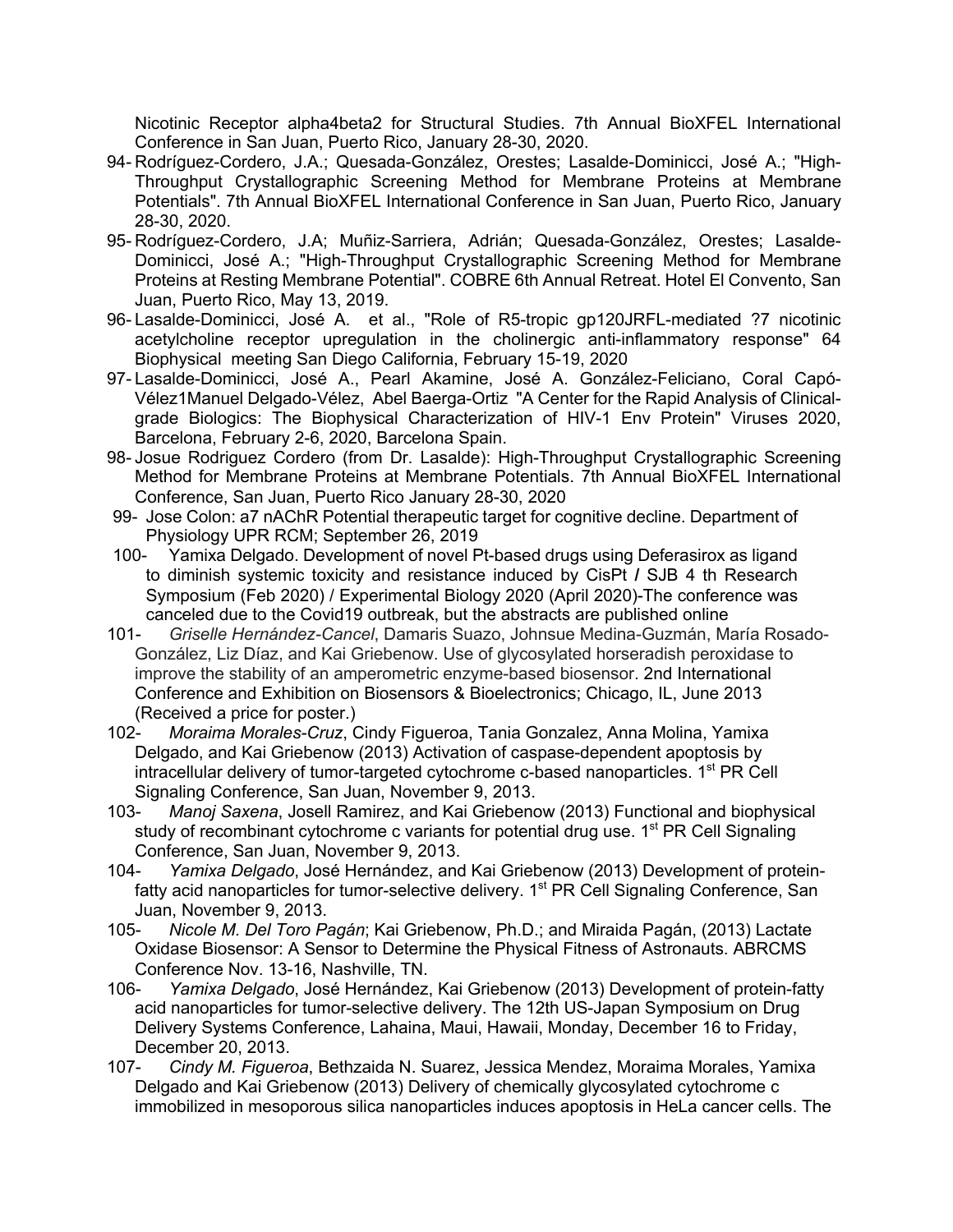12th US-Japan Symposium on Drug Delivery Systems Conference, Lahaina, Maui, Hawaii, Monday, December 16 to Friday, December 20, 2013.

- 108- *Rohit Kumar Sharma*, M. Saxena, Kai Griebenow (2014) Formation of biodiesel from Caribbean macroalgae lipids by using lipase nanoparticles. 2<sup>nd</sup> DoD Site Visit, UPR-RP, Febr. 20, 2014
- 109- *Freisa M. Joaquín Ovalle*, Kai Griebenow (2014) Thylakoid Membrane Solubilization of Botryococcus braunii for the Isolation and Characterization of the Main Components of the Photosynthetic Apparatus. 2<sup>nd</sup> DoD Site Visit, UPR-RP, Febr. 20, 2014
- 110- *Manoj Saxena*, Josell Ramirez, and Kai Griebenow (2014) Functional and biophysical study of recombinant cytochrome c variants for potential drug use. PRISM 2014, March 29, UPR Cayey
- 111- *Johnsue Medina-Guzmán*, Griselle Hernández-Cancel, and Kai Griebenow (2014) Use Of Glycosylated Horseradish Peroxidase To Improve The Stability Of An Amperometric Enzyme-Based Biosensor. PRISM 2014, March 29, 2014, UPR Cayey
- 112- *Virginia Rojas*, Josell Ramirez, Manoj Saxena and Kai Griebenow (2014) Site-selective mutation of L-Asparaginase II: structure and activity characterization. PRISM 2014, March 29, UPR Cayey
- 113- *Marimar Benitez,* Anna Molina Calzada, Kai Griebenow (2014) Protein-photosensitizer nanoparticles for the treatment of cancer. IVY Plus Symposium, Cambridge, MA, March 13- 16, 2014.
- 114- *Freisa M. Joaquín Ovalle*, Kai Griebenow (2014) Thylakoid Membrane Solubilization of Botryococcus braunii for the Isolation and Characterization of the Main Components of the Photosynthetic Apparatus. Young Algineers 2014, Mt. Pellier & Narbonne, April 3-5, 2014.
- 115- *Pagán M*., Griebenow K., Development of a Lactate Biosensor for Monitoring the Physical Fitness of Astronauts. NASA Annual Review Meeting 2013, April 18, 2013, UPR-RP, San Juan, PR.
- 116- *Zally Torres* and Kai Griebenow. 'Biochemical composition and adaptation performance of the photosynthetic apparatus of Caribbean marine macro algae under different environmental conditions'. Pan-American Advanced Studies Institute (PASI), San Jose, Costa Rica, August 2013.
- 117- *Anna M. Molina*, Moraima Morales-Cruz, Marimar Benítez, Kiara Berríos, Kai Griebenow (2014) Design of a stimulus-responsive human serum albumin-based nanoparticle for photodynamic therapy. ASBMB Meeting, April 26-30, 2014, San Diego, CA
- 118- *Cindy M. Figueroa*, Moraima Morales Cruz, Bethzaida N. Suàrez, Jean C. Fernàndez, Carmen M. Quinones, and Kai Griebenow (2014) Construction of a targeted drug delivery system through glycosylation for cancer treatment. ASBMB Meeting, April 26-30, 2014, San Diego, CA
- 119- *Pagán M*., Griebenow K., Protein Chemical Glycosylation: A method to increase the stability of proteins. 2013 Lilly Academy Technical Forum. May 3, 2013. Convention Center PR, San Jaun, PR.
- 120- *Pagán M*., Del Toro N., Griebenow K., Lactate Oxidase Biosensor: A Sensor to Determine the Physical Fitness of Astronauts. NASA Annual Meeting 2014. February 2014. UPR-RP, San Juan, PR.
- 121- *Delgado Y*, Morales-Cruz M, Figueroa CM, Hernández-Román J, Hernández G, and Griebenow K (2014) The cytotoxicity BAMLET complex is regulated by the dispersion of the oleic acid and independent of α-lactalbumin component. BioTech Connect World: Pharma & Biomaterials, June 16, 2014, Washington DC, US.
- 122- *J. Ramirez-Paz*, M. Saxena, R.K. Sharma, K. Griebenow. Effects of site-selective glycosylation of L-asparaginase II on its structure, activity and stability. 29th AAAS Caribbean Division Meeting. September 20th, 2014. Caguas, Puerto Rico.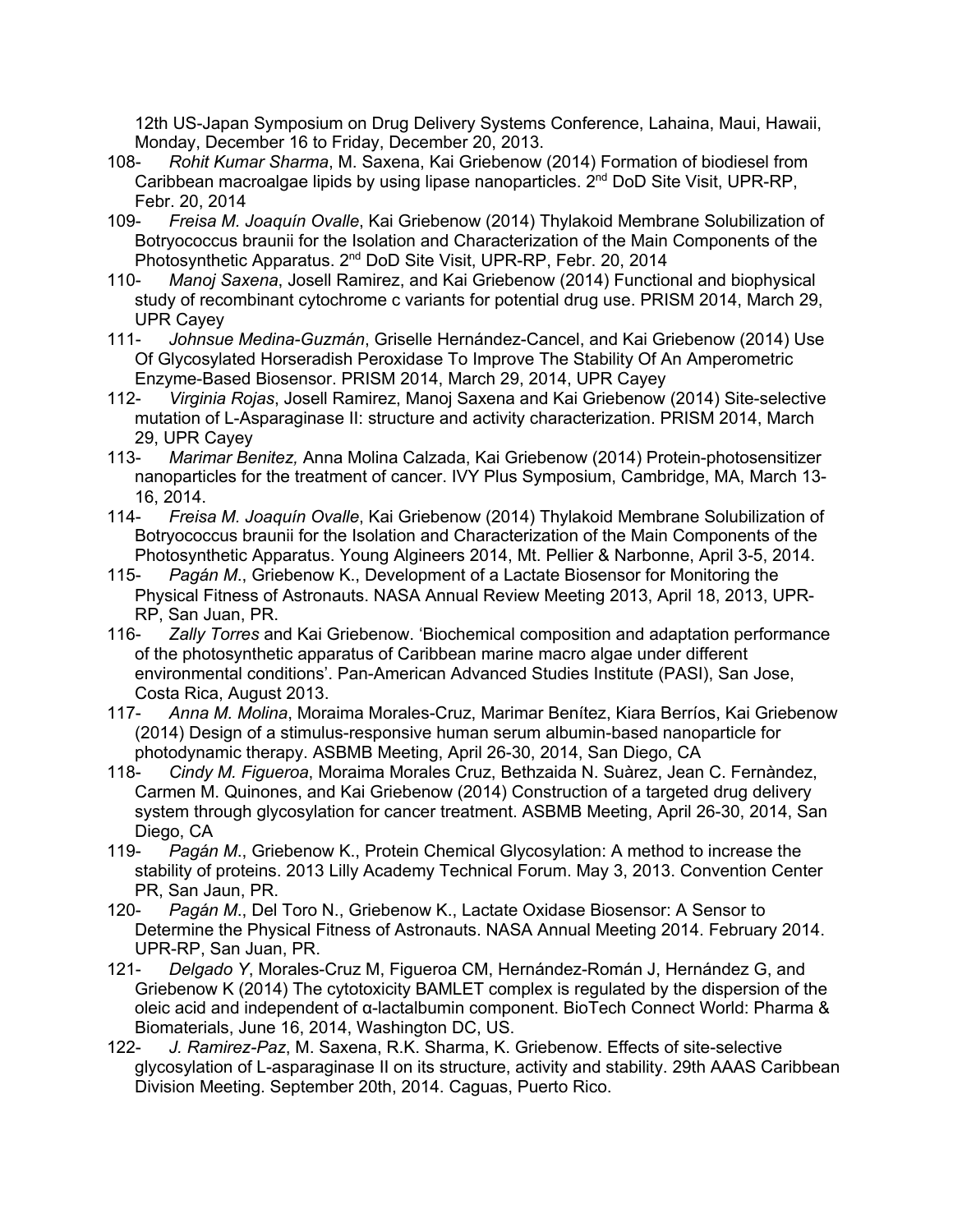- 123- *J. Ramirez-Paz*, M. Saxena, R.K. Sharma, K. Griebenow. Site-selective glycosylation of L-asparaginase II: effects on structure, activity and stability. 1st Puerto Rico Cancer Research Meeting. October 3rd, 2014. Carolina, Puerto Rico.
- 124- *Ramirez-Paz J*, Saxena M, Sharma R, and Griebenow K (2014) Enhancing the stability of L-asparaginase II by chemical glycosylation. ACS Senior Technical Meeting, November 7, 2014, Old San Juan.
- 125- *Hernández-Cancel, Griselle*, Suazo-Dávila, D, Díaz-Vázquez L., and Griebenow, Kai (2014) Chemically glycosylation improves the stability of an amperometric horseradish peroxidase biosensor. ACS Senior Technical Meeting, November 7, 2014, Old San Juan.
- 126- *J. Ramirez-Paz*, M. Saxena, R.K. Sharma, K., Griebenow (2014) Enhancing the stability of L-asparaginase II by chemical glycosylation. NSF EPSCoR/IFN Annual Meeting 2014. November 7-8th, 2014. Caguas, Puerto Rico.
- 127- *Pagán M*., Del Toro N., Suazo, D., Griebenow K. (2014) A comoparative study of different protein immobilization methods for the construction of an efficient nano-structured lactate oxidase-CNT-biosensor. NSF EPSCoR/IFN Annual Meeting 2014. November 7-8th, 2014. Caguas, Puerto Rico.
- 128- *Rojas, V.*, Ramirez-Paz, J. & Griebenow K (2015) The effect of the signal peptide on Lasparaginase II secretion. PRISM, March 14, 2015, University of Puerto Rico – Rio Piedras Campus.
- 129- *Rohit Kumar Sharma*, Manoj Saxena, Josell Ramirez- Paz, and Kai Griebenow (2015) Development and application of renewable lipase nanoparticles in sustainable production of biodiesel and transformation of glycerol into pharmaceutical precursors. PRISM, March 14, 2015, University of Puerto Rico – Rio Piedras Campus.
- 130- *Moraima Morales-Cruz*, Alejandra Cruz, Tania González-Robles, Cindy Figueroa, Laura Muñoz, Anna Molina and Kai Griebenow (2015) Targeted Delivery of Cytochrome c-based Nanoparticles Coated with a Poly(lactic-co-glycolic acid)-Poly(ethylene glycol)-Folate Conjugate to HeLa Cells. PRISM, March 14, 2015, University of Puerto Rico – Rio Piedras Campus.
- 131- *Jean Carlos Fernandez*, Moraima Morales-Cruz, Bethzaida N Suarez, Cindy M Figueroa, Kai Griebenow (2015) Construction of a targeted delivery system based on hyaluronic acid and cytochrome c for cancer treatment. PRISM, March 14, 2015, University of Puerto Rico – Rio Piedras Campus.
- 132- *Marimar Benitez*, Anna M. Molina, and Kai Griebenow (2015) Development of an amygdalin delivery system for cancer treatment. PRISM, March 14, 2015, University of Puerto Rico – Rio Piedras Campus.
- 133- *Josell Ramirez Paz*, Manoj Saxena, Rohit K. Sharma, Kai Griebenow (2015) Sitespecific glycosylation of L-asparaginase II: effects on structure, activity and stability. PRISM, March 14, 2015, University of Puerto Rico – Rio Piedras Campus.
- 134- *Freisa M. Joaquín-Ovalle*, Guihurt, G., Zally Torres-Martínez, Dávila, C., and Kai Griebenow (2015) Photosynthetic apparatus complexes organization of Photosystem I and Photosystem II in *Botryococcus braunii*. 35th Puerto Rico Interdisciplinary Scientific Meeting & 50th Junior Technical Meeting, Universidad de Puerto Rico, Recinto de Río Piedras, (March 14, 2015)
- 135- *Zally Torres*, Lorna de la Cruz, Freisa Joaquin, and Kai Griebenow (2015) Biochemical composition of the photosynthesis apparatus of the Caribbean marine macro algae *Chaetomorpha vieillardi*. JTM/PRISM, Rio Piedras, PR, March 2015.
- 136- *Manoj Saxena*, Josell Ramirez-Paz, Rohit Kumar Sharma, and Kai Griebenow (2015) Site specific chemical glycosylation of cytochrome c to enhance its stability for apoptosis induction in cancer cells. 2<sup>nd</sup> PR Cell Signaling Conference, San Juan, April 10, 2015. [Selected for oral presentation.]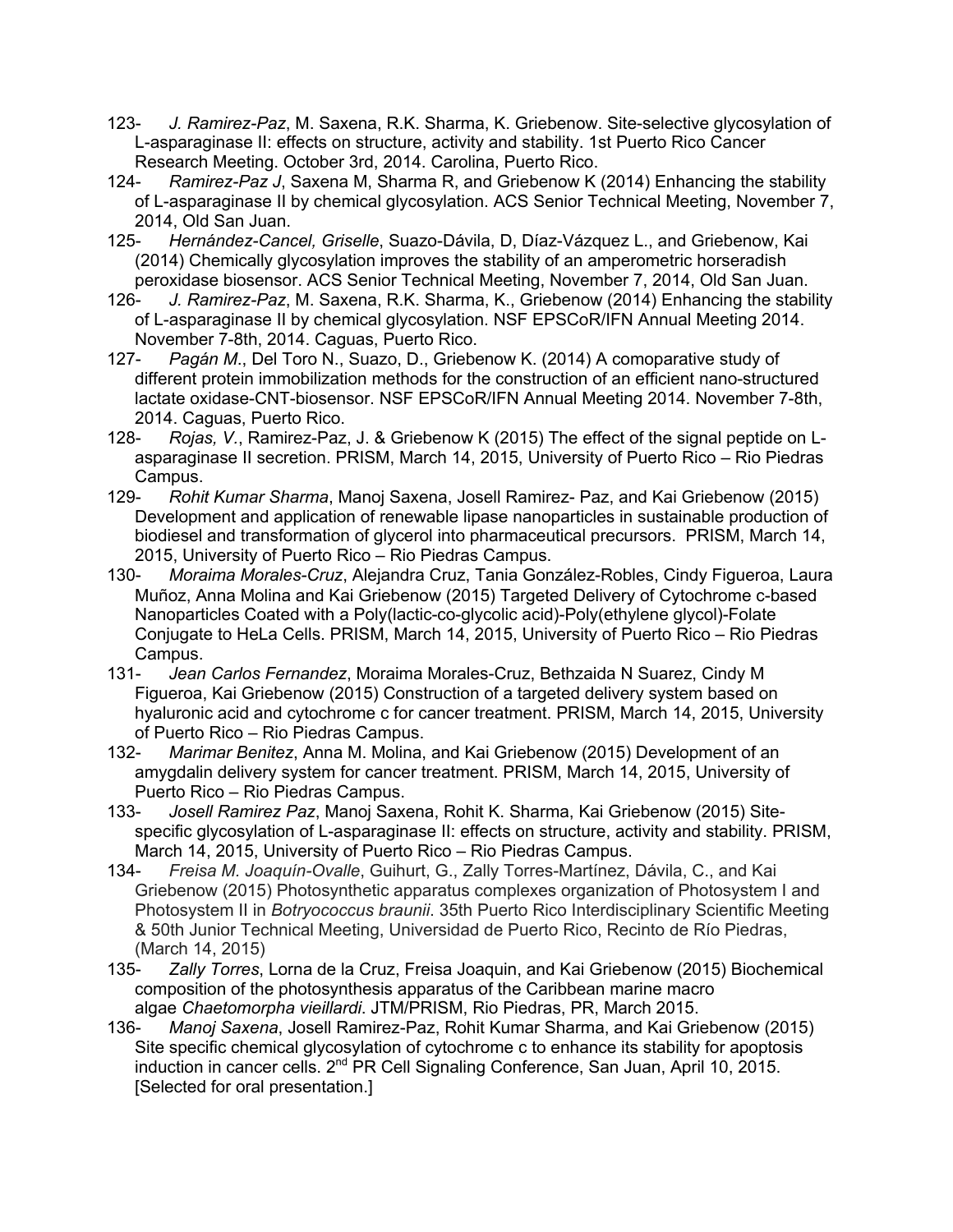- 137- *J. Davila*, M. Morales Cruz, K. Rolon Reyes, M. Inyushin, K. Griebenow, L. Kucheryavykh (2015) Selective targeting of glioblastoma using folate-decorated nanoparticulate cytochrome c drug constructs. 2<sup>nd</sup> PR Cell Signaling Conference, San Juan, April 10, 2015.
- 138- *Tania J. González-Robles*, Moraima Morales-Cruz, Cindy M. Figueroa, Yamixa Delgado, Anna Molina, Jessica Méndez, Myraida Morales, and Kai Griebenow (2015) Activation of caspase-dependent apoptosis by intracellular delivery of cytochrome c-based nanoparticles. Conference of Experimental Biology, March 28 to April 1, 2015, Boston Convention & Exhibition Center, 415 Summer St, Boston, MA 02210
- 139- *Rohit Kumar Sharma*, Manoj Saxena, Freisa M. Joaquín-Ovalle, ZallyTorres-Martínez, and Kai Griebenow (2015) Applications of renewable lipase nanoparticles for sustainable production of biodiesel and glycerol transformation in nonaqueous environment" 5th International Conference on Algal Biomass, Biofuels & Bioproducts, San Diego, CA (June 2015)
- 140- Cindy M. Figueroa, Bethzaida N. Suárez, Moraima Morales-Cruz, Jean C. Fernández, Anna M. Molina, and Kai Griebenow (2015) Cytochrome c nanoparticle formulation for specific delivery to cancer cells, Interphex, PR Convention Center, San Juan, October 15-16, 2015.
- 141- Anna M. Molina, Moraima Morales-Cruz, Marimar Benítez, Kiara Berríos, Cindy M Figueroa, Kai Griebenow (2015) Redox-sensitive cross-linking enhances albumin nanoparticle function as delivery system for photodynamic cancer therapy. Interphex 2015, San Juan, PR. Oct 15-16, 2015.
- 142- *Bethzaida N. Suárez*, Cindy M. Figueroa, Moraima Morales-Cruz, Jean C. Fernández, Anna M. Molina, Carmen M. Quiñones, and Kai Griebenow (2015) Investigating the Biophysical Properties of Cytochrome c in Hyaluronic Acid Bioconjugates for Targeted Drug Delivery System Applications in Cancer Treatment. Annual Biomedical Research Conference for Minority Students (ABRCMS), Seattle, Washington, November 11-14, 2015
- 143- *Gerardo Resto*, Miraida Pagán, Moraima Morales, Anna Molina, and Kai Griebenow (2015) Stimulus-Responsive Controlled Release of Covalently Immobilized Cytochrome c from Carbon Nanotubes. Annual Biomedical Research Conference for Minority Students (ABRCMS), Seattle, Washington, November 11-14, 2015
- 144- *Manoj Saxena*, Josell Ramirez-Paz, Solimar Ponce de Leon-Guzmán, Rohit K. Sharma, and Kai Griebenow (2015) Mutation of the omega-loop impacts stability and function of human cytochrome c. ACS Senior Technical Meeting, Nov 7 and 8, 2015.
- 145- *Manoj Saxena*, Shweta Sharma, Arthur D. Tinoco, and Kai Griebenow (2016) Targeted cytochrome c delivery using the transferrin-receptor.36th Puerto Rico Interdisciplinary Scientific Meeting & 51st Junior Technical Meeting, Universidad de Puerto Rico, Recinto de Ponce, March 5, 2016.
- 146- *Vanessa C. Barceló* and Kai Griebenow (2016) Targeted Drug Delivery System for Ribonuclease A. Experimental Biology Annual Meeting, San Diego Convention Center, April 2-6, 2016.
- 147- *Freisa M. Joaquín-Ovalle*, Grace Guihurt, Zally Torres-Martínez, Yermary Morales-Lozada, and Kai Griebenow (2016) Purification and Biophysical Characterization of the Photosystem I Complex from *Botryococcus braunii*. Experimental Biology Annual Meeting, San Diego, April 2-6 of 2016
- 148- *J. Ramirez-Paz*, M. Saxena, K. Griebenow (2016) Optimized expression and purification of recombinant L-asparaginase II: Tetramer stabilization by site-specific covalent crosslinking of its subunits. Experimental Biology Annual Meeting. April 2-6th, 2016. San Diego, California, US.
- 149- *Manoj Saxena*, Josell Ramirez-Paz, Solimar L. Ponce De León-Guzmán, Rohit K. Sharma, and Kai Griebenow (2016) Mutation of the omega-loop impacts stability and function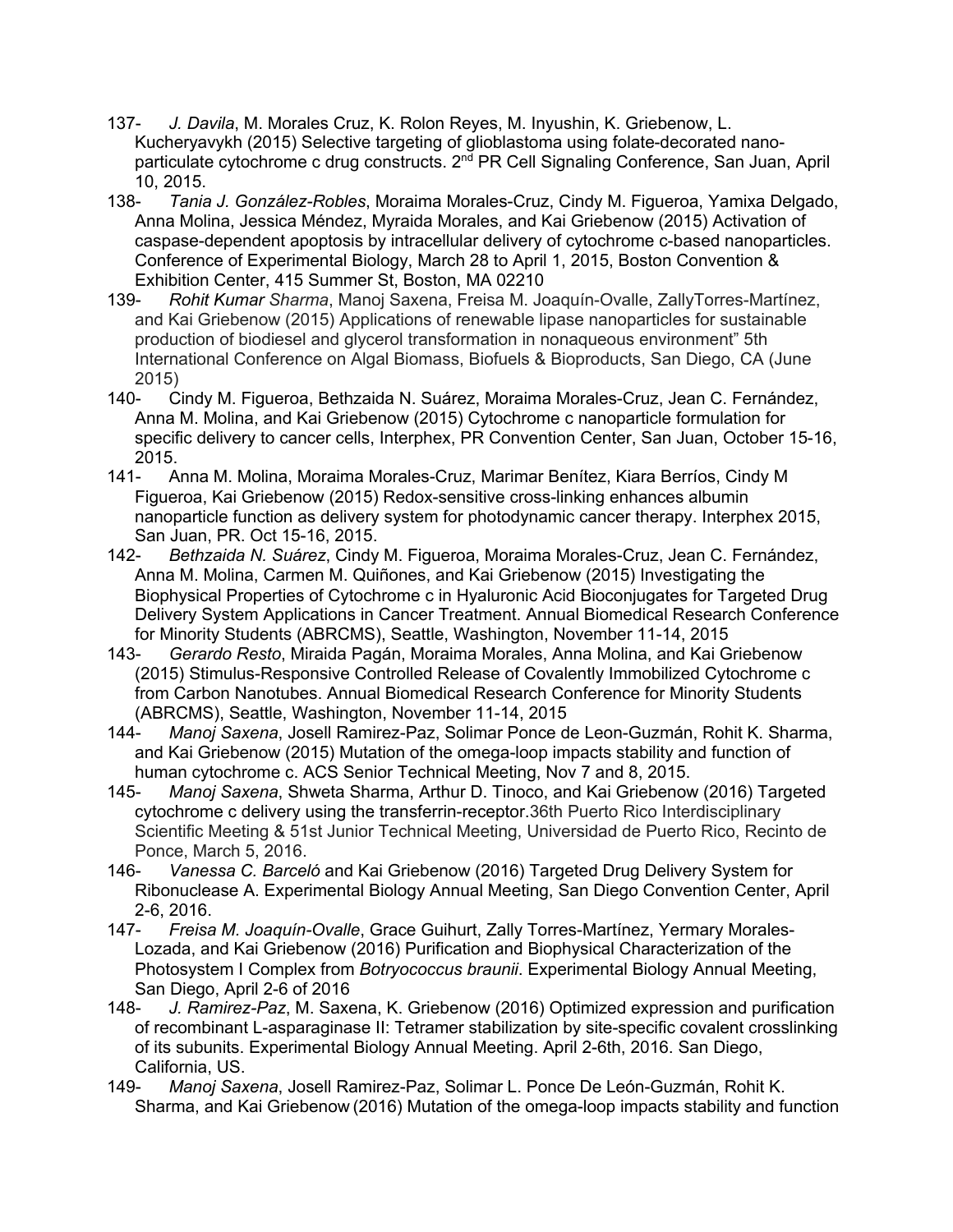of human cytochrome c. Experimental Biology Annual Meeting. April 2-6th, 2016. San Diego, California, US.

- 150- *Y.V. Kucheryavykh*, J. Davila, M. Morales Cruz, K. Rolon Reyes, M. Inyushin, K. Griebenow, L. Kucheryavykh. Selective targeting of glioblastoma using folate-decorated nano-particulate cytochrome C drug constructs. II International Symposium on Clinical and Basic Investigation in Glioblastoma, Spain, Toledo, Sept. 9-12, 2015.
- 151- *Josue Davila*, Kimberleve Rolon Reyes, Moraima Morales Cruz, Michael Inyushin, Yuriy Kucheryavykh, Kai Griebenow, and LiliaKucheryavykh (2015) Selective targeting of glioblastoma using folate-decorated nano-particulate cytochrome C drug constructs. 20th Annual Scientific Meeting of the Society for Neuro-Oncology San Antonio, Texas November 19 –22, 2015.
- 152- *Cindy M. Figueroa,* Bethzaida N. Suárez, Anna Molina, Jean C. Fernández, Zally Torres, and Kai Griebenow (2016) Smart release nano-formulation of cytochrome c and hyaluronic acid induces apoptosis in cancer cells. April 22-23, 2016, Annual EPSCoR Meeting, Four Points Sheraton Caguas, Puerto Rico.
- 153- *Cindy M. Figueroa*, Bethzaida N. Suárez, Moraima Morales-Cruz, Jean C. Fernández, Anna M. Molina and Kai Griebenow (2016) Cytochrome c nanoparticle formulation for specific delivery to cancer cells. April 22-23, 2016, Annual EPSCoR Meeting, Four Points Sheraton Caguas, Puerto Rico.
- 154- *Manoj Saxena*, Shweta Sharma, Yamixa Delgado Reyes , Solimar Ponce De Leon Guzman , Arthur D. Tinoco, and Kai Griebenow (2016) Targeted Cytochrome C Delivery using the Transferrin-receptor. April 22-23, 2016, Annual EPSCoR Meeting, Four Points Sheraton Caguas, Puerto Rico.
- 155- *Manoj Saxena*, Shweta Sharma, Arthur Tinoco, and Kai Griebenow (2016) Targeted cytochrome C delivery using the transferrin-receptor. March 31-April 1, 2016, External Advisory Board meeting, IFN, University of Puerto Rico, Río Piedras Campus, Facundo Bueso Building.
- 156- *Anna M. Molina*, Kiara Berríos, Cindy M. Figueroa, Zally Torres, and Kai Griebenow (2016) A protein-drug nano-platform for cancer combination therapy. April 22-23, 2016, Annual EPSCoR Meeting, Four Points Sheraton Caguas, Puerto Rico*.*
- 157- *Freisa M. Joaquín-Ovalle*, Grace Guihurt, Zally Torres-Martínez, Yermary Morales-Lozada, Josell Ramirez-Paz, Vanessa Barceló-Bovea, and Kai Griebenow (2016) Purification and Biophysical Characterization of the Photosystem I Complex from *Botryococcus braunii*. 2016 Lilly Academy Technical Forum, Congress Center, San Juan, May 6, 2016.
- 158- *Manoj Saxena*, Josell Ramirez-Paz, Solimar L. Ponce De León-Guzmán, Rohit K. Sharma, and Kai Griebenow (2016) Mutation of the omega-loop impacts stability and function of human cytochrome c. 2016 Lilly Academy Technical Forum, Congress Center, San Juan, May 6, 2016.
- 159- Vanessa Barceló-Bovea, Felix Guerra, Moraima Morales-Cruz, Alejandra Cruz, Freisa M. Joaquin-Ovalle, and Kai Griebenow (2016) Targeted drug delivery system for Ribonuclease A. 2016 Lilly Academy Technical Forum, Congress Center, San Juan, May 6, 2016.
- 160- *Manoj Saxena*, Shweta Sharma, Yamixa Delgado, Solimar Ponce de Leon-Guzman, Arthur Tinoco, and Kai Griebenow (2016) Targeted cytochrome C delivery using the transferrin-receptor. 2016 Lilly Academy Technical Forum, Congress Center, San Juan, May 6, 2016.
- 161- *Manoj Saxena*, Yamixa Delgado, Rohit Sharma, Shweta Sharma, Solimar Ponce De Leon Guzman, Arthur D. Tinoco, and Kai Griebenow (2016) Targeted cytochrome c delivery using transferrin-receptor, AAAS Caribbean Division 2016 Annual Conference, Sep 10, 2016 in San Juan, Puerto Rico at Museo de Vida Silvestre de San Juan, Puerto Rico.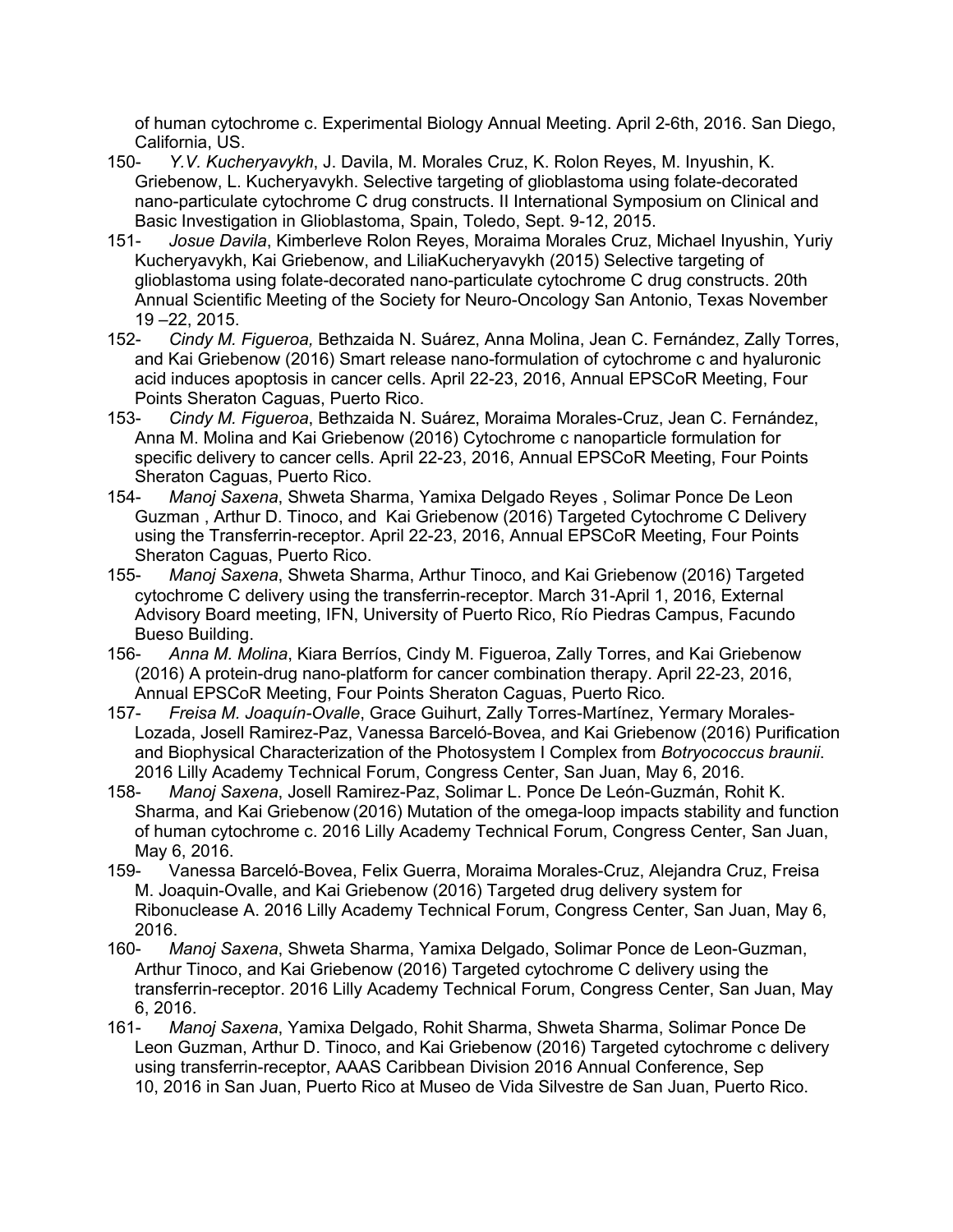- 162- *Y.V. Kucheryavykh,* J. Ortiz-Rivera, M. Inyushin, L. Cubano, M. Morales-Cruz, A. Cruz-Montañez, Kai Griebenow, and L.Y. Kucheryavykh (2017) Targeted delivery of nanoparticulate cytochrome c into GL261 glioma cells through the proton-coupled folate transporter. AACR (American Association for Cancer Research) Annual Meeting, April 1-5, 2017, Washington, DC.
- 163- Manoj Saxena, Yamixa Delgado, Rohit Sharma, Shweta Sharma, Solimar Ponce De Leon Guzman, Arthur D. Tinoco, and Kai Griebenow (2017) Targeted cytochrome c delivery to cancer cells using the transferrin-receptor. American Society for Cell Biology (ASCB) Annual Meeting in San Francisco, CA, USA, December 3 to 7, 2016.
- 164- Zally Torres, Yamixa Delgado, Anna Molina, Cindy Figueroa, Gerardo Resto, and Kai Griebenow. Development of Hyaluronic Acid-targeted Stigmasterol-Transferrin Nanoparticles for Cancer Therapy. American Society for Cell Biology (ASCB) Annual Meeting in San Francisco, CA, USA, December 3-7, 2016.
- 165- *Zally Torres*, Yamixa Delgado, Anna Molina, Cindy Figueroa, Gerardo Resto, and Kai Griebenow. Development of Targeted Stigmasterol-Solid Lipid Nanoparticles by Hyaluronic acid and Transferrin for Lung Cancer Therapy. American Chemical Society (ACS) National Meeting in San Francisco, CA, USA, April 2-6, 2017.
- 166- *Vanessa C. Barceló Bovea*, Ellianne N. Saladini Alvarado, Louis J. Delinois, Freisa M. Joaquín Ovalle, Yamixa Degaldo, and Kai Griebenow (2017) Study of alpha casein potential as anticancer drug and development of a nano-sized targeted drug delivery system.253rd ACS National Meeting in San Francisco, CA, USA April 2 to 6, 2017<br>167- Rohit K. Sharma, Nitu Kumar, Crystal A. O'Neill, Kavita Gaur, M
- 167- *Rohit K. Sharma,* Nitu Kumar, Crystal A. O'Neill, Kavita Gaur, Manoj Saxena, Gerardo Morell, Kai Griebenow (2017). Application of lipase immobilized on graphene oxide/ZnxFe<sub>1-</sub>  $xFe<sub>2</sub>O<sub>4</sub>$  composites nanoparticles for biodiesel production and glycerol conversion in nonaqueous media 253rd ACS National Meeting in San Francisco, California, April 2-6, 2017.
- 168- *Rohit K. Sharma,* Crystal A. O'Neill, Hector A.R. Ramos, Vanessa B. Bovea, Bibek Thapa, Kai Griebenow (2017). Formation and immobilization of the lipase nanoparticles from Candida rugosa on metal nanoparticles to produce biodiesel from algal and waste lipid feedstock. Junior Technical Meeting and the Puerto Rico Interdisciplinary Scientific Meeting (JTM/PRISM) April 29th , 2017, University of Puerto Rico, Humacao.
- 169- *Manoj Saxena,* Yamixa Delgado, Rohit Sharma, Shweta Sharma, Solimar Ponce De Leon Guzman, Arthur D. Tinoco, and Kai Griebenow (2017) Inducing cell death in cancer cells by targeted cytochrome c delivery via transferrin-cytochrome c conjugate. 253rd ACS National Meeting in San Francisco, California, April 2-6, 2017.
- 170- *J. Ramirez-Paz,* M. Saxena, L.J. Delinois, F.M. Joaquín-Ovalle, V.A. Rojas-Nieves, and K. Griebenow. *Covalent crosslinking of L-asparaginase II subunits by site-specific PEGylation*. Experimental Biology Annual Meeting in Chicago, IL, USA, April 25<sup>th</sup>, 2017.
- 171- *J. Ramirez-Paz,* L.J. Delinois, F.M. Joaquín-Ovalle, and K. Griebenow. *Effect of sitespecific PEGylation of L-asparaginase II subunits on specific activity*. PEGS: Essential Protein Engineering Summit in Boston, MA, USA, May 1-5<sup>th</sup>, 2017.
- 172- Rohit K. Sharma, Crystal A. O'Neill, Vanessa B. Bovea, Luis F.B. Reinés, Kai Griebenow (2017). Cross-linked lipase nanoparticles immobilized on metal composites nanoparticles to produce biodiesel from algal lipids and brown grease. 7th International Conference on Algal Biomass, Biofuels and Bioproducts 18 - 21 June, 2017, Miami, FL, USA.
- 173- Vanessa C. Barceló-Bovea, Ellianne N. Saladini-Alvarado, Louis J. Delinois, Freisa M. Joaquín-Ovalle, Yancy Ferrer-Acosta, and Kai Griebenow (2017) Optimization of chitosan nanocapsules using a two-step nanoprecipitation process for the delivery of alpha-casein to cancer cells overexpressing folic acid receptors. 93rd Florida Annual Meeting and Exposition (FAME) of the ACS Florida Division, May 4 - May 6 (2017) Tampa, Florida, USA.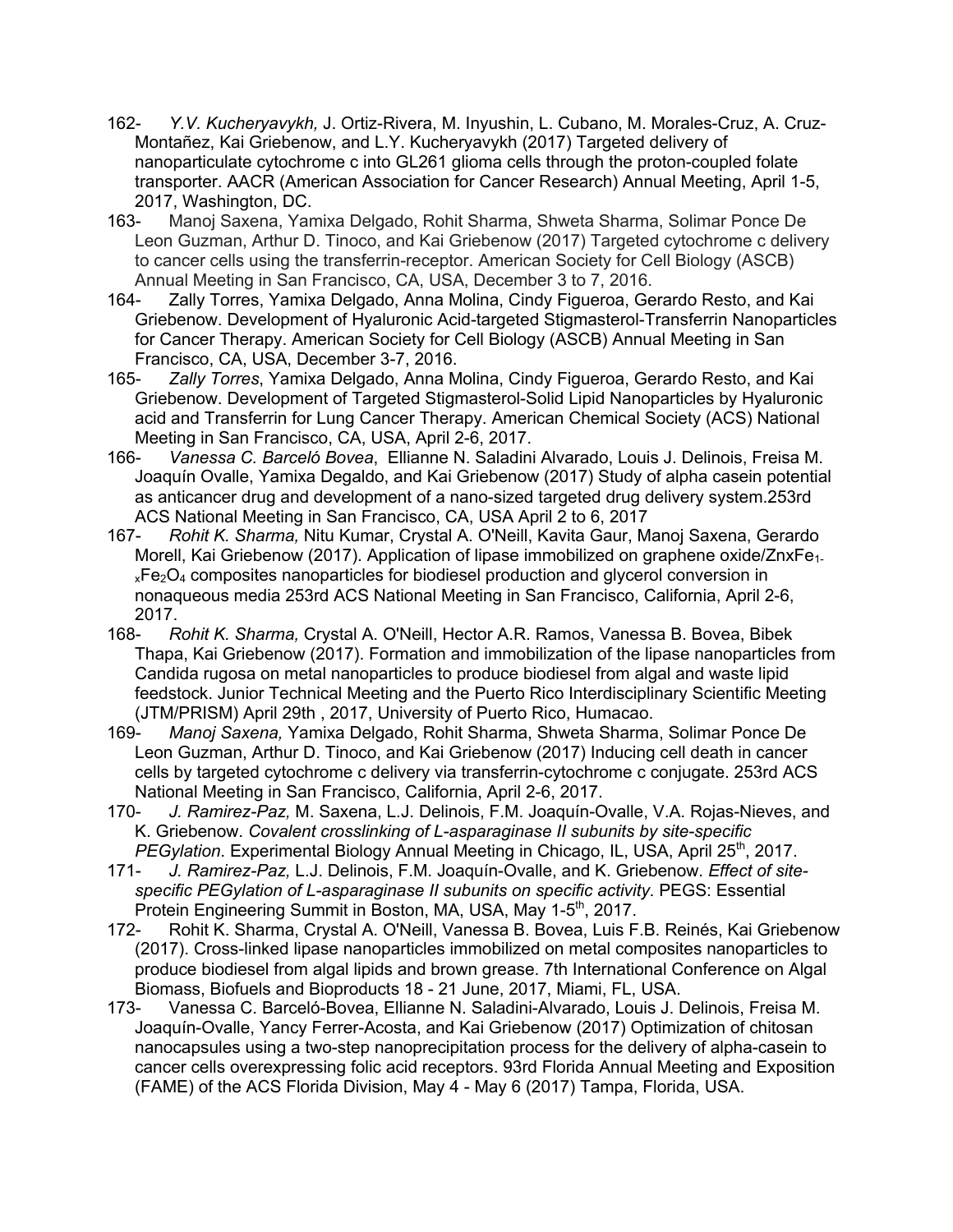- 174- *Rohit K. Sharma*, Hector A.R. Ramos, Crystal A. O'Neill, Bibek Thapa, Vanessa B. Bovea, Kai Griebenow (2017) Cross-linking and immobilization of lipase nanoparticles on metal nanoparticles for the conversion of waste feedstocks into fatty acid esters. Instituto Nacional de Energía y Sostenibilidad Isleña (INESI) de la Universidad de Puerto Rico, Primer Simposio de Energía y Sostenibilidad Isleña, October 28, 2017, UPR-Ponce.
- 175- *Zally Torres*, Yamixa Delgado, and Kai Griebenow (2017) Potential lung cancer therapy by the development of stigmasterol-solid lipid nanoparticles as drug delivery system. ASCB | EMBO Meeting, Philadelphia, USA • December 2-6, 2017.
- 176- *Manoj Saxena*, Johnathan Dallman, Ana B. Castaner, Marvin J. Bayro, and Kai Griebenow (2018) Solution NMR study of a cytochrome c mutant (a44c) with enhanced apoptotic activity. 62<sup>nd</sup> Ann. Meeting Biophysical Society, San Francisco, Febr. 19-21
- 177- *J. Ramirez-Paz* and K. Griebenow. (2018) Site-specific PEGylation of asparaginase subunits increased size and enzymatic activity. Biophysical Society Annual Meeting in San Francisco, CA, USA, February 18<sup>th</sup>, 2018.
- 178- *Irivette Dominguez Martinez* and Kai Griebenow (2018) Synthesis and characterization of a Cytochrome c-based Nanoparticle Combining Stimulus-Triggered Release and Active Targeting for Lung Cancer Therapy. ACS Junior Technical Meeting and the Puerto Rico Interdisciplinary Scientific Meeting (JTM-PRISM 2018), Universidad del Turabo, April 28, 2018.
- 179- *Freisa M. Joaquín-Ovalle*, Grace Guihurt, Vanessa C. Barceló-Bovea, Josell Ramirez-Paz, Katerina Doble, Andraous Hani Saba, Kai Griebenow (2018) Characterization and evaluation of ROS-containing photosystem I light-harvesting complex I (PSI-LHCI) isolated from the green microalga *Botryococcus braunii as a* potential anticancer drug. Experimental Biology 2018, San Diego, California, April 25, 2018.
- 180- *H.A.R. Ramos*, C.A. O'Neill Arroyo, R.K. Sharma, B. Thapa, V.B. Bovea, and K. Griebenow (2018) Utilization of multiple lipid sources in the production of biodiesel by using lipase nanoparticles from Candida *rugosa* in a nonaqueous system. Experimental Biology Conference, 21-25 April 2018, San Diego, California.
- 181- *Zally Torres*, Yamixa Delgado, Kai Griebenow (2018) Stigmasterol solid-lipid nanoparticle development for lung cancer therapy. Experimental Biology Conference, 21-25 April 2018, San Diego, California.
- 182- *C.A. O'Neill Arroyo*, H.A.R. Ramos, R.K. Sharma, B. Thapa, V.B. Bovea, and K. Griebenow (2018) Biodiesel synthesis with nanoparticulate lipase formulations from various lipid sources. The 37<sup>th</sup> Puerto Rico Interdisciplinary Scientific Meeting 52<sup>nd</sup> ACS Junior Technical Meeting, April 28 2018. University of Turabo, Gurabo, Puerto Rico.
- 183- *R.K. Sharma*, C.A. O'Neill Arroyo, H.A.R. Ramos, B. Thapa, V.B. Bovea, and K. Griebenow (2018) Formation and immobilization of the lipase nanoparticles from Candida rugosa on metal nanoparticles to produce biodiesel from algal and waste lipid feedstock. The 37<sup>th</sup> Puerto Rico Interdisciplinary Scientific Meeting 52<sup>nd</sup> ACS Junior Technical Meeting, April 28 2018. University of Turabo, Gurabo, Puerto Rico.
- 184- *Louis Jean Delinois*, Josell Ramirez-Paz, Jose A. González Feliciano, Rafael Maldonado-Hernández, Vanessa Barcelo-Bovea, Freisa M. Joaquín Ovalle, Pasquale F. Fulvio, Kai Griebenow (2018) Synthesized-Chlorotoxin-Conjugated Cytochrome C as a Potential Drug for Targeting Gliomas. Experimental Biology Conference, 21-25 April 2018, San Diego, California.
- 185- *Josell Ramirez-Paz* and Kai Griebenow (2018) Expression and Purification of Lasparaginase Cysteine Mutants for Cys-directed PEGylation. SSRL/LCLS Annual User's Meeting in Palo Alto, CA, USA, September 27th, 2018.
- 186- *Irivette Domínguez-Martínez* and Kai Griebenow (2018) Smart Release Cross-linked Cytochrome C Nanoparticles for Active Targeting of Folate Receptor-Positive Lung Cancer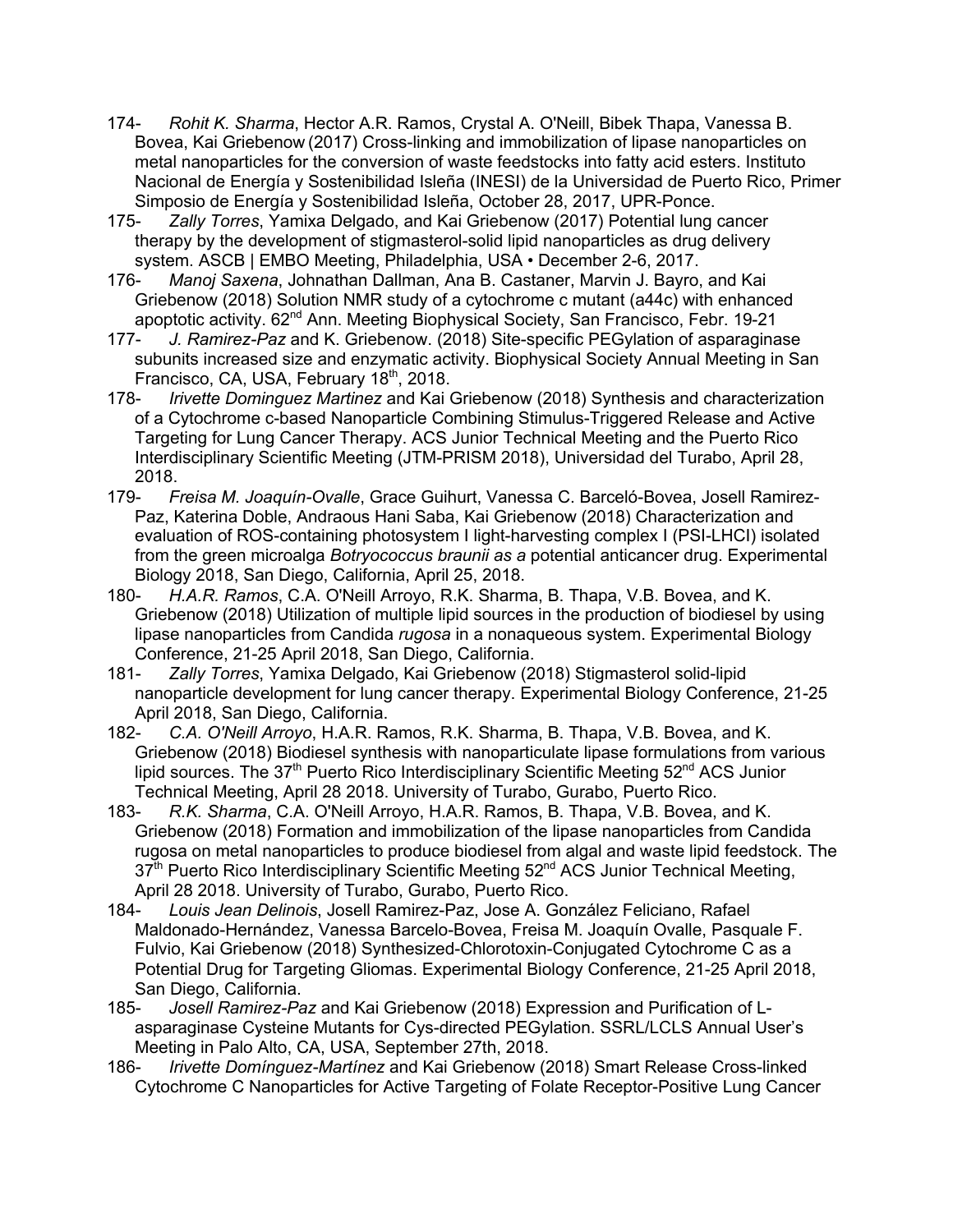Cells. 41th Senior Technical Meeting, ACS, Nov. 10-11, 2018, Costa Bahía Hotel & Conference Center, Guayanilla, Puerto Rico.

- 187- *Vanessa C. Barcelo-Bovea*., Irivette Dominguez-Martinez, Freisa Joaquin-Ovalle, Anthony McGoron, Yancy Ferrer, and Kai Griebenow (2018) Nanoparticles for the active delivery and smart release of cytochrome c to target Lewis Lung Carcinoma. 5th Personalized NanoMedicine Symposium, MARC Building Pavilion, Miami, Florida, Nov. 1-2, 2018.
- 188- *Irivette Domínguez-Martínez*, Yancy Ferrer, and Kai Griebenow (2019) Folic acid decorated cross-linked cytochrome c nanoparticles combining triggered release and active targeting for lung cancer therapy.  $257<sup>th</sup>$  ACS National Meeting, March 31 – April 4, 2019, Orlando, FL.
- 189- *Vanessa Barcelo-Bovea*, Irivette Dominguez-Martinez, Freisa Joaquin-Ovalle, Anthony McGoron, Kai Griebenow, and Yancy Ferrer-Acosta (2019) Comparison of nanoparticle and nanoparticle-free formulations for the active delivery of cytochrome c by targeting folate receptors. 257<sup>th</sup> ACS National Meeting, March 31 – April 4, 2019, Orlando, FL.
- 190- Gabriel Sanchez Irizarry (from Dr. Yancy Ferrer): The Effect of nicotinic modulation blocker in murine astrocytes after an Ischemic-like insult**.** 27th Puerto Rico Neuroscience Conference 2019
- 191- *Freisa M. Joaquín-Ovalle*, Vanessa C. Barceló-Bovea, Andraous Hani Saba, Nicole Fontanet, and Kai Griebenow (2019) Botryococcus braunii (B. braunii) Photosystem I (PSI) induces ROS-dependent decrease in cell viability by necrosis and autophagy pathways. ASM Microbiology 2019
- 192- *Louis J. Delinois*, Pasquale F. Fulvio, Kai H. Griebenow (2019) Ordered Mesoporous Silica (OMS) Based Nanoparticles as Tumor-directed Drug Delivery Devices. Lilly Academy Technical Forum, Puerto Rico Convention Center San Juan, April 12, 2019.
- 193- *Adriana Soto Bibiloni*, Irivette Dominguez-Martinez, Kai Griebenow(2019) Smart Redox-Triggered Release Cytochrome c Nanoparticles for Folate-targeted Lung Cancer Therapy. 38th Puerto Rico Interdisciplinary Scientific Meeting 53rd ACS Junior Technical Meeting 2019, May 4 2019, UPR Mayagüez.
- 194- *Nicole Fontanet Gomez*, Freisa M. Joaquín-Ovalle, and Kai Griebenow (2019) Botryococcus braunii Photosystem I induces ROS-dependent decrease in cell viability by necrosis and autophagy pathways. 38th Puerto Rico Interdisciplinary Scientific Meeting 53rd ACS Junior Technical Meeting 2019, May 4 2019, UPR Mayagüez.
- 195- *Andraous Hani Saba*, Freisa M. Joaquín-Ovalle, and Kai Griebenow (2019) Botryococcus braunii Photosystem I induces ROS-dependent decrease in cell viability by necrosis and autophagy pathways. 38th Puerto Rico Interdisciplinary Scientific Meeting 53rd ACS Junior Technical Meeting 2019, May 4 2019, UPR Mayagüez.
- 196- Zally Torres, Yamixa Delgado, and Kai Griebenow (2019) Potential cancer therapy by the development of a protein-based drug delivery system nanoparticle using plant-derived triterpenoids as drugs. 2019 CONFERENCE OF FORD FELLOWS, Empowered Scholarship: Engaging with the World, Connecting with Each Other, San Juan, Puerto Rico, Oct. 3-4, 2019
- 197- Zally Torres, Yamixa Delgado, and Kai Griebenow (2019) Potential cancer therapy by the development of a protein-based drug delivery system nanoparticle using plant-derived triterpenoids as drugs. Am. Soc. Cell Biol., Washington DC, Dec. 7-11, 2019
- 198- Brenda Caliz (from Dr. Edwin Traverso at UPR-Humacao) Poster presentation at the Society for the Advancement of Chicanos/Latinos and Native Americans in Science, October 2019, Honolulu, HA
- 199- Brenda Caliz (from Dr. Edwin Traverso at UPR-Humacao) Poster presentation at the Annual Biomedical Research Conference for Minority Students, November 2019, Anaheim, CA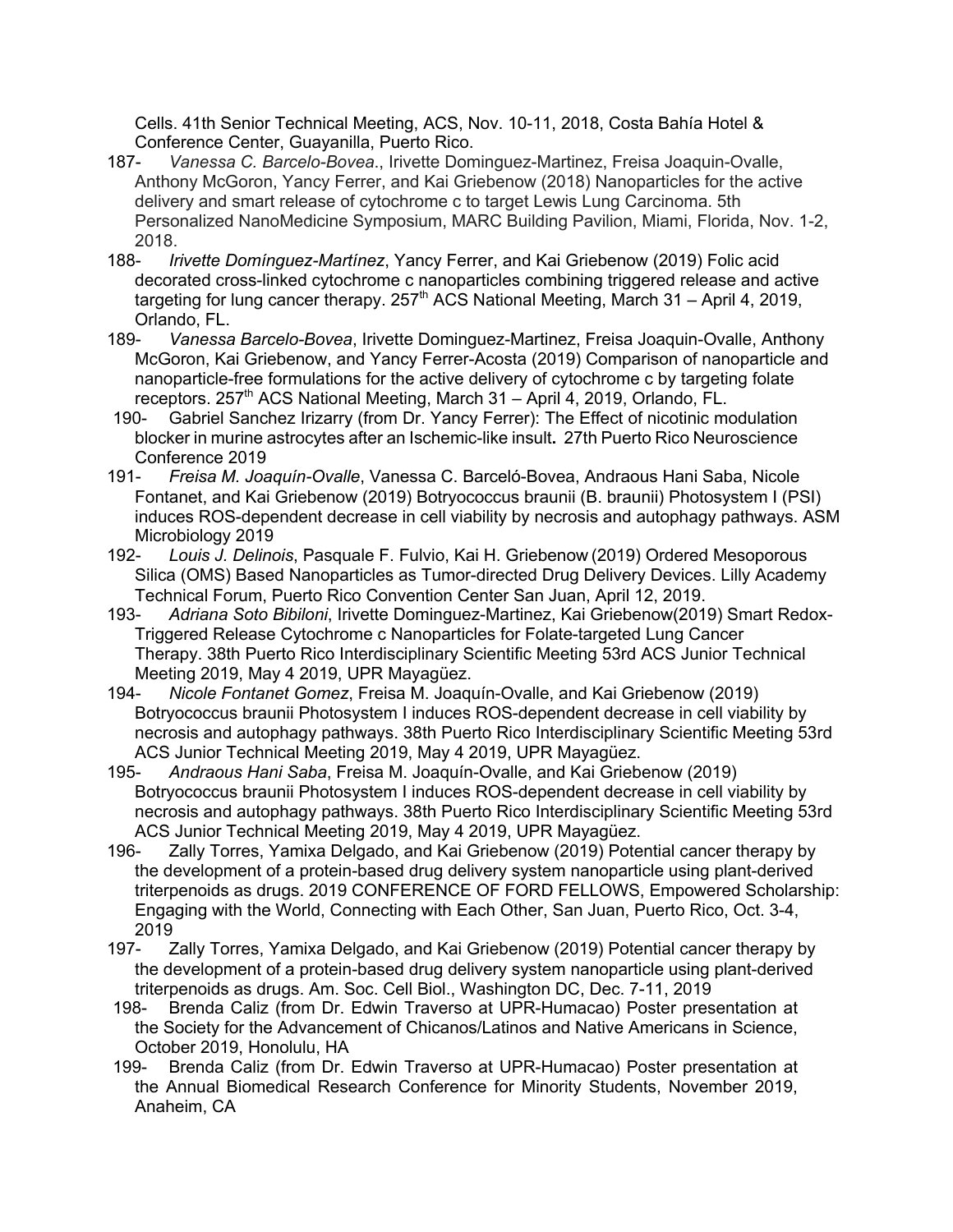- 200- Josue B. Rivera & Lauren Fernandez (from Dr. Tinoco at UPR-Rio Piedras) Poster Presentation at the  $7<sup>th</sup>$  Latinoamerican Symposium of Chemistry and Organometalic – SILQCOM, August 2019, Cartagena de Indias, Colombia.
- 201- Yamixa Delgado. Potential lung cancer therapy using plant derived cholesterol structural analogs / SJB 4 th Research Symposium (Feb 2020) / Experimental Biology 2020 (April 2020)-The conference was canceled due to the Covid19 outbreak, but the abstracts are published online
- 202- Zally Torres, Daraishka Perez, Clarissa Correa, Wandaliz Milan, Anthony Aponte, Natasha Mederos, Kimberly Velázquez, Valerie Molina, Betzaida Castillo, Yancy Ferrer, Kai Griebenow, Yamixa Delgado (2021) Synergic lung cancer therapy by the development of a protein-based drug delivery system loading Doxorubicin in combination with a pentacyclic triterpene. AACR-NCI-EORTC Virtual International Conference on Molecular Targets and Cancer Therapeutics, October 7 - 10, 2021.
- 203- René García Del Valle, Christian Morales Guzmán, Zally Torres-Martínez, Kai H. Griebenow, Néstor Carballeira (2021) Unexpected discovery of a strong and selective cytotoxic hydantoin against A549 cells. ABRCMS Virtual Conference, November 10-13.
- 204- Alicea D and Marie B (2013). The effect of temperature on synaptic growth and physiology is dependent on RNA editing. 33rd Annual Research and Educational Forum. UPR – MSC
- 205- Dominicci C, Alicea D, Maldonado C, Vazquez R and Marie B (2013). Control of cortactin levels by Wingless is necessary for rapid activity dependent synaptic plasticity. 22<sup>nd</sup> Puerto Rico Neuroscience conference. Ponce, PR
- 206- Alicea D, Dominicci C, Maldonado C and Marie B (2014). Control of cortactin levels by Wnt is necessary for rapid activity dependent synaptic plasticity. NIH-NIGMS 5th Biennial National IDeA Symposium of Biomedical Research Excellence (NISBRE). Washington, DC.
- 207- Maldonado C, Dominicci C, Alicea D and Marie B (2014). Control of cortactin levels by Wnt is necessary for rapid activity dependent synaptic plasticity. Society For Neuroscience. Washington, DC
- 208- Kevin De León and Bruno Marie (2014). Jun Kinase limits synaptic growth at low temperature. 23rd Puerto Rico Neuroscience conference. Bayamon, UCC, PR.
- 209- Ivan J. Adames and Bruno Marie (2014). The Autophagy-Highwire-Mapkkk complex regulates the temperature-dependence of synaptic growth at the Drosophila NMJ. 23<sup>rd</sup> Puerto Rico Neuroscience conference. Bayamon, UCC, PR.
- 210- Maldonado C, Dominicci C, Alicea D and Marie B (2014). Control of cortactin levels by Wnt is necessary for rapid activity dependent synaptic plasticity.  $23^{rd}$ Puerto Rico Neuroscience conference. Bayamon, UCC, PR.
- 211- Kevin De León and Bruno Marie (2015). Jun Kinase limits synaptic growth at low temperature July 17th, 2015, SPINES Student Symposium; MBL.
- 212- Kevin De León and Bruno Marie (2015). Dibutyl Phthalate Affects Synaptic Growth and Stability at the Drosophila Neuromuscular Junction - Oct 16, 2015- Talk at SPINES Symposium lighting talk; Poster -Oct 20, 2015- SFN, Chicago.
- 213- Marizabeth Perez, Carihann Dominicci, Carolina Maldonado and Bruno Marie(2015). Cortactin is a modulator of activity-dependent synaptic plasticity under the control of the wingless (wg) / Wnt signaling. Poster presentation at the Society for Neuroscience Conference that took place in Chicago, United States. October 17-21.
- 214- Ivan Adames and Bruno Marie (2015). The autophagy, highwire and wallenda genes regulate the temperature-dependence of synaptic growth at the Drosophila NMJ. Poster presentation at the Society for Neuroscience Conference that took place in Chicago, United States. October 17-21.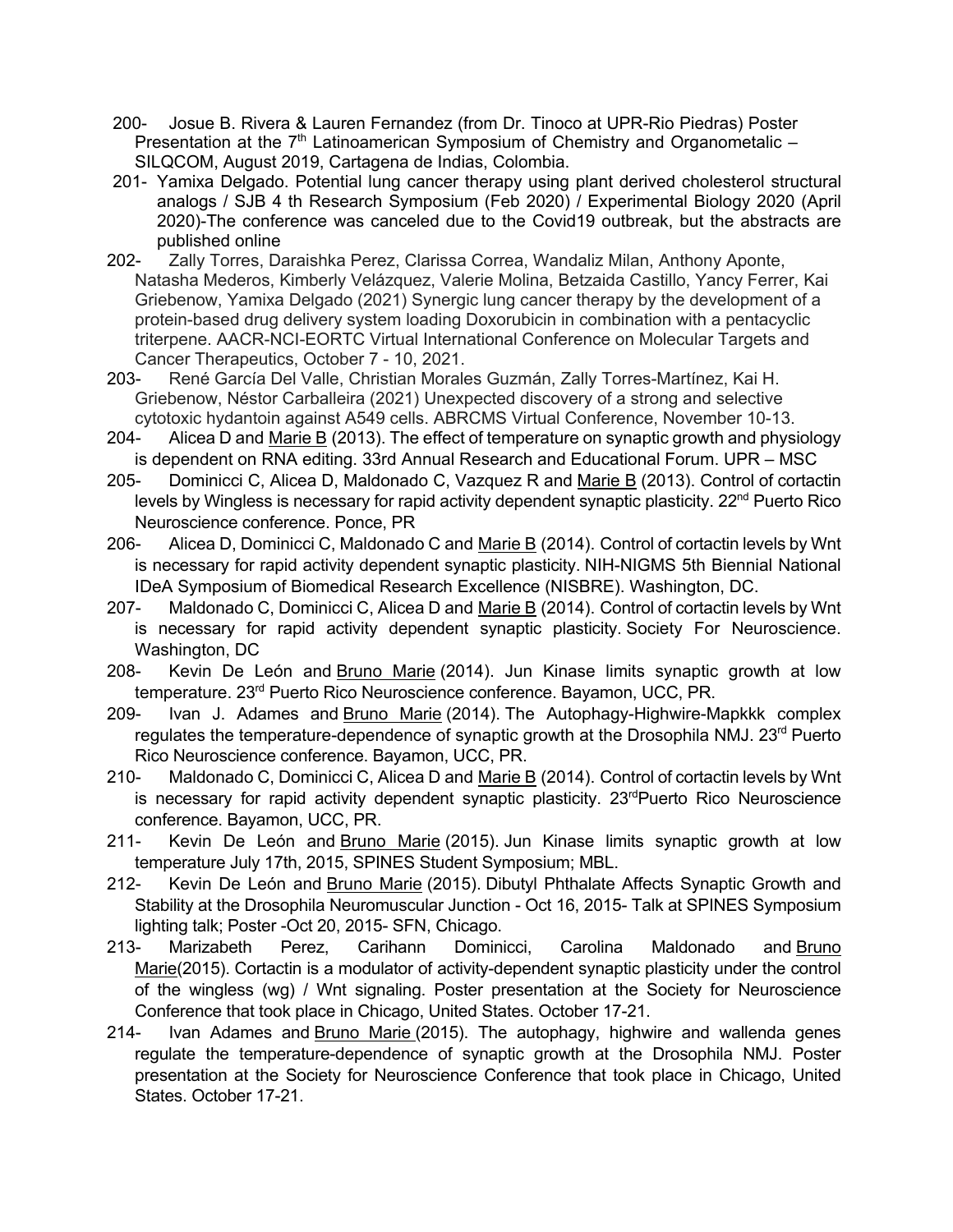- 215- Marizabeth Perez, Carihann Dominicci, Carolina Maldonado and Bruno Marie. (2015). Cortactin is a modulator of activity-dependent synaptic plasticity under the control of the wingless (wg) / Wnt signaling. Poster presentation at the Puerto Rico Neuroscience Conference that took place in San Juan, Puerto Rico. December 5
- 216- Ivan Adames and Bruno Marie (2015). The autophagy and highwire genes regulate the temperature-dependence of synaptic growth at the Drosophila NMJ. Poster presentation at the Puerto Rico Neuroscience Conference that took place in San Juan, Puerto Rico. December 5
- 217- Carihann Dominicci and Bruno Marie (2016). Regulation of the activity-dependent synaptic plasticity: The role of the planar cell polarity pathway. March 13, 2016- Foro Anual ciencias medicas
- 218- Kevin De León and Bruno Marie (2016). Dibutyl Phthalate Affects Synaptic Growth and Stability at the Drosophila Neuromuscular Junction -March 13, 2016- Foro Anual ciencias medicas
- 219- Ivan Adames and **Bruno Marie** (2016). The autophagy and highwire genes regulate the temperature-dependence of synaptic growth at the Drosophila NMJ. March 13, 2016- Foro Anual ciencias medicas
- 220- Kevin De Leon and Bruno Marie (2016). Exogenous Exposure to Dibutyl Phthalate Affects Synapse Development and Stability at the Drosophila Neuromuscular Junction. October 13, 2016. PRCEN annual Retreat. San Juan, PR.
- 221- Kevin De Leon and Bruno Marie (2016). Jun Kinase limits synaptic growth at low temperature. October 13, 2016. PRCEN annual Retreat. San Juan, PR.
- 222- Carihann Dominicci-Cotto and Bruno Marie (2017). Regulation of the activity-dependent synaptic plasticity: The role of the Planar Cell Polarity pathway. March 3, 2017. NIGMS-RISE Program/PR INBRE Retreat, Dorado, P.R.
- 223- Pérez, Marizabeth; Dominicci, Carihann; Maldonado, Carolina; Marie, Bruno(2017). Wingless and neuronal activity drive cortactin expression to allow synaptic plasticity at the Drosophila neuromuscular junction. March 29-April 2, 2017. 58th Annual Drosophila Research Conference, San Diego, CA.
- 224- Marizabeth Pérez Carambot, Carihann Dominicci, Carolina Maldonado and Bruno Marie (2017). Cortactin controls morphological and electrophysiological properties of activitydependent synaptic plasticity at the Drosophila neuromuscular junction. April 20, 2017. 4th COBRE Annual Retreat. San Juan, PR.
- 225- Pérez, Marizabeth; Dominicci, Carihann; Maldonado, Carolina; Marie, Bruno(2017). Wingless and neuronal activity drive cortactin expression to allow synaptic plasticity at the Drosophila neuromuscular junction. April 20, 2017. 4th COBRE Annual Retreat. San Juan, PR.
- 226- Carihann Dominicci-Cotto and Bruno Marie (2017). Regulation of the activity-dependent synaptic plasticity: The role of the Planar Cell Polarity pathway. April 20, 2017. 37mo Foro Anual de Investigacion y Educacion, Recinto de Ciencias Médicas, San Juan, P.R.
- 227- Pérez, Marizabeth; Dominicci, Carihann; Maldonado, Carolina; Marie, Bruno(2017). Cortactin controls morphological and electrophysiological properties of activitydependent synaptic plasticity at the Drosophila neuromuscular junction. April 22-April 26, 2017. Experimental Biology Annual Meeting, Chicago, IL.
- 228- Carolina Maldonado, Marizabeth Perez, Carihann Dominicci and Bruno Marie(2017). Cortactin controls electrophysiological properties during activity-dependent synaptic plasticity at the Drosophila neuromuscular junction.November 15, 2017. Neuroscience 2017 from Society for Neuroscience, Washington DC, USA.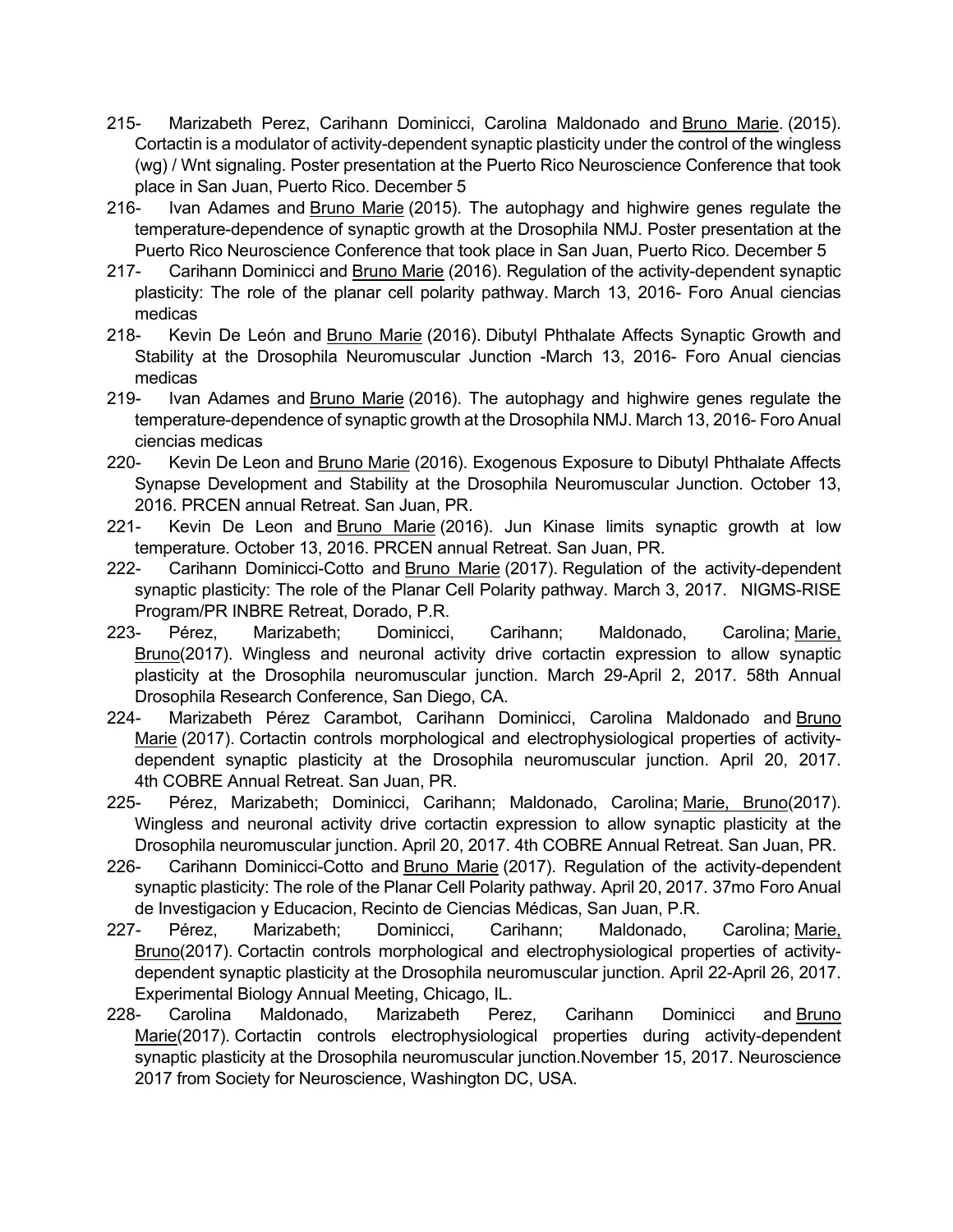- 229- Kevin De Leon and Bruno Marie (2017). Exogenous Exposure to Dibutyl Phthalate Affects Synapse Development and Stability at the Drosophila Neuromuscular Junction. November 13, 2017. Neuroscience 2017 from Society for Neuroscience, Washington DC, USA.
- 230- Carihann Dominicci-Cotto, Bruno Marie (2017). Cortactin expression is driven by Wingless and neuronal activity to allow synaptic plasticity at the Drosophila neuromuscular junction. November 15, 2017. Neuroscience 2017 from Society for Neuroscience, Washington DC, USA.
- 231- Marizabeth Pérez, Carihann Dominicci-Cotto, **Bruno Marie (2018)**. Maintaining Neuronal Function: The Role of the Transcription Factor Gooseberry in Synaptic Growth and Stability. 59th Annual Drosophila Research Conference. Philadelphia, PA (April 11-15, 2018)
- 232- 67. Marizabeth Pérez, Carihann Dominicci-Cotto, Bruno Marie (2018). Maintaining Neuronal Function: The Role of the Transcription Factor Gooseberry in Synaptic Growth and Stability. April 18-20, 2018. 38th Annual Research and Education Forum, Recinto de Ciencias Médicas, San Juan, P.R.
- 233- Marizabeth Pérez, Carihann Dominicci-Cotto, Bruno Marie (2018). Maintaining Neuronal Function: The Role of the Transcription Factor Gooseberry in Synaptic Growth and Stability. National IDeA Symposium of Biomedical Research Excellence. Washington, DC (June 24-26, 2018).
- 234- Marizabeth Pérez, Carihann Dominicci-Cotto, Bruno Marie (2018) Maintaining Neuronal Function: The Role of the Transcription Factor Gooseberry in Synaptic Growth and Stability. COBRE Retreat. (April 26, 2018). San Juan, PR.
- 235- Carihann Dominicci-Cotto, Bruno Marie (2018). Cortactin expression is driven by Wingless and neuronal activity to allow synaptic plasticity at the Drosophila neuromuscular junction. April 18-20, 2018. 38th Annual Research and Education Forum, Recinto de Ciencias Médicas, San Juan, P.R.
- 236- Kevin De Leon and Bruno Marie (2018). Jun Kinase limits synaptic growth at low temperature. April 18-20, 2018. 38th Annual Research and Education Forum, Recinto de Ciencias Médicas, San Juan, P.R.
- 237- Kevin De Leon and Bruno Marie (2018). Jun Kinase limits synaptic growth at low temperature. August 11, 2018, 2nd Puerto Rico Drosophila neurobiology / Mini-Brains Meeting, San Juan, P.R
- 238- Marizabeth Pérez, Carihann Dominicci-Cotto, Bruno Marie (2018). Maintaining Neuronal Function: The Role of the Transcription Factor Gooseberry in Synaptic Growth, Stability and Plasticity. August 11, 2018, 2nd Puerto Rico Drosophila neurobiology / Mini-Brains Meeting, San Juan, P.R
- 239- Kevin De Leon and Bruno Marie (2018). A molecular control of temperature dependent synaptic growth: Autophagy, Proteasome and Map Kinases. November 27-28, 2018, 6th PRCEN Annual Retreat, San Juan, P.R
- 240- Reyes-Maldonado, Roberto; de Leon, Kevin; Marie-Bordes, Bruno; Ramirez, Alonso (2018). Description of the Chironomus sp. "Florida" neuromuscular system: a tool for future freshwater ecotoxicological evaluations in Puerto Rico."May 24, 2018, Society for Freshwater Science Detroit, Michigan "
- 241- Reyes-Maldonado R.; B. Marie-Bordes, A. Ramírez (2018). Characterization of the Chironomus sp. "Florida" neuromuscular system: a tool for future freshwater ecotoxicological evaluations in Puerto Rico. 6th PRCEN Annual Retreat. November 27-28, 2018. San Juan, P.R.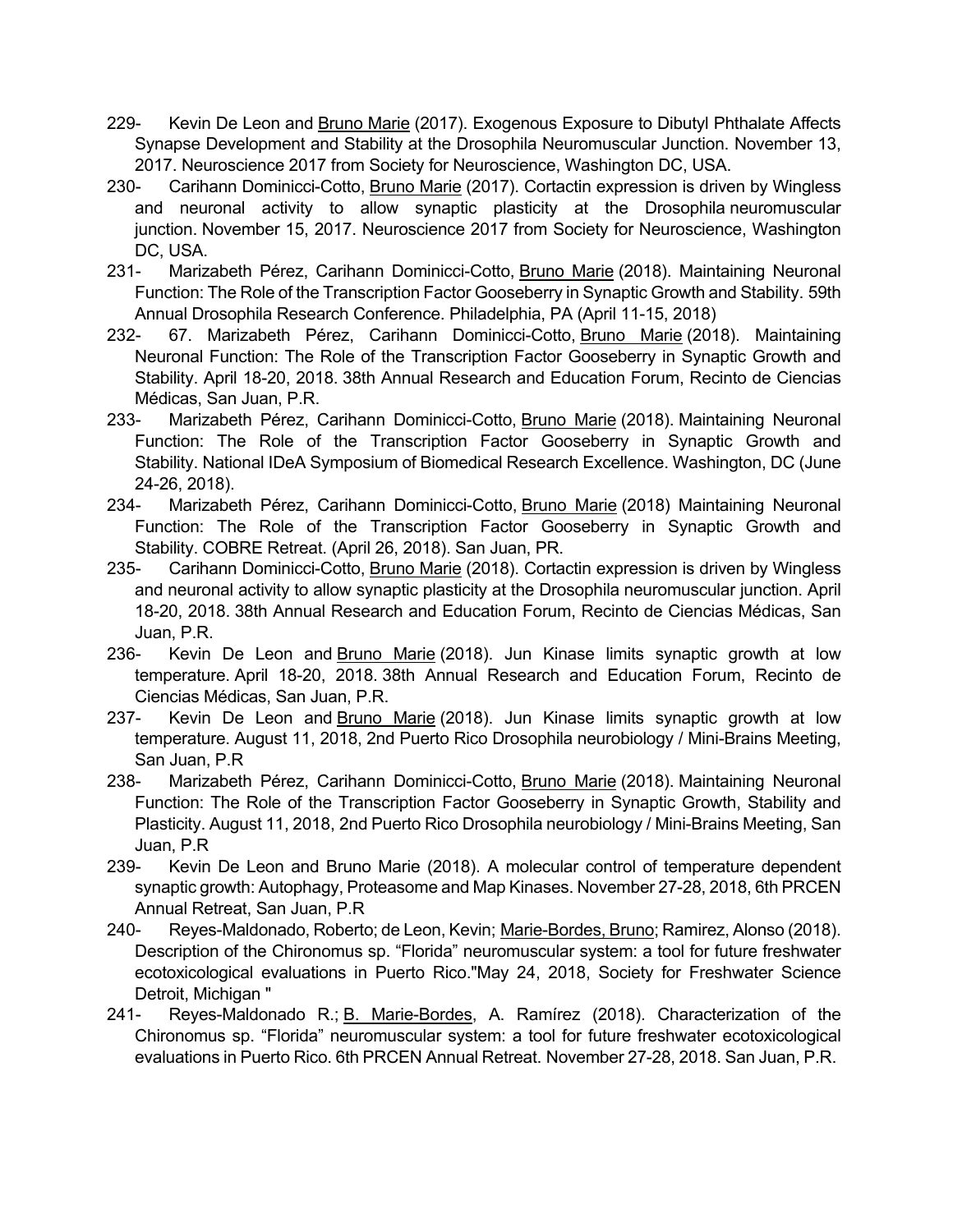- 242- Sanchez-Medina, T., Reyes-Maldonado R.; B. Marie-Bordes, A. Ramírez. Effects of temperature, age, sex, on the neuromuscular junction of Chironomus sp. "Florida". November 27-28, 2018, 6th PRCEN Annual Retreat, San Juan, P.R
- 243- Reyes-Maldonado R.; B. Marie-Bordes, A. Ramírez (2019). Chironomus sp. "Florida" as educational tool: potential uses of the species to introduce students about the effects of freshwater pollutants. February 23-March 2019. Association for the sciences of Limnology and Oceanography (ASLO) San Juan, P.R
- 244- Kevin De Leon and Bruno Marie (2019). A molecular control of temperature dependent synaptic growth: Autophagy, Proteasome and Map Kinases. March 28-31, 2019, GSA Drosophila Meeting Dallas, Texas.
- 245- Kevin De Leon and Bruno Marie (2019). Jun Kinase limits synaptic growth at low temperature. March 16th, 2019, 3rd Puerto Rico Drosophila neurobiology / Mini-Brains Meeting, San Juan, P.R.
- 246- Carihann Dominicci-Cotto, Marizabeth Perez and **Bruno Marie (2019)**. Maintaining Neuronal Function: The role of the Transcription Factor Gooseberry in Synaptic Growth Stability and plasticity. March 28-31, 2019, GSA Drosophila Meeting Dallas, Texas.
- 247- Carihann Dominicci-Cotto, Marizabeth Perez and Bruno Marie (2019). Maintaining Neuronal Function: The role of the Transcription Factor Gooseberry in Synaptic Growth Stability and plasticity. April 11, 2019. 39th Annual Research and Education Forum, Recinto de Ciencias Médicas, San Juan, P.R.
- 248- Marizabeth Pérez, Carihann Dominicci-Cotto, Bruno Marie (2019). The Transcription Factor Gooseberry, a pax3/7 homolog, interacts with Wingless to control neuronal function. March 28- 31, 2019, GSA Drosophila Meeting Dallas, Texas.
- 249- Marizabeth Pérez, Carihann Dominicci-Cotto, Bruno Marie (2019). The Transcription Factor Gooseberry, a pax3/7 homolog, interacts with Wingless to control neuronal function. April 11, 2019. 39th Annual Research and Education Forum, Recinto de Ciencias Médicas, San Juan, P.R.
- 250- Kevin De Leon and Bruno Marie (2019). The Jun Kinase signaling restrains synaptic growth at low temperatures. 7th PRCEN annual retreat, San Juan Puerto Rico. October 10, 2019.
- 251- Kevin De Leon and Bruno Marie (2019). Autophagy, Highwire and Map Kinases regulates the temperature dependence of synaptic growth at the Drosophila Neuromuscular Junction. 59th Society for Neuroscience Annual meeting, Chicago, Illinois. October 19- 23, 2019.
- 252- Kevin De Leon and Bruno Marie (2019). A molecular control of temperature dependent synaptic growth: Autophagy, Proteasome and Map Kinases. 60th annual Drosophila Research Conference held at Dallas, TX. March 27- April 1, 2019.
- 253- Pérez, Marizabeth; Dominicci, Carihann; Marie, Bruno (2019). The Transcription Factor Gooseberry, a pax3/pax7 homolog, interacts with Wingless to control neuronal function. 59th Society for Neuroscience Annual meeting, Chicago, Illinois. October 19- 23, 2019.
- 254- Carihann Dominicci Cotto and Bruno Marie (2019). The role of the Planar Cell Polarity pathway in regulating activity-dependent synaptic plasticity. 59th Society for Neuroscience Annual meeting, Chicago, Illinois. October 19- 23, 2019.
- 255- Carolina Maldonado and Bruno Marie (2019). Patterned activation of the temperature-gated dTRPA1 channel promotes rapid morphological changes at the Drosophila neuromuscular junction. 59th Society for Neuroscience Annual meeting, Chicago, Illinois. October 19- 23, 2019.
- 256- Roberto Reyes Maldonado, Taissae Sanchez Medina, Alonso Ramirez and Bruno Marie Bordes (2019). The anatomy of the neuromuscular system of Chironomus sp. ''Florida'': a model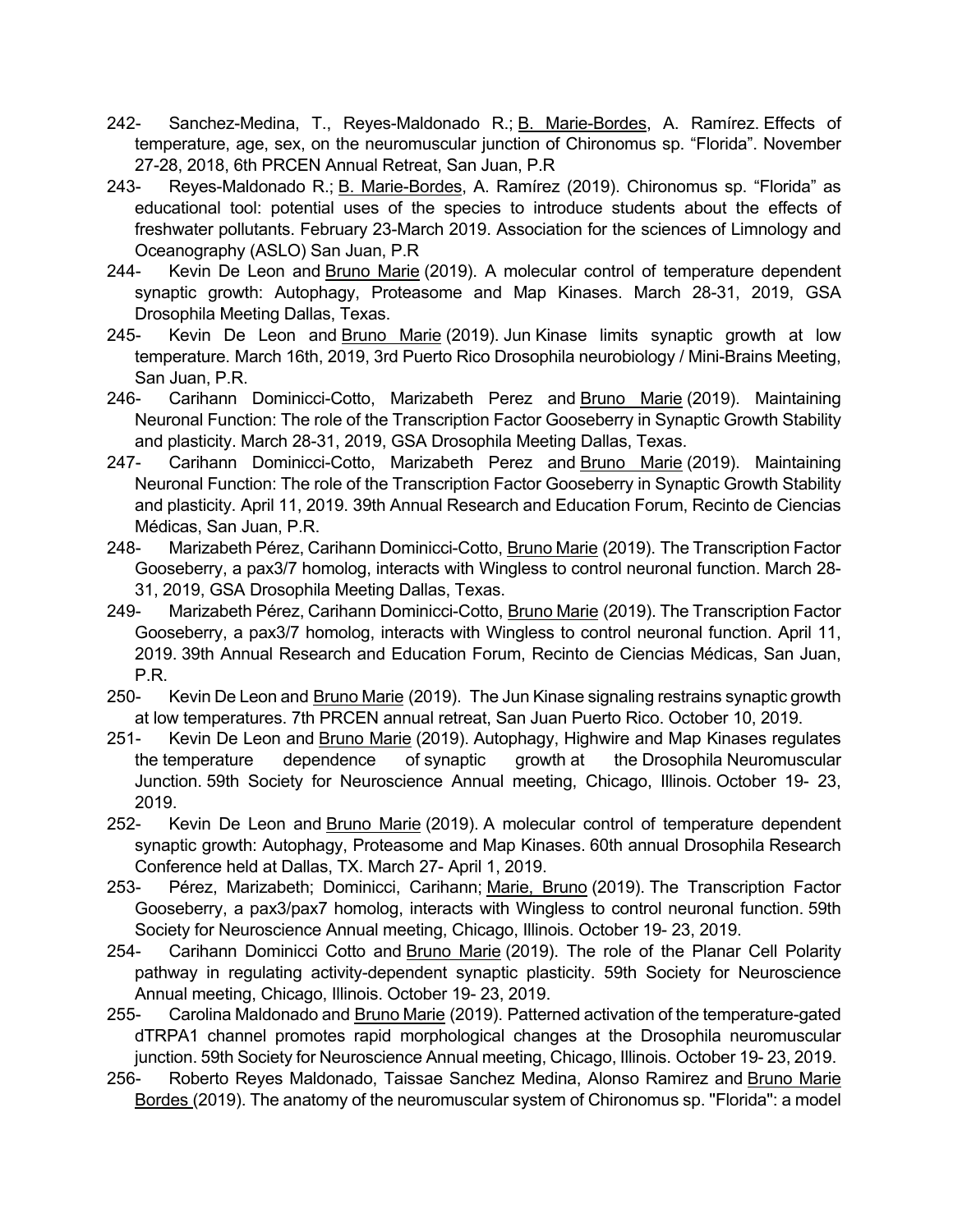to study the influence of environmental factors on the nervous system. 7th PRCEN annual retreat, San Juan, Puerto Rico. October 10, 2019.

- 257- Kevin De Leon and Bruno Marie (2021). Temperature-dependent synaptic growth affects 1s boutons and requires autophagy, the ubiquitin-proteasome system, and MAP Kinases function. Genetics Society of America, 62nd Annual Drosophila Research Conference, Virtual, March 30- April 1st, 2021.
- 258- Roberto Reyes Maldonado, Alonso Ramírez, Bruno Marie (2021). Neuromuscular anatomy of Chironomus sp. ''Florida '': potential model to study toxicity in aquatic environments. Virtual Annual Meeting, Society for freshwater science, May 24, 2021.
- 259- Reyes-González J., Pérez D., Ferchmin P.A., (2019) 2nd Puerto Rico Clinical Research Summit. Neuroprotection against GWI by an alpha7 Nicotinic Acetylcholine Receptor modulator.
- 260- Reyes-González J., Pérez D., Ferchmin P.A., Sabeva NS. (2019) International Behavioral Neuroscience Society Conference, Cairns, Queensland, Australia. A Mouse Model of Gulf War Illness Allows for Mechanistic Studies and the Search for Antidotes.
- 261- Reyes-Gonzalez J., Perez D., Ferchmin P.A., Sabeva NS. (2019) 49th Society for Neuroscience Conference, Chicago, Illinois, USA. An alpha7 Nicotinic Acetylcholine Receptor Modulator Ameliorates Behavioral Performance in Gulf War Illness Model.
- 262- Rivera-Mocteruma F.G., Perez D., Ferchmin P.A., Sabeva NS. (2020) 28th Puerto Rico Neuroscience Conference. Virtual event. A cyclic diterpenoid has a neuroprotective effect against Gulf War Illness involved Neurotoxicants.
- 263- Sabeva N.S., Pagán Oné R., Ferrer-Acosta Y., Eterović V.A., Ferchmin P.A. (2020) 28th Puerto Rico Neuroscience Conference. Virtual event. A toxicity study of (1S,2E,4R,6R,7E,11E)-cembratriene-4,6-diol in subcutaneously exposed Sprague Dawley rats
- 264- Jose Luis Marrero Valentin, Rivera-Moctezuma F. G., Sorangely Vázquez Alicia, Dinely Perez, Pedro A. Ferchmin, Nadezhda Sabeva (2021) 50th Society for Neuroscience Conference, Chicago, Illinois, USA. A cyclic diterpenoid has a neuroprotective effect against Gulf War Illness involved neurotoxicants.
	- *265-* Jennifer Marie Colon, Laurivette Mosquera, José M Santiago, Aranza Torrado, Margarita Melendez, Annabell C. Segarra, José Rodriguez-Orengo, Jorge D. Miranda. Estradiol and Tamoxifen Produce Acute and Chronic Neuroprotective Effects after Spinal Cord Injury. Experimental Biology *2013, Boston MA, April 20-24, 2013,*
	- *266-* Jennifer Marie Colon, Laurivette Mosquera, José M Santiago, Aranza Torrado, Margarita Melendez, Annabell C. Segarra, José Rodriguez-Orengo, Jorge D. Miranda. Analysis of Estrogen Receptor Alpha after Spinal Cord Injury and its possible role in neuroprotection 33<sup>rd</sup> Annual Research Education and Forum, UPR School of Medicine, March 13-15, 2013
	- 267- Jennifer Marie Colon, Laurivette Mosquera, José M Santiago, Aranza Torrado, Margarita Melendez, Annabell C. Segarra, José Rodriguez-Orengo, Jorge D. Miranda. Estradiol and Tamoxifen produces acute and chronic neuroprotective effects after Spinal Cord injury . PR Physiological Society, UPR, San Juan, February, 8, 2013
	- 268- Laurivette Mosquera, Jose M. Santiago, Aranza Torrado, Jennifer M. Colón, Margarita Meléndez, Annabell C. Segarra, José Rodríguez Orengo and Jorge D. Miranda. *17β-*Estradiol and Tamoxifen Administration Offers Neuroprotection and functional locomotor recovery after Spinal Cord Injury PR Neuroscience, San Juan, December, 1, 2012
	- 269- Martínez NA, Ayala AM, Martínez M, Quiñones M, Miranda JD, Silva WI. "Caveolin-1 Supports the  $P2Y_2$  Receptor Signaling". Poster presentation,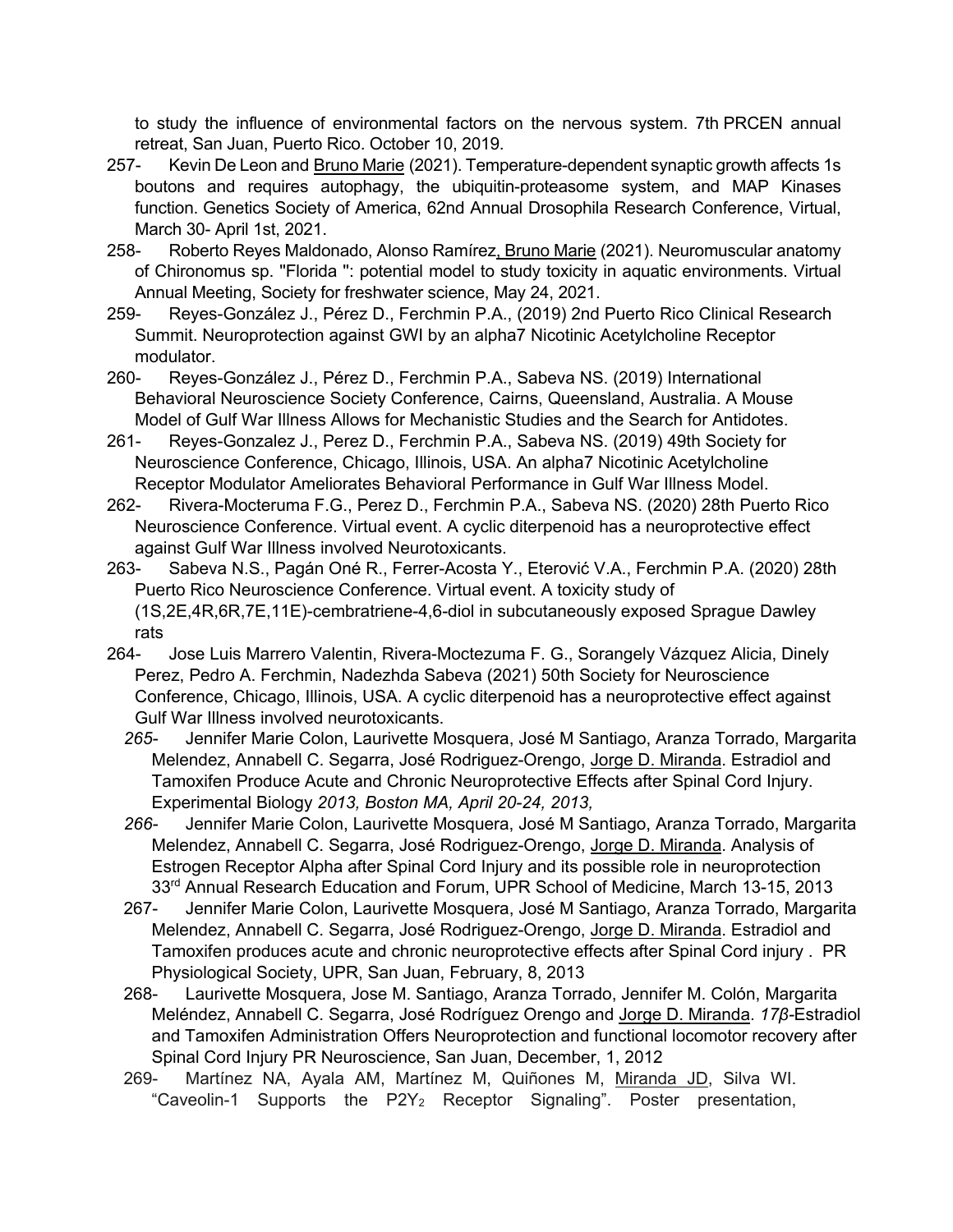Experimental Biology 2013, April 2013, Boston, MA. (The FASEB Journal. 2013;27:729.5)

- 263. Nildris Cruz, Jose Quidgley, Laurianne El Musa, Juan Garcia, Giselle Torres, Jorge Miranda, and Maria J Crespo. Increased ACE Expression and iNOS Protein Levels in the Aorta of 2 month-old Syrian Cardiomyopathic Hamsters. *FASEB J April 9, 2013 27:1165.6*
- 264. Jorge D. Miranda. The neuroprotective role of estradiol after spinal cord injury in adult rats. University of Puerto Rico, Cayey Campus. Seminar Presentation. November 21, 2013.
- 265. Jennifer M. Colón, Ámbar Cajigas, José M Santiago, Aranza Torrado, Iris K. Salgado, Nilmary Grafals, Mónica Cruz, Jorge D. Miranda . Comparative Evaluation of Estradiol and Tamoxifen neuroprotective effects during Chronic Spinal Cord Injury. Puerto Rico Neuroscience Conference (December 2013)
- 266. Jennifer Marie Colón, Ámbar Cajigas, José M Santiago, Aranza Torrado, Iris K. Salgado, Nilmary Grafals, Mónica Cruz, Jorge D. Miranda. Tamoxifen Treatment Improves Locomotion and Vestibular Function during Chronic Spinal Cord Injury. Puerto Rico Physiological Conference (February 2014)
- 267. Jennifer M. Colón, Ámbar Cajigas, José M Santiago, Aranza Torrado, Iris K. Salgado, Nilmary Grafals, Mónica Cruz, Jorge D. Miranda. Tamoxifen Neuroprotective effects during Chronic Spinal Cord Injury. Foro del Recinto de Ciencias Médicas (Marzo 2014).
- 268. Cruz N, Quidgley J, Dorna L, Miranda JD, and Crespo, MJ. ACE and iNOS Overexpression Correlates with Vascular Reactivity in Young Syrian Cardiomyopathic Hamsters FASEB J. (April 2014).
- 269. Jorge D. Miranda. Estradiol and Tamoxifen as neuroprotective agents after spinal cord injury. University of Puerto Rico, Rio Piedras Campus. **Seminar Presentation**. October 17, 2014.
- 270. Jennifer M. Colón, Ámbar Cajigas, José M Santiago, Aranza Torrado, Iris K. Salgado, Nilmary Grafals, Jorge D. Miranda. . Tamoxifen treatment promotes locomotor recovery, increases white matter spared tissue and decreases reactive gliosis after chronic Spinal Cord Injury. Society for Neuroscience Meeting, Washington, DC (November 2014)
- 271. Lyanne M. García, Jennifer M. Colón, Ámbar Cajigas, Aranza I. Torrado, Iris K. Salgado, José M. Santiago, Jorge D. Miranda. Estradiol administration after spinal cord injury enhances white matter spare tissue. Research Forum at the UPR-Medical Sciences Campus. (March 2015).
- 272. Jennifer M. Colón, Aranza Torrado, Ámbar Cajigas, José M Santiago, Iris K. Salgado, Jorge D. Miranda. Tamoxifen improves locomotor recovery after moderate spinal cord injury: Assessing the therapeutic window available in female rats. Kentucky Spinal Cord and Head Trust Research Symposium 2015.
- 273. Cajigas A, Colon JM, Gonzalez P, Torrado A, Santiago JM, Salgado IK and Miranda JD. (2015) Tamoxifen improves locomotor recovery in male rats after spinal cord injury and changes the expression profile of the estrogen receptor alpha and GAP-43. ABRCMS Conference November 11-14 at the Washington State Convention Center in Seattle, WA.
- 274. Colón JM, Torrado AI, Santiago JM, Salgado IK, Cajigas A, Arroyo Y, Miranda JD (2015) Tamoxifen improves locomotor recovery after spinal cord injury in male and female rats: establishing a therapeutic window for this condition. Society for Neuroscience in Chicago, IL from October 17-21.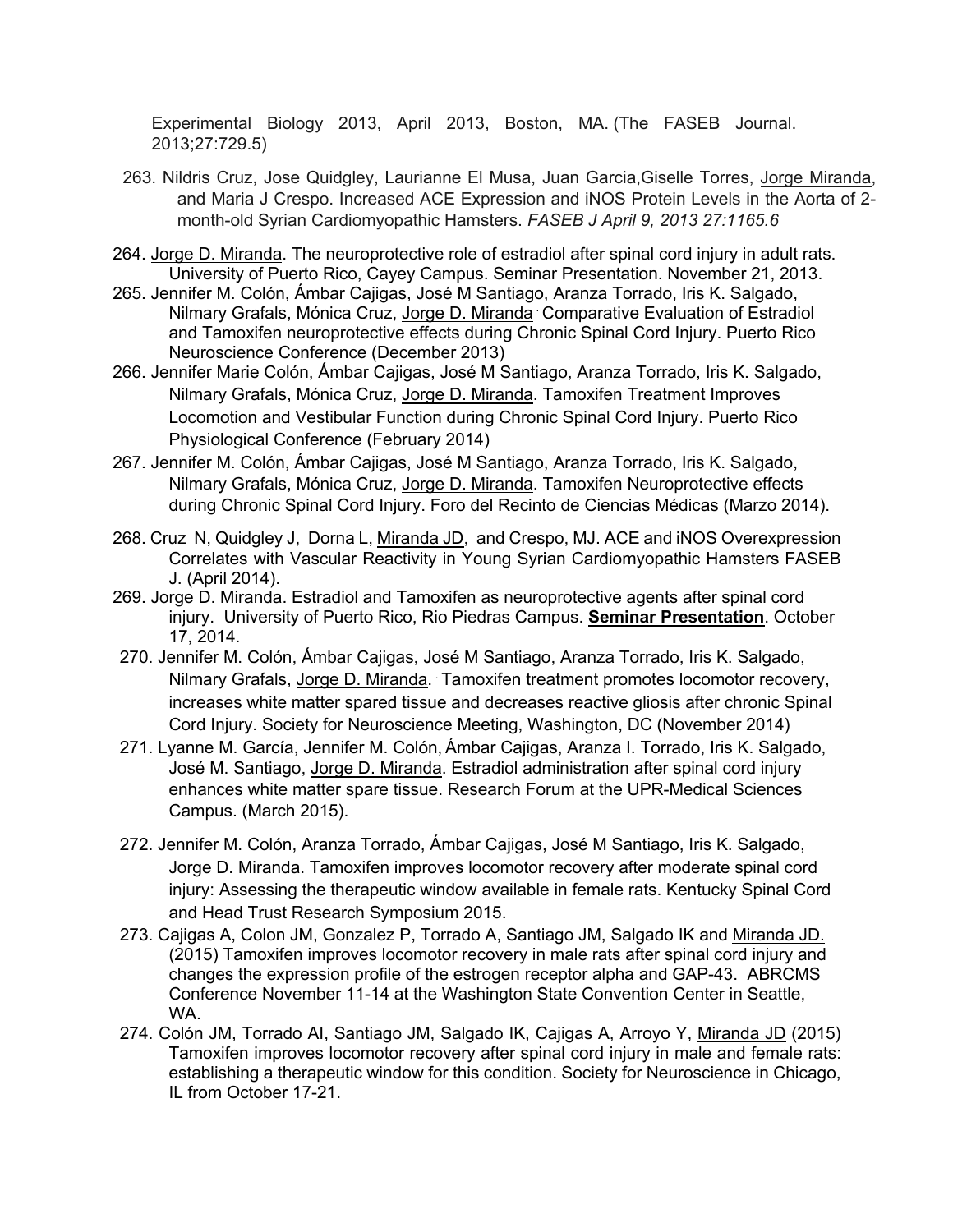- 275. González PA, Colón JM, Torrado AI, Santiago JM, Salgado IK, Cajigas A, Arroyo Y, Miranda JD (2015) Effects of Tamoxifen on Secondary Damage and Regenerative Proteins after Spinal Cord Injury in Male Rats. Puerto Rico Neuroscience Conference in December 5, 2015.
- 276. Colón JM, González PA, Torrado AI, Santiago JM, Miranda JD (2016) Tamoxifen mediated recovery after spinal cord injury is sex and time dependent. Medical Sciences Campus Annual Research and Educational Forum.
- 277. Pérez A, Ayuso S, Colón J, Millán D, Rodríguez L, Rivera S, Arroyo Y, Padín K , Rosas O, Rivera J, Colon JM, Torrado AI, Salgado IK, Miranda JD and Santiago JM (2016) Amantadine administration after spinal cord injury does not enhances functional locomotor recovery in female Sprague-Dawley rats. Medical Sciences Campus Annual Research and Educational Forum.
- 278. Salgado IK, Rodríguez A, Torrado AI, Santiago ME, Colón JM, González P, Frontera WR, Miranda JD. (2016) Effects of Tamoxifen on single muscle fiber function and protein expression after spinal cord injury. Society for Neuroscience. San Diego, CA.
- 279. Colon JM, Torrado AI and Miranda JD (2017) Effects of continuous Tamoxifen treatment in mechanical allodynia after spinal cord injury. Puerto Rico Physiological Meeting at University Central del Caribe in Bayamón, PR
- 280. Use of transcriptomic analysis for the production of antibodies to serve as nervous system markers in *Macrobrachium* crustaceans. Jonathan L. Crooke, Yamil E. Claudio, Sara C. Diaz, Brian D. Virella, Marcel González, Nilsa M. Rivera, María A. Sosa. Poster Presentation, 6<sup>th</sup> Annual PRCEN CREST Retreat, November 27-28, 2018, Hotel El Convento, San Juan, PR
- 281. Characterization of effects of Mn++ on prawn behavior and dopaminergic neurons in the CNS of freshwater prawns. Luis R. Navedo, Nilsa M. Rivera, María A. Sosa. Poster Presentation, 6th Annual PRCEN CREST Retreat, November 27-28, 2018, Hotel El Convento, San Juan, PR
- 282. Distribution of pigment dispersing hormone in the central nervous system of the fresh water prawn *Macrobrachium rosenbergii*. **Jose J. Lopez**, Andrea V. Rodriguez, Sara C. Diaz, Yamil E. Claudio, Nilsa M. Rivera, María A. Sosa. Poster Presentation, 6<sup>th</sup> Annual PRCEN CREST Retreat, November 27-28, 2018, Hotel El Convento, San Juan, PR
- 283. Use of Transcriptomic Analysis for the Design of Antibodies to Serve as Neuronal and Synaptic Markers in *Macrobrachium*crustaceans. Jonathan L. Crooke-Rosado, Sara Díaz-Méndez, Yamil Claudio-Román, Marcel González-Pedraza, Brian Virella-Berio, Nilsa M. Rivera-Chéverez, María A. Sosa-Lloréns. Poster Presentation (Abstract ID 6988), Experimental Biology Annual Meeting, April 6-9, 2019Orange County Convention Center, Orlando FL
- 284. Delgado Y, Pérez Caraballo D, Torres G.(2022) Structure-activity relationship of pentacyclic triterpenes against chemoresistance and metastasis on non-small lung adenocarcinoma cells. AACR Annual Meeting (April 7-13).
- 285. Rodriguez P, Pérez D, Ferrer Y, Delgado Y (2022) The effect of the iron chelator Deferasirox in combination with Cisplatin chemotherapy against lung carcinoma" . American Society for Biochemistry and Molecular Biology (ASBMB) at the Experimental Biology (EB) (April 2-5).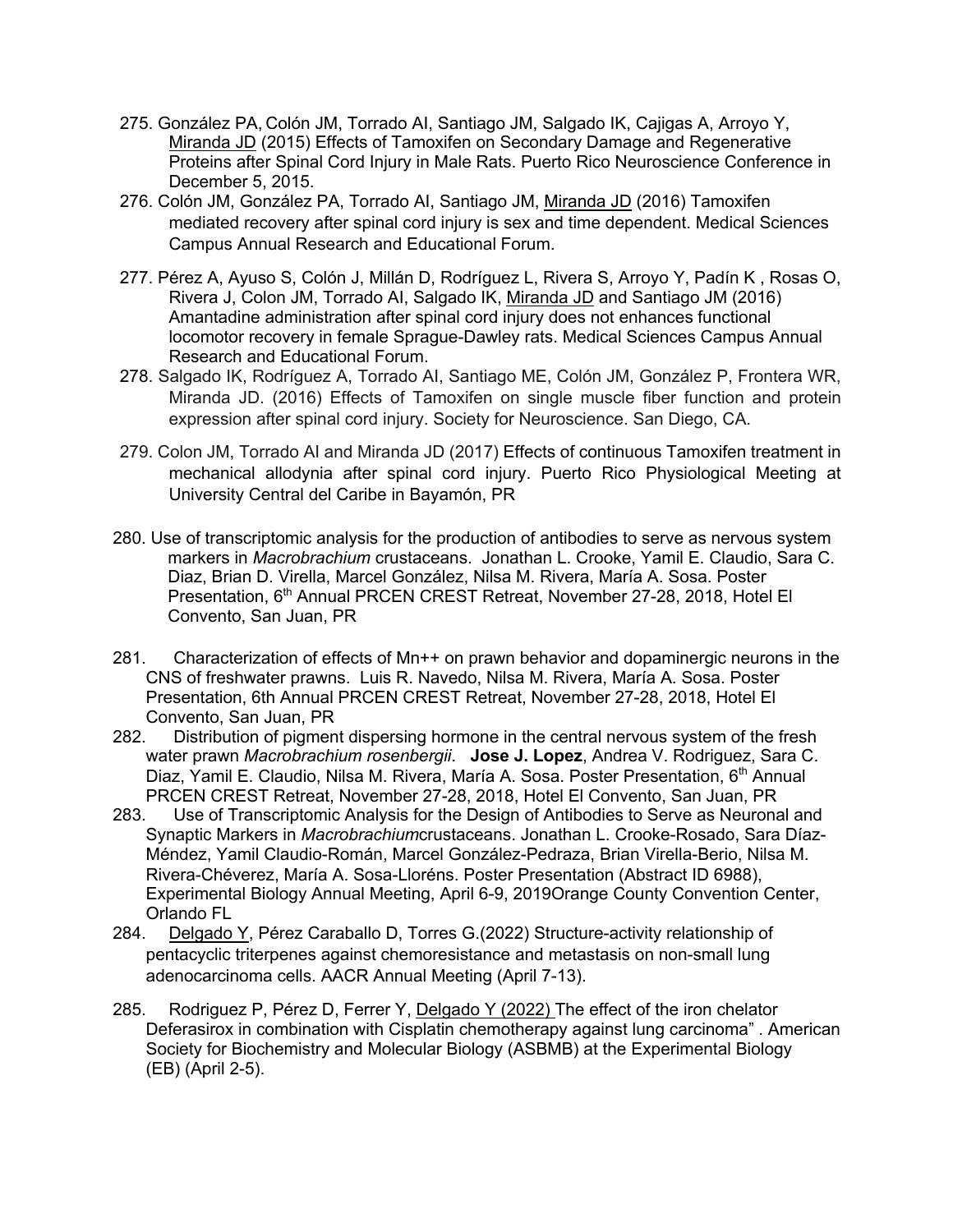- 286. Delgado Y, Vázquez AM, Kowaleff M, Saxena M, Torres Z and Tinoco AD, (2017) Elucidation of the cell death pathways induced by aqueous-stable Titanium(IV) compounds as potential anticancer agents. Experimental Biology Conference, April, Chicago IL.
- 287. Delgado Y, Vázquez AM, Kowaleff M, Saxena M, Torres Z and Tinoco AD, Introduction to the elucidation of the cell death pathways induced by Titanium(IV) compounds. Open House at Janssen and Consumer R&D 2016, New Jersey US.
- 288. Delgado Y, Vázquez AM, Saxena M, Torres Z, and Tinoco AD, Apoptotic pathway activation induced by novel Titanium(IV) compounds. Gordon Research Conference (GRC) Metals in Medicine, 2016, Proctor Academy, New Hampshire US.
- 289. Delgado Y, Morales-Cruz M, Figueroa CM, Hernández-Román J, Hernández G, and Griebenow K, Development of HAMLET-like Cytochrome c-Oleic Acid Nanoparticles for Cancer Therapy. Workshop 6: Targeting Cancer Cell Proliferation and Metabolism Networks, 2015, Ohio, Texas US.
- 290. Delgado Y, Morales-Cruz M, Figueroa CM, Hernández-Román J, Hernández G, and Griebenow K, The cytotoxicity BAMLET complex is regulated by the dispersion of the oleic acid and independent of α-lactalbumin component. BioTech Connect World: Pharma & Biomaterials, 2014, Washington DC US.
- 291. Delgado Y, Morales-Cruz M, Figueroa CM, Hernández-Román J, Hernández G, and Griebenow K, Development of Ω-9 fatty acid-protein nanoparticles for tumor-selective delivery. 12th US-Japan Symposium on Drug Delivery Systems, 2013, Hawaii US.
- 292. Bianca Valdes: Valdes-Fernández, B.N., Carrasquillo K, Roche-Lima A, and Espino A.M. Fasciola hepatica Glutathione S-Transferase (FhGST) Interaction with the Toll Like Receptor 8. February 2020- AAAS Annual Meeting, Seattle Washington State. 293.
- 294. Van Belleghem S, Ruggieri A, Papa R (2022) High level of developmental drift under the hood of convergent evolution. Biolunch Seminar Series. University of Puerto Rico – Rio Piedras, San Juan, Puerto Rico.
- 295. Van Belleghem S, Ruggieri A, Concha C, Livraghi L, Hebberecht L, Warren I, McMillan WO, Counterman B, Jiggins CD, Papa R (2021) Surprising evolutionary flexibility of chromatin remodeling links mutations to developmental switches. Southeast Regional IDeA Conference November 12-14, San Juan, Puerto Rico
- 296. Van Belleghem S, Cole J, Papa R, Counterman B (2021) Selection and isolation define a heterogeneous divergence landscape between hybridizing Heliconius butterflies. Evolution Seminar Series. Université de Lille, Virtual.
- 297. Van Belleghem S, Counterman B, McMillan WO, Papa R (2021) Selection and isolation define a heterogeneous divergence landscape between hybridizing Heliconius butterflies. Heliconius Seminar Series. International meeting, Virtual.
- 298. Van Belleghem S, Papa R (2020) SARS-CoV-2 genomic epidemiology. COVID-19 panel series. University of Puerto Rico – Rio Piedras, San Juan, Puerto Rico.
- 299. Van Belleghem S, Counterman B, McMillan WO, Papa R (2020) Selection and gene flow define polygenic barriers between incipient butterfly species. Speciation & Introgression Seminar, University of California, Berkeley, US.
- 300. Van Belleghem S, Meléndez-Rosa J, Evans E, Ortiz-Ruiz Y, Papa R (2021) Functional genomics in butterflies. 3rd Drosophila Neurobiology Meeting. San Juan, Puerto Rico.
- 301. Van Belleghem S, Counterman B, McMillan WO, Papa R (2019) Breaking down color pattern evolution. Evolution 2019. Providence, Rhode Island, USA.
- 302. Bianca A. Torres-Hernández, Ph.D., MSc. "Strategies to Successfully Complete the Precision Medicine Research Track in the Postdoctoral Master in Clinical and Translational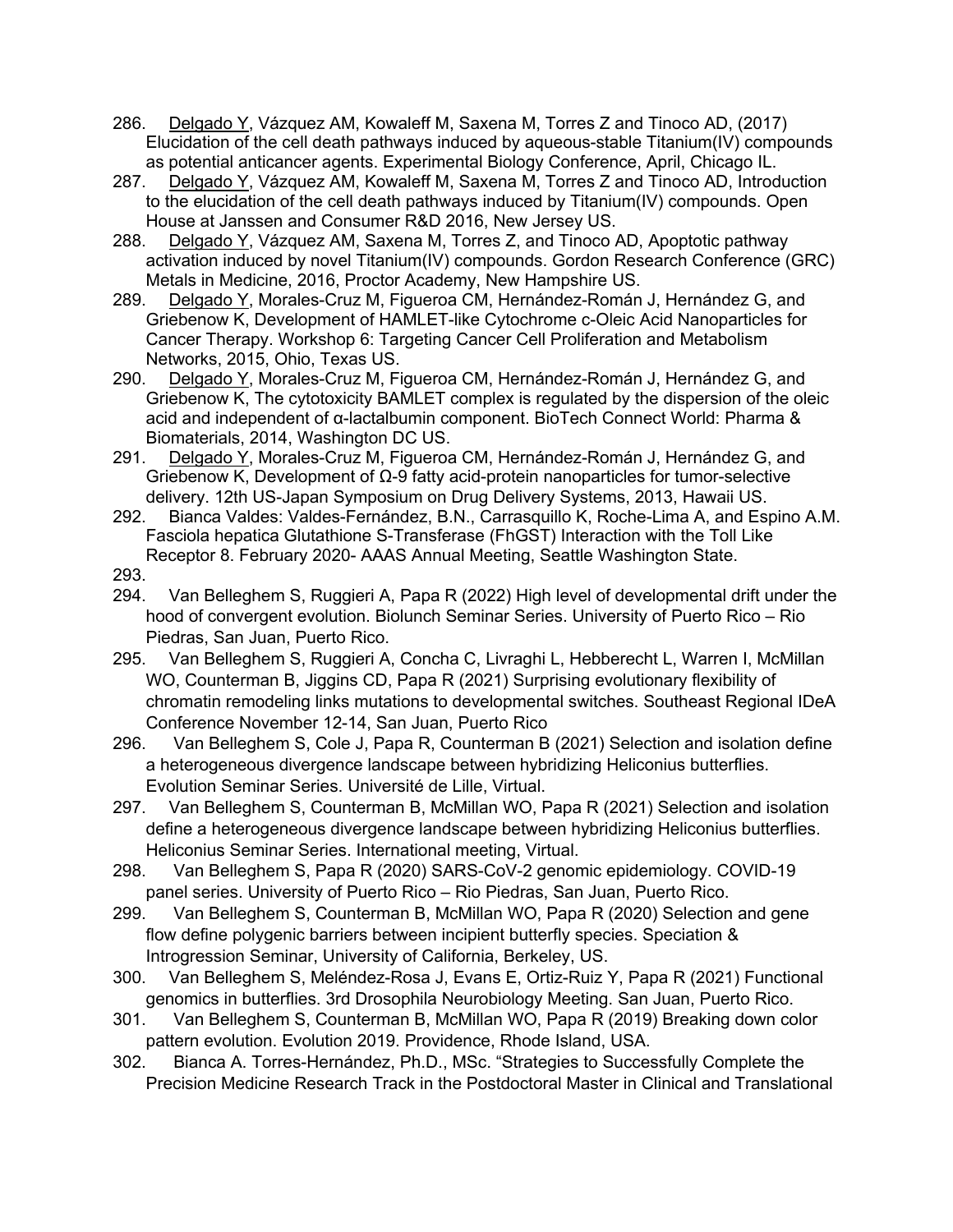Research Program". 3rd Novel Methodologies in Health Disparities Research Symposium. 2020. San Juan, Puerto Rico

- 303. BA Torres-Hernández; K Martínez and J Duconge. "Genes Related to Anxiety in Puerto Ricans" 2019. RCMI 2019 National Conference. Bethesda, MD, USA
- 304. BA Torres-Hernandez (2021) "Polymorphism in neuroplasticity-related genes and its association with anxiety and depressive symptoms severity in Caribbean Hispanic patients." 8th COBRE Annual Retreat and Assessment. 2021. Virtual Meeting.
- 305. Dr. Jorge Duconge and Dr. Bianca A. Torres-Hernández. (2020) "Pharmacogenomics of Cardiovascular and Psychiatric Conditions: our experience with the Caribbean Hispanics". Webinar for Pharmacy, Medicine, and Biomedical Postgraduate students, from the Atma Jaya Catholic University of Indonesia.
- 306. M.F. Dos Santos-Torres1, C.D. López Vega, F Godoy Vitorino and B.A. Torres Hernández "Gut-Brain Axis: Gut Microbiota Composition in Puerto Ricans Diagnosed With Psychiatric Disorders". 2021. 29th PR Neurosciences.
- 307. Fernando Vera-Urbina1, Jessica Renta-Torres, Jorge Duconge-Soler and Bianca A. Torres-Hernández. "Identification of gene variants in Puerto Rican Patients with Anxiety and Depression". 2021. 29<sup>th</sup> PR Nuerosciences.
- 308. Alberto Díaz de Jesus PR Neuroscience 2020 Project Title: Changes in Gene Expression in Response to Alcohol Exposure Mediating Molecular Alcohol Tolerance. https://www.youtube.com/watch?v=pWMu8\_vHP1w
- 309. Eliezer Cartagena-López: SACNAS Poster Presentation 2019, Honolulu, Hawaii.
- 310. Enrique Billoch-Flores: PR Neuroscience 2020 project titled "Measurement of medium spiny neurons Sodium and Potassium electrical currents and their relationship" https://www.youtube.com/watch?v=jj5d6df3iq4
- 311. Eliezer Cartagena-López: PR Neuroscience 2020 project titled "Ethanol modulation of surface expression of the BK channel is isoform specific." https://www.youtube.com/watch?v=aE7LmLXOjsc
- 312. Andrea N. Rivera Vélez: PR Neuroscience 2020 project titled "The Use of Open Field Tests as an Assay of Anxiety Behavior in Mice" https://www.youtube.com/watch?v=kzV823ypveQ
- 313. Loyra B Rodríguez Muñoz PR Neuroscience 2020 Title: Correlation between Adverse Childhood Experiences and Alcohol Use Among College Students in Puerto Rico. https://www.youtube.com/watch?v=s7KpV\_Lv-xI
- 314. Stephanie Palacio, Eliezer Cartagena-López, Guillermo A. Yudowski, Steven N. Treistman and Cristina Velázquez-Marrero Titled: Ethanol Modulation of Surface Expression of the BK Channel Is Isoform Specific. Presented at the 2019 SACNAS conference in Honolulu, Hawai'i.
- 315. E. CARTAGENA<sup>1</sup>, K. CORDERO<sup>2</sup>, H. G. MARRERO-HERNANDEZ $^3$ , Y. ROMERO $^3$ , J. O. GARCIA<sup>4</sup>, C. VELAZQUEZ-MARRERO<sup>5</sup> (2021) Characterization of BK Channels isoforms stably transfected cell lines differing. Soc. for Neuroscience
- 316. Lead-induced hippocampal changes in BDNF and TrkB gene expression and neuronal survival. November 9, 2021, 8:45 AM - 9:45 AM. \*K. CORDERO PADILLA<sup>1</sup>, E. CARTAGENA LOPEZ<sup>2</sup>, K. M. CARDONA JORDAN<sup>1</sup>, C. M. VELAZQUEZ-MARRERO<sup>1</sup>; <sup>1</sup>Inst. of Neurobio. -MSC, San Juan, Puerto Rico; <sup>2</sup>Univ. of Puerto Rico, Cayey, Puerto Rico
- 317. Effects of lead exposure (Pb) on cell survival and expression of BDNF/TrkB, in cells: BJ (Fibroblasts), HEK 293 (Embryonic kidney cells) and Hippocampal Neurons. November 9, 2021, 10:00 AM - 11:00 AM.\*J. GONZÁLEZ<sup>1,3</sup>, R. GONZALEZ<sup>2,3</sup>, K. CORDERO<sup>4</sup>, E.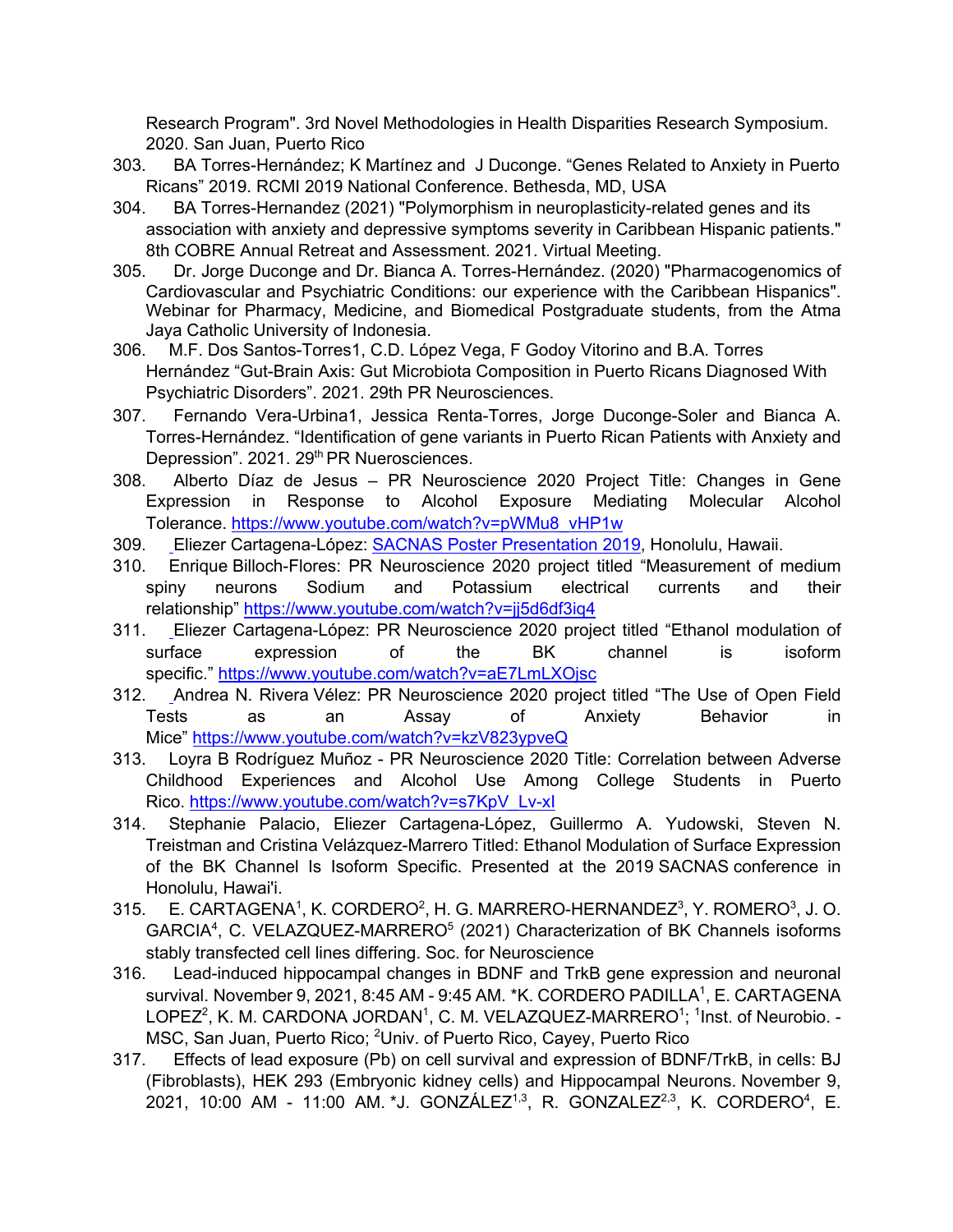CARTAGENA<sup>3</sup>, B. MADERA<sup>5</sup>, D. BRACHO<sup>6</sup>, C. VELAZQUEZ-MARRERO<sup>7</sup>; <sup>2</sup>Natural Sci., <sup>1</sup>Univ. of Puerto Rico, Cayey, PR; <sup>3</sup>Med. Sci. Campus, <sup>4</sup>Anatomia y Neurobiologia, Inst. of Neurobiology-RCMI, San Juan, PR; <sup>5</sup>Med. Sci. Campus, Mol. Sci. Res. Ctr., San Juan, PR; <sup>6</sup>NIEF, Inst. de Neurobiologia-RCMI, San Juan, PR; <sup>7</sup>Inst. of Neurobio., Univ. of Puerto Rico Med. Sci. Campus/ Inst. of Neurobio., San Juan, PR

- $318.$  A. BURGOS1, R. APONTE<sup>2</sup>, S. N. TREISTMAN<sup>2</sup>, C. VELAZQUEZ-MARRERO<sup>1</sup>(2015) Time-dependent Wnt/β-catenin signaling in response to 25mM ethanol exposure. Soc. For Neuroscience, Chicago, IL.
- 319. A. BURGOS<sup>1</sup>, C. VELÁZQUEZ-MARRERO<sup>1</sup> and S. N. TREISTMAN<sup>2</sup>. (2015) Quantification of β-catenin in response to 25mM ethanol exposure (2015). Annual American Society for Biochemistry and Molecular Biology Meeting.
- 320. Roberto A. Aponte-Rivera $^{\textsf{1}}$ , Rafael De Jesús  $^{\textsf{2}}$ , Efrain A. Ribeiro $^{\textsf{3}}$ , Ezekiel Mouzon $^{\textsf{3}}$ , Eric J. Nestler $3$  & Cristina Velázquez-Marrero<sup>4</sup>, 2017. Exploring The Role Of Nucleus Accumbens Beta-catenin Expression in Alcohol Consumption. COBRE Retreat, PR
- 321. De Jesús Hernández, A.; Méndez-Hernández, D.; Negrón-Ríos, L. M. Synthesis of Stimuli-Responsive Lipid Dendrimer Nanoparticles as Delivery Systems to Encapsulate Brain-Derived Neurotrophic Factor (BDNF) to Induce Neuroplasticity. American Chemical Society 54th ACS Junior Technical Meeting & 39th Puerto Rico Interdisciplinary Scientific Meeting (PRISM), Virtually Remote Activity. April 23-24, 2021.
- 322. Agosto Nieves, R. J.; Méndez-Hernández, D.; Negrón-Ríos, L. M. Design and Synthesis of Lipid Dendrimer Nanoparticles for the Encapsulation and Delivery of Hydrophobic Drugs Used for Brain Cancer Treatment. American Chemical Society 54th ACS Junior Technical Meeting & 39th Puerto Rico Interdisciplinary Scientific Meeting (PRISM), Virtually Remote Activity. April 23-24, 2021.
- 323. Negrón-Ríos, L. M.; Lipid Dendrimers as a Convenient Strategy to Construct Nanoparticles for Drug-Delivery Applications. American Chemical Society 43rd Senior Technical Meeting, 54th Junior Technical Meeting & PR-LSAMP Fall Meeting, Virtually Remote Activity. December 4, 2020.
- 324. Negrón-Hernández J.; Méndez-Hernández, D.; Negrón-Ríos, L. M. Prediction of Micelles Attributes Based on DFT-Calculated Molecular Physical Properties. 2020 SACNAS, The National Diversity in STEM Conference, Virtually Remote Activity. August 21, 2020.
- 325. López Colón, A.; Méndez-Hernández, D.; Negrón-Ríos, L. M. Study of the Hydrophobic Formation of Lipid Dendrimer Nanoparticles used as Potential Strategy to Encapsulate Statins Drugs Used for Brain Stroke Treatment. Annual Biomedical Conference for Minority Students 2020 (ABRCMS 2020), Virtually Remote Activity. November 12, 2020.
- 326. De Jesús Hernández, A.; Méndez-Hernández, D.; Negrón-Ríos, L. M. Synthesis of Stimuli-Responsive Lipid Dendrimer Nanoparticles as Delivery Systems to Encapsulate Brain-Derived Neurotrophic Factor (BDNF) to Induce Neuroplasticity. 27th Puerto Rico Neuroscience Conference at the American University of Puerto Rico, Bayamón, PR, December 7, 2019.
- 327. López Colón, A.; Méndez-Hernández, D.; Negrón-Ríos, L. M. Study of the Hydrophobic Formation of Lipid Dendrimer Nanoparticles used as Potential Strategy to Encapsulate Statins Drugs Used for Brain Stroke Treatment. 27th Puerto Rico Neuroscience Conference at the American University of Puerto Rico, Bayamón, PR, December 7, 2019.
- 328. Gonzalez Dalmasy, J.; Méndez-Hernández, D.; Negrón-Ríos, L. M. The Role of Dendrimer Generation of Lipid Dendrimer Nanoparticles in the Encapsulation of Insoluble Drugs Used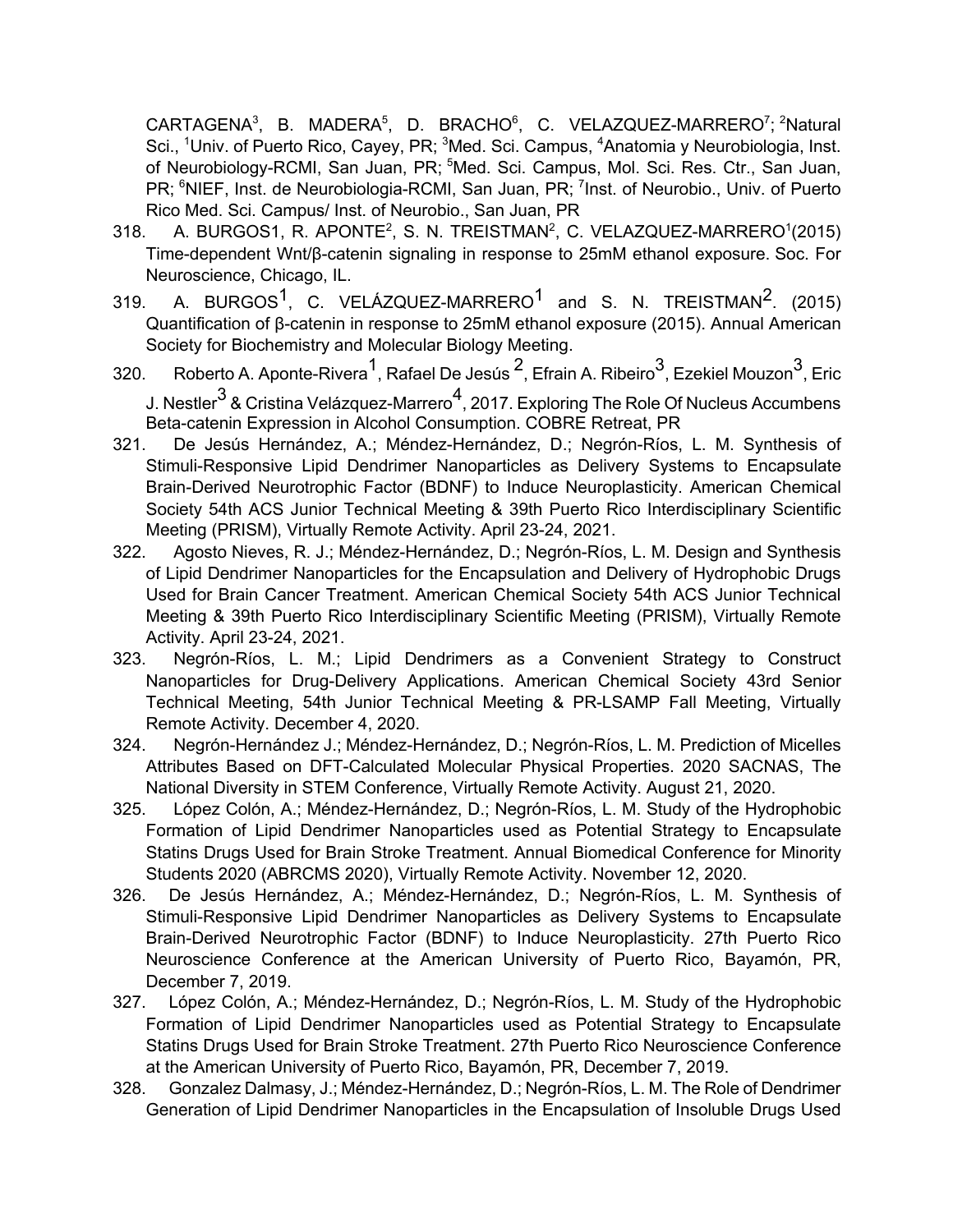to Treat Alzheimer Disease. 27th Puerto Rico Neuroscience Conference at the American University of Puerto Rico, Bayamón, PR, December 7, 2019.

- 329. Ghezzi A, Atkinson NS (2016). CBP-mediated control of long-term drug neuroadaptation in Drosophila. Poster at NIDA Genetics Consortium Meeting (NIH); Bethesda, MD; Dec 1-2, 2016.
- 330. Ghezzi A, Atkinson NS (2017). Homeostatic regulation of alcohol tolerance gene networks in Drosophila. Invited oral presentation at International Behavioural and Neural Genetics Society - 19th Annual Genes, Brain & Behavior Meeting; Madrid, Spain; May 15-18, 2017.
- 331. Imani S, Ghezzi A, Gallant J, Zakon H (2017). Keeping it brief: evolution of a voltage-gated potassium channel in electric fish. Poster at Annual Meeting of the Society for Molecular Biology and Evolution 2017; Austin, Texas; Jul 2-6, 2017.
- 332. Ghezzi A. Ramirez ME, Agosto JL, Atkinson NS (2017). Circadian genes, Sleep, and Alcohol in Drosophila. Poster at Society for Neuroscience - 47th annual meeting; Washington, DC; Nov 11-15, 2017.
- 333. Padilla A, Ramirez ME, Billini C, Agosto JL, Ghezzi A (2018). Cross-drug gene expression overlaps reveal potential targets for pharmaco-epigenetic interventions in drug addiction. Poster at Experimental Biology 2018 Conference; San Diego, CA; Apr 21-25, 2018.
- 334. Ghezzi A, Ramirez-Roman ME, Billini C, Atkinson NS (2018). Epigenetic control of longterm drug neuroadaptation. Poster at 7th Biennial National IDeA Symposium of Biomedical Research Excellence (NISBRE); Washington, DC; Jun 24-26, 2018.
- 335. Ramirez-Roman ME, Billini CE, DeJesus-Ramirez GM, Buffill-Cartagea D, Perez M, De Jesus L, Agosto JL, Atkinson NS, Ghezzi A (2018). Homeostatic mechanisms of alcoholinduce sleep disturbances in Drosophila. Poster at Society for Neuroscience annual meeting; San Diego, CA; Nov 3-7, 2018.
- 336. Padilla A, Ramirez ME, Billini C, Francia M, Agosto JL, Ghezzi A (2018). Analysis of ethanol and ketamine cross-drug interaction reveals potential targets for epigenetic therapies in alcohol disorder. Poster at Society for Neuroscience annual meeting; San Diego, CA; Nov 3-7, 2018.
- 337. Francia M, De Jesús LA, Méndez O, Díaz N, Madera B, Rodríguez N, Ghezzi A, Agosto JL (2018). Pumilio, a possible link between sleep and neuronal homeostasis. Poster at Society for Neuroscience annual meeting; San Diego, CA; Nov 3-7, 2018.
- 338. Ghezzi A (2019). Chromatin dynamics of Heliconius wing color pattern development. Invited oral presentation at Pan American Heliconius meeting; University of Puerto Rico; San Juan, PR; Feb 1-2, 2019.
- 339. Narvaez MM, Ramirez-Roman ME, Francia M, Acevedo J, Jorquera R, Agosto JL, Atkinson NS, Ghezzi A (2019). The role of VAMP7 in regulating PDF controlled sleep patterns and locomotor activity. Poster at Genetics Society of America, Drosophila Research Conference; Dallas, TX; Mar 27-31, 2019.
- 340. Ramirez-Roman ME, Anqueira, A, Agosto JL, Ghezzi A (2019). Molecular and neural mechanisms of alcohol-induced sleep disruption in Drosophila. Poster at International Behavioural and Neural Genetics Society - Annual Genes, Brain & Behavior Meeting; Edinburg, Scotland; May 10-14, 2019.
- 341. Ramirez-Roman ME, Anqueira, A, Agosto JL, Ghezzi A (2019). Molecular mechanisms of alcohol-induced sleep disruption in Drosophila. Poster at Cold Spring Harbor, Neurobiology of Drosophila Meeting; Cold Spring Harbor, NY; Oct 1-5, 2019.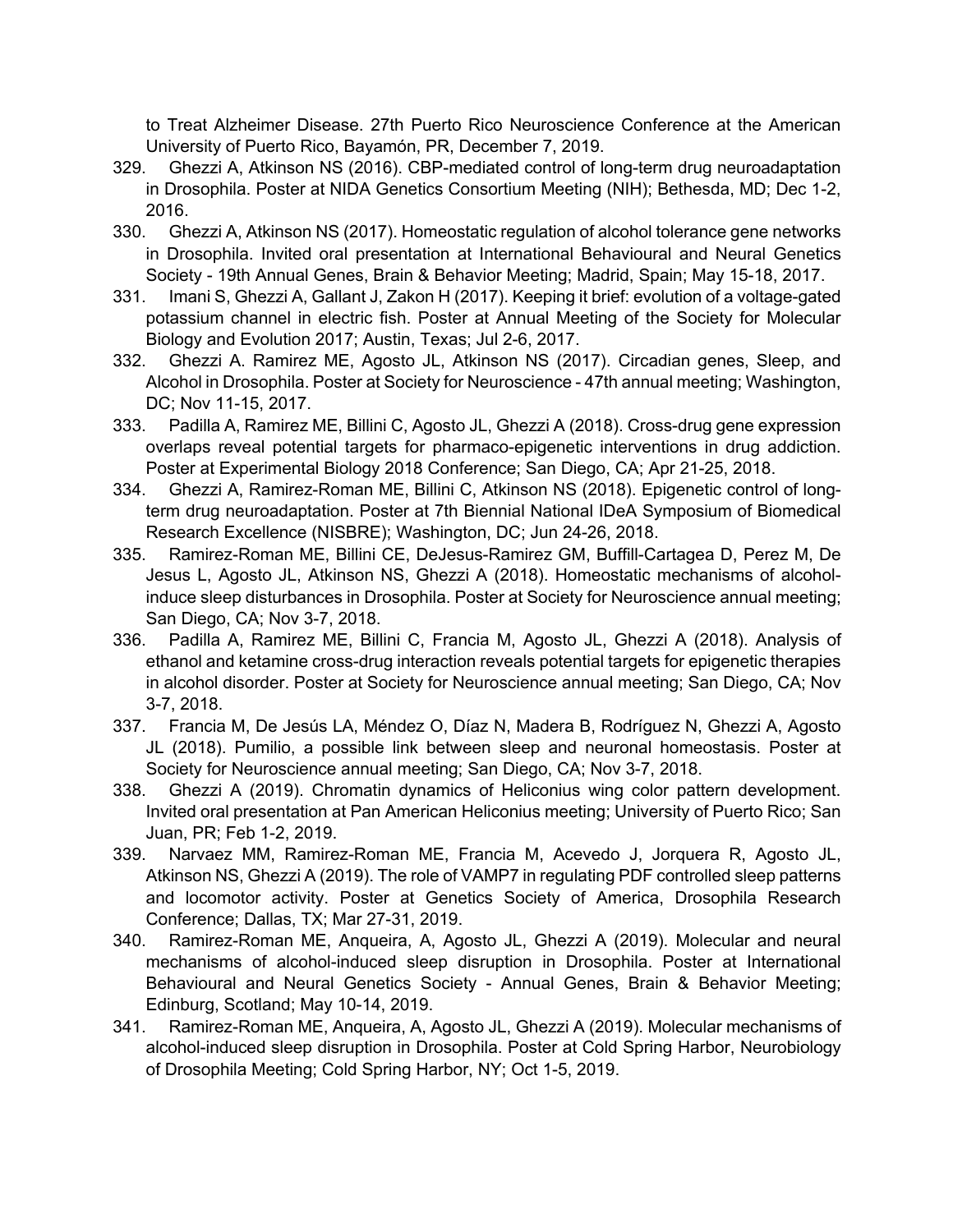- 342. Anqueira-González A, Fuenzalida NL, Agosto JL, Ghezzi A (2019). The molecular mechanisms of ethanol neuroadaptation. Poster at Society for Neuroscience annual meeting; Chicago, IL; Oct 19-22, 2019.
- 343. Ramos Rodriguez L, Billini C, Figueroa-Pagan EM, Agosto JL, Ghezzi A (2019). Tip60 as a significant player in the creation of alcohol tolerance. Poster at Society for Neuroscience annual meeting; Chicago, IL; Oct 19-22, 2019.
- 344. Diaz-Rodriguez NM, Ortiz-Castellano Y, Mendez O, Francia MR, Marrero-Ramos LO, Ghezzi A, Agosto JL (2019). Pumilio in hemocytes regulate sleep behavior. Poster at Society for Neuroscience annual meeting; Chicago, IL; Oct 19-22, 2019.
- 345. Ramirez-Roman ME, Ayala-Santiago G, Agosto JL, Ghezzi A (2020). Role of the Drosophila small lateral ventral neurons in the regulation of behavioral responses to alcohol. Poster at Genetics Society of America, TAGC – The Allied Genetics Conference; Washington, DC (Online); Mar 22-29, 2020.
- 346. Croslyn C, Acevedo JP, Ghezzi A (2020). Temporal Clustering of Alcohol-Responsive genes in Drosophila. Contributed oral presentation at ABRCMS 2020: The Virtual Experience; Online; Nov 9-13, 2020.
- 347. Anqueira-González A, Fuenzalida NL, Agosto JL, Ghezzi A (2020). The molecular mechanisms of ethanol neuroadaptation. Poster at ABRCMS 2020: The Virtual Experience; Online; Nov 9-13, 2020.
- 348. Ramirez-Roman ME, Ayala-Santiago G, Agosto JL, Ghezzi A (2021). Dose-dependent effect of ethanol on sleep patterns in Drosophila melanogaster. Poster at Society for Neuroscience – Global Connectome; Online; Jan 11-13, 2021.
- 349. Croslyn C, Ramos-De Jesus C, Acevedo JP, Ghezzi A (2021). Temporal Clustering of Alcohol-Responsive genes in Drosophila. Poster at Genetics Society of America, Drosophila Research Conference; Online; Mar 22-29, 2021.
- 350. Fuenzalida-Uribe NL, Irizarry-Hernandez C, Diaz-Nieves IA, Ghezzi A (2021). Neurophysiological correlates of alcohol tolerance in the Mushroom Body of Drosophila melanogaster. Poster at Society for Neuroscience, Neuroscience 2021; Online; Nov 3-7, 2021.
- 351. Kuchibhotla M. Montes A, Ortiz-Elias EW, Rodriguez JA, Agosto JL, Ghezzi A (2021). Pumilio -a translational regulator- as a modulator of alcohol tolerance via macrophages. Poster at Society for Neuroscience, Neuroscience 2021; Online; Nov 3-7, 2021.
- 352. Montes A, Dasta-Cruz C, Ramos-Rodriguez L, Del Valle-Colon C, Kuchibhotla M, Agosto JL, Ghezzi A (2021). The role of histone acetyltransferase activity in alcohol-induced neuroadaptations. Poster at Society for Neuroscience, Neuroscience 2021; Online; Nov 3-7, 2021.
- 353. Irizarry-Hernandez C, Fuenzalida NL, Ghezzi A (2021). Molecular mechanisms of alcohol neuroadaptation in a Drosophila model. Poster at Society for Neuroscience, Neuroscience 2021; Online; Nov 3-7, 2021.
- 354. Ghezzi A (2017). Homeostatic mechanisms of alcohol induced Neuroadaptation. Invited oral presentation at 1st Puerto Rican Drosophila Neurobiology Meeting- From Neural Networks to Synaptic Plasticity; San Juan, PR; May 6, 2017.
- 355. Ghezzi A (2018). Epigenetic regulation of gene networks during alcohol-induced neuroadaptation. Invited oral presentation at COBRE 5th Annual Retreat. San Juan, PR; Apr 26-27, 2018.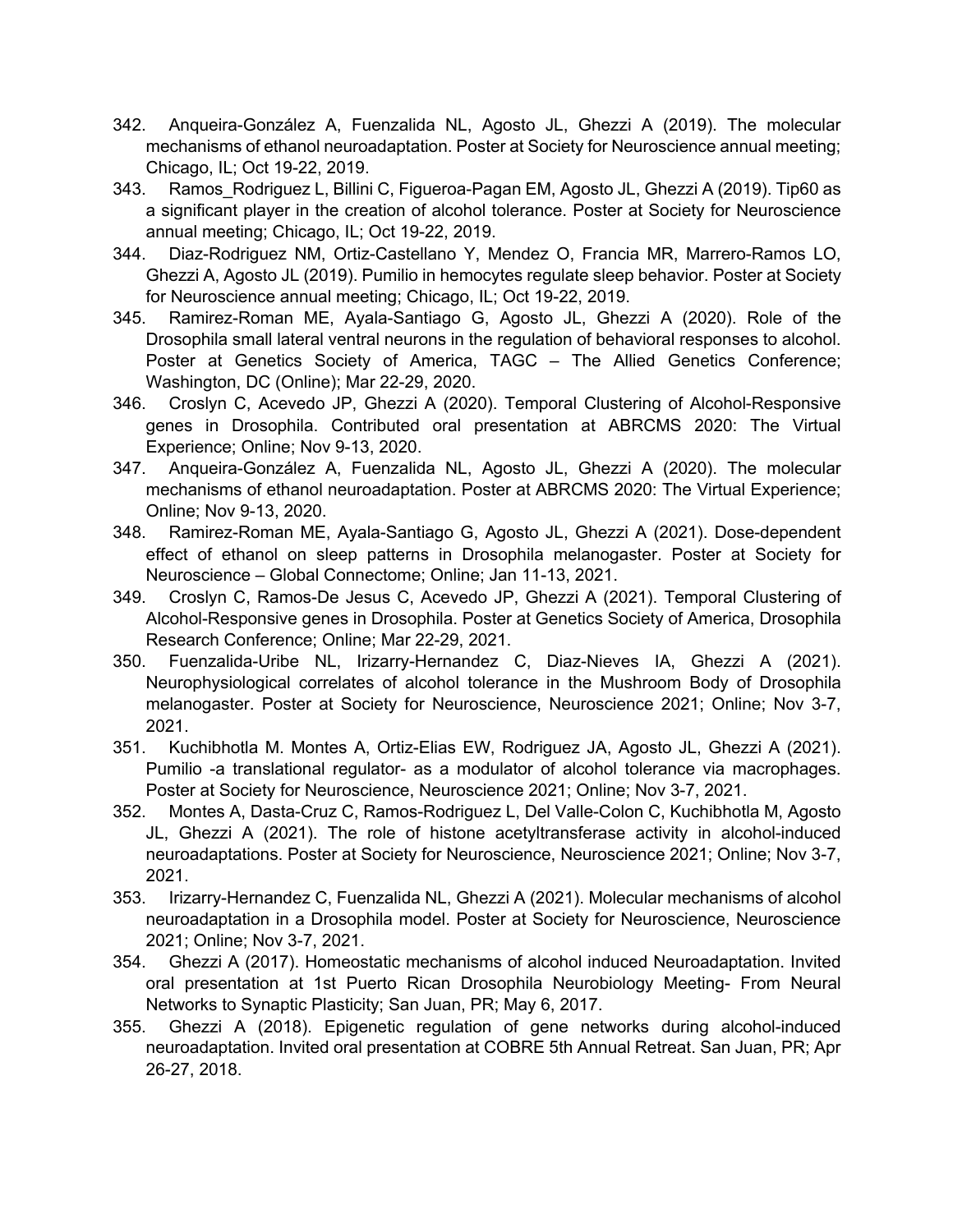- 356. Padilla A, Ramirez ME, Billini C, Agosto JL, Ghezzi A (2018). Cross-drug analysis of ethanol and ketamine reveal potential targets for pharmaco-epigenetic interventions in drug addiction. Poster at 2nd Puerto Rico Drosophila Neurobiology (Mini-Brains) Meeting; San Juan, PR; Aug 11, 2018.
- 357. Ramirez-Roman ME, Billini CE, DeJesus-Ramirez GM, Buffill-Cartagea D, Perez M, De Jesus L, Agosto JL, Atkinson NS, Ghezzi A (2018). Homeostatic mechanisms of alcoholinduce sleep disturbances in Drosophila. Contributed oral presentation at 26th Puerto Rico Neuroscience Conference; Ponce, PR; Dec 2018.
- 358. Ghezzi A (2019). Organizer and Chair of the Symposium. Symposium Chair at 3rd Puerto Rico Drosophila Neurobiology (Mini-Brains) Meeting; San Juan, PR; Mar 16, 2019.
- 359. Ghezzi A (2019). Molecular mechanisms of alcohol-induced sleep disruption in Drosophila. Invited oral presentation at 4th Puerto Rico Drosophila Neurobiology (Mini-Brains) Meeting; San Juan, PR; Nov 7, 2019.
- 360. Anqueira-González A, Fuenzalida NL, Agosto JL, Ghezzi A (2020). The molecular mechanisms of ethanol neuroadaptation. Poster at 28th Puerto Rico Neuroscience Conference; San Juan, PR – Online; Dec 5, 2020.
- 361. Ramirez-Roman ME, Ayala-Santiago G, Agosto JL, Ghezzi A (2020). Effect of alcohol on sleep patterns in Drosophila melanogaster. Poster at 28th Puerto Rico Neuroscience Conference; San Juan, PR – Online; Dec 5, 2020.
- 362. Ramos-De Jesus C, Croslyn C, Ghezzi A (2020). Gene ontology analysis of long-term alcohol-induced neuroadaptation. Poster at 28th Puerto Rico Neuroscience Conference; San Juan, PR – Online; Dec 5, 2020.
- 363. Dasta-Cruz C, Montes-Mercado A, Ramos-Rodriguez L, Ghezzi A (2020). The Role of Tip60 in the Development of Alcohol Tolerance. Poster at 28th Puerto Rico Neuroscience Conference; San Juan, PR – Online; Dec 5, 2020.
- 364. Diaz-Nieves I, Ghezzi A (2020). Ascertaining the Epigenetic Mechanisms of Alcohol Dependence Utilizing a CRISPR/dCas9-based Toolset. Poster at 28th Puerto Rico Neuroscience Conference, San Juan, PR –Online, December 5, 2020.
- 365. Irizarry-Hernandez C, Fuenzalida NL, Ghezzi A (2021). Molecular mechanisms of alcohol neuroadaptation in a Drosophila model. Poster at 29th Puerto Rico Neuroscience Conference, San Juan, PR –Online, December 4, 2021.
- 366. Ghezzi A (2017). Homeostatic neuroadaptation to alcohol in Drosophila. Invited seminar at Institute of Neurobiology, University of Puerto Rico, Medical Science Campus; San Juan, PR; Apr 7, 2017.
- 367. Ghezzi A (2017). Alcohol neuroadaptation in Drosophila: From genes to synapses. Invited seminar at Department of Neuroscience, Universidad Central del Caribe; Bayamon, PR; Sep 1, 2017.
- 368. Ghezzi A (2018). Genetics and epigenetics of alcohol neuroadaptation in Drosophila. Invited seminar at RISE/MARC Seminar Series, University of Puerto Rico-Rio Piedras; San Juan, PR; Feb 2, 2018.
- 369. Ghezzi A (2018). Genetics and epigenetics of alcohol-neuroadaptation in drosophila. Outreach seminar at Department of Biology, University of Puerto Rico, Bayamon; Bayamon, PR; May 18, 2018.
- 370. Ghezzi A (2018). When you drink, keep the HAT on: A story on epigenetics and alcohol neuroadaptation. Invited seminar at AAAS-Caribbean Division Science Cafe; Ocean Lab Brewing Company; Carolina, PR; May 25, 2018.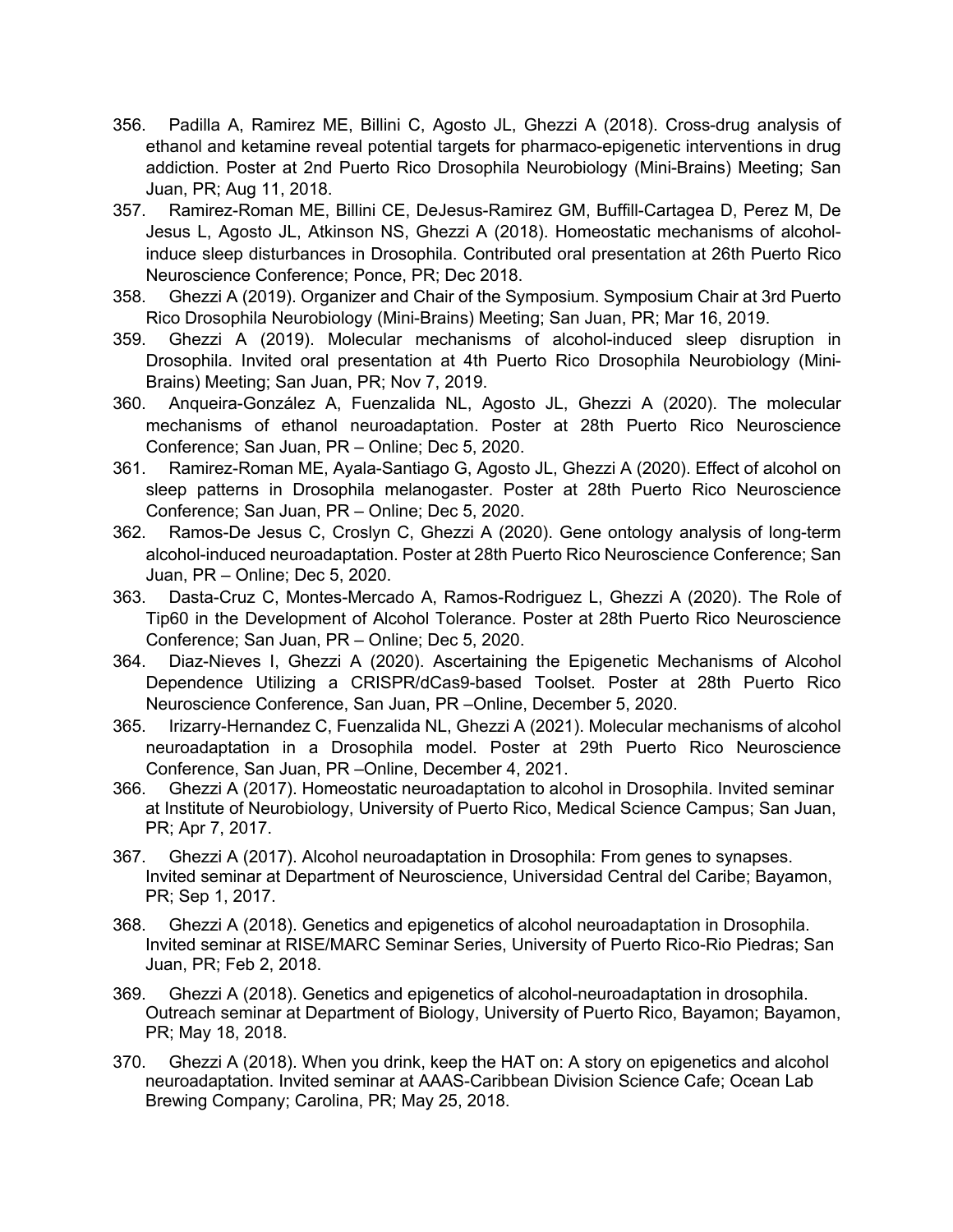- 371. Ghezzi A (2018). Molecular mechanisms of alcohol neuroadaptation. Outreach seminar at Department of Biology, Universidad del Sagrado Corazon; San Juan, PR; Oct 27, 2018.
- 372. Ghezzi A (2018). Your brain in alcohol: a story on epigenetics and alcohol neuroadaptation. Outreach seminar at Department of Biology, University of Puerto Rico, Cayey; Cayey, PR; Nov 29, 2018.
- 373. Ghezzi A (2019). When you drink, keep the HAT on: A story on epigenetics, alcohol and neuroadaptation. Invited seminar at Department of Psychology, Oklahoma State University; Stillwater, OK; Feb 28, 2019.
- 374. Ghezzi A (2019). Epigenetic mechanisms of alcohol neuroadaptation in Drosophila. Invited seminar at Department of Physiology, University of Puerto Rico-School of Medicine; San Juan, PR; Oct 10, 2019.
- 375. Ghezzi A (2020). Epigenetic regulation of transcriptional dynamics during alcohol neuroadaptation. Invited seminar at Department of Biology, University of Puerto Rico, Rio Piedras; San Juan, PR; Dec 1, 2020.
- 376. Ghezzi A (2021). Molecular mechanisms of neuroadaptation to alcohol. Outreach seminar at University of Puerto Rico, Arecibo Campus; Arecibo, PR; Jan 28, 2021.
- 377. Ghezzi A (2021). Genetics and epigenetic of alcohol neuroadaptation in Drosophila. Outreach seminar at Department of Natural Sciences, University of Puerto Rico, Aguadilla Campus; Aguadilla, PR; Feb 9, 2021.
- 378. Ghezzi A (2021). Molecular mechanisms of neuroadaptation to alcohol. Outreach seminar at Puerto Rico Institute for Microbial Ecology Research, Division of Natural Sciences and Technology, Universidad Ana G. Méndez, Recinto de Gurabo; Gurabo, PR; Mar 10, 2021.
- 379. Ghezzi A (2021). Genetics and Epigenetics of Transcriptional Adaptation. Outreach seminar at Department of Biology, Interamerican University of Puerto Rico; Bayamon, PR; Nov 18, 2021.
- 380. Ghezzi A (2021). Molecular mechanisms of alcohol-induced sleep-dysregulation. Invited seminar at Institute of Neurobiology, University of Puerto Rico, Rio Piedras; San Juan, PR; Nov 29, 2021.
- 381. Ghezzi A (2022). Molecular mechanisms of alcohol-induced neuroadaptation in Drosophila. Invited seminar at Drug Addiction workshop-UPR-MUSC; University of Puerto Rico, Rio Piedras; San Juan, PR; May 10, 2022.
- 382. Ghezzi A (2017). The genomic landscape of CREB regulation during alcohol neuroadaptation in Drosophila. Invited Lecturer at Illumina Next-Generation Sequencing Symposium and RNA Sequencing Workshop at University of Puerto Rico; San Juan, PR; May 9-10, 2017.
- 383. Ghezzi A (2018). ATAC-Seq data analysis workshop. Instructor and Co-organizer at STRI Workshop: ATAC seq for Heliconius epigenomic profiling. Smithsonian Tropical Research Institute; Gamboa, Panama; March 5-8, 2018 .
- 384. Ghezzi A (2018). Mechanisms of gene regulation. Instructor and Co-organizer at UPR Workshop: Genome-wide characterization of chromatin accessibility; MSRC University of Puerto Rico, Rio Piedras; San Juan, PR; September 26, 2018.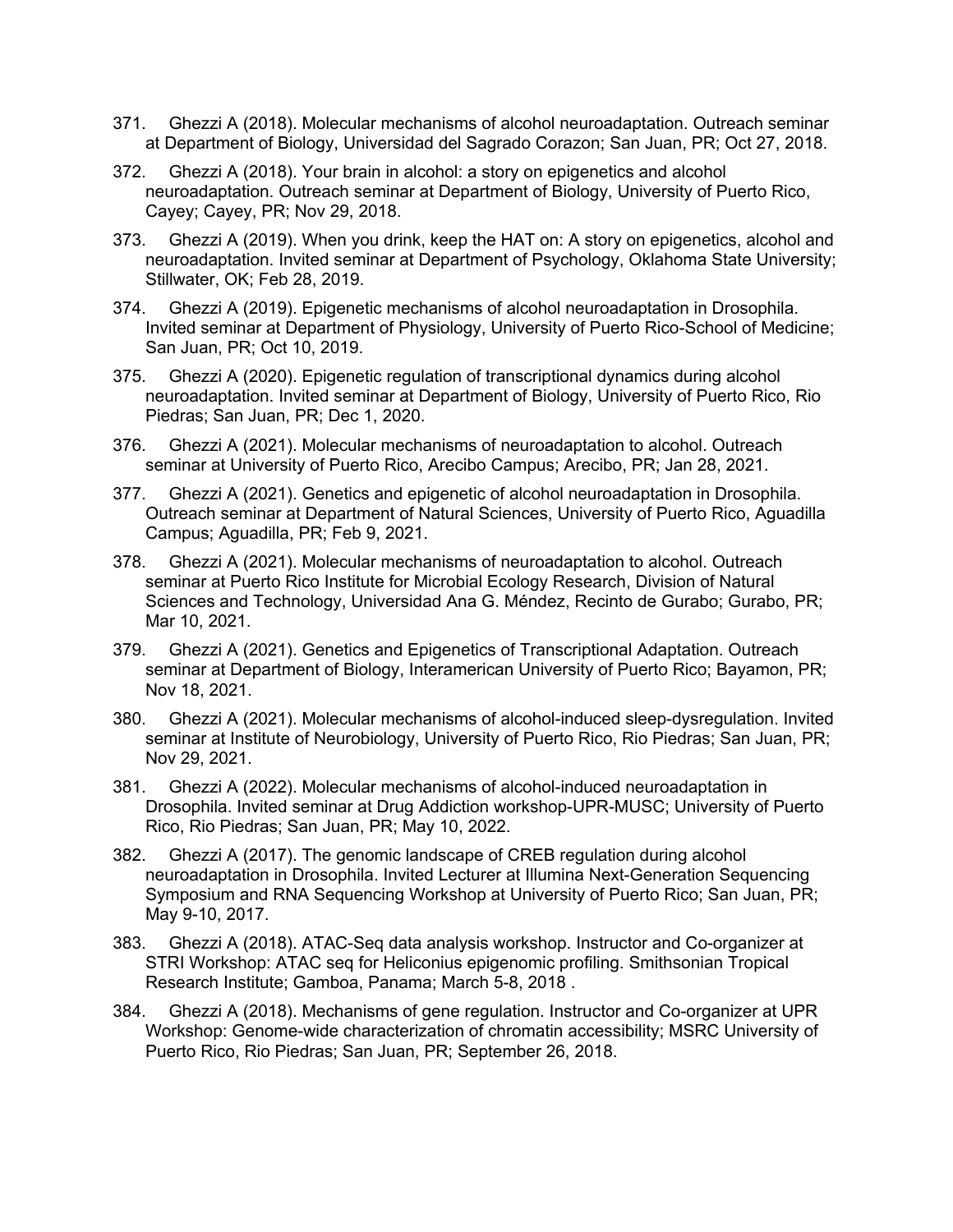- 385. Ghezzi A (2020). RNA-seq Workshop. Instructor and Organizer at UPR Workshop: From design to analysis: a beginner's guide to RNA-seq; University of Puerto Rico, Rio Piedras; San Juan, PR; April–May, 2020
- 386. Prieto-Costas, Luis A., Milton, Logan, Quiñones, Carla M., Rivera, José M. "Screening and quantification of dyes in supramolecular particles made from guanosine derivatives" ACS Junior Technical Meeting/Puerto Rico Interdisciplinary Scientific Meeting. April 2021. Virtual meeting
- 387. Y. Ferrer-Acosta, (2020)"Exploring the Expression of TLT-1 in Brain Cells" University of Puerto Rico, Rio Piedras Campus presentation for graduate and undergraduate students.
- 388. Simara Laboy and Nicolau E. (2021) Peptide-modified Cellulose Acetate Electrospun Membranes as Bioactive Scaffolds for Bone Tissue Regeneration, JTM.
- 389. J. Colón 50<sup>th</sup> Society for Neuroscience Meeting The cholinergic anti-inflammatory response in high fat diet induced neuroinflammation (Virtual) Power Point Presentation November 11, 2021, Chicago.
- 390. M. González and L.Retamar. Antimicrobial Nanoparticles for biomedical applications. science and technology research symposium. Inter American Univestity of Puerto Rico. September 24, 2021
- 391. Y. Ferrer-Acosta, "Memantine and the 4R-cembranoid share a simi-lar nicotinic neuroprotective pathway in acute hippocampal slices" University of Miami SoM BMB Research Series November 12, 2021.
- 392. Y. Ferrer-Acosta, Y. Delgado-Reyes, "Delivery of Edelfosine through the BBB using a transferrin-based delivery system to treat epilepsy" The Alliance Retreat December 2-3 2021, Royal Sonesta Hotel, PR.
- 393. Y. Delgado-Reyes, Dinely Perez, P. Ferchmin, Y. Ferrer-Acosta, "Neuroprotective Properties of Phospholipase Cβ Inhibitors, Novel Drug Candidates to Treat Epileptic Seizures" 29th PR Neuroscience December 4, 2021.
- 394. Velazquez-Marrero C (2016) Alcohol Molecular Tolerance: From Neurons to Behavior. University of the South, TN
- 395. Velazquez-Marrero C (2016) Mechanism mediating molecular Tolerance: Wnt/beta-catenin Signaling. Soc for Neuroscience, San Diego, CA
- 396. Velazquez-Marrero C (2015) Alcohol Molecular Tolerance: From Neurons to Behavior. Soc for Neuroscience, Chicago, IL
- 397. Velazquez-Marrero C (2018) Alcohol Molecular Tolerance: From Neurons to Behavior. SACNAS, New England Regional Conference. Worcester, MA
- 398. Velazquez-Marrero C (2018) Alcohol Molecular Tolerance: From Neurons to Behavior. 6<sup>th</sup> Biennial National IDeA Symposium of Biomedical Research. Washington, DC.
- 399. Velazquez-Marrero C (2016) Mechanism mediating molecular Tolerance: Wnt/beta-catenin Signaling. Summer SPINES Program. MBL Laboratories Research, Woods Hole, MA.
- 400. Velazquez-Marrero C (2016) Alcohol Molecular Tolerance: From Neurons to Behavior. Res. Society of Alcoholism Annual Meeting.
- 401. Velazquez-Marrero C (2020) Alcohol Molecular Tolerance: From Neurons to Behavior. Annual PR Neuroscience Conference
- 402. Velazquez-Marrero C (2021) How to write a proposal? Neuro Electronics Design Computational Program. Polytechnic University.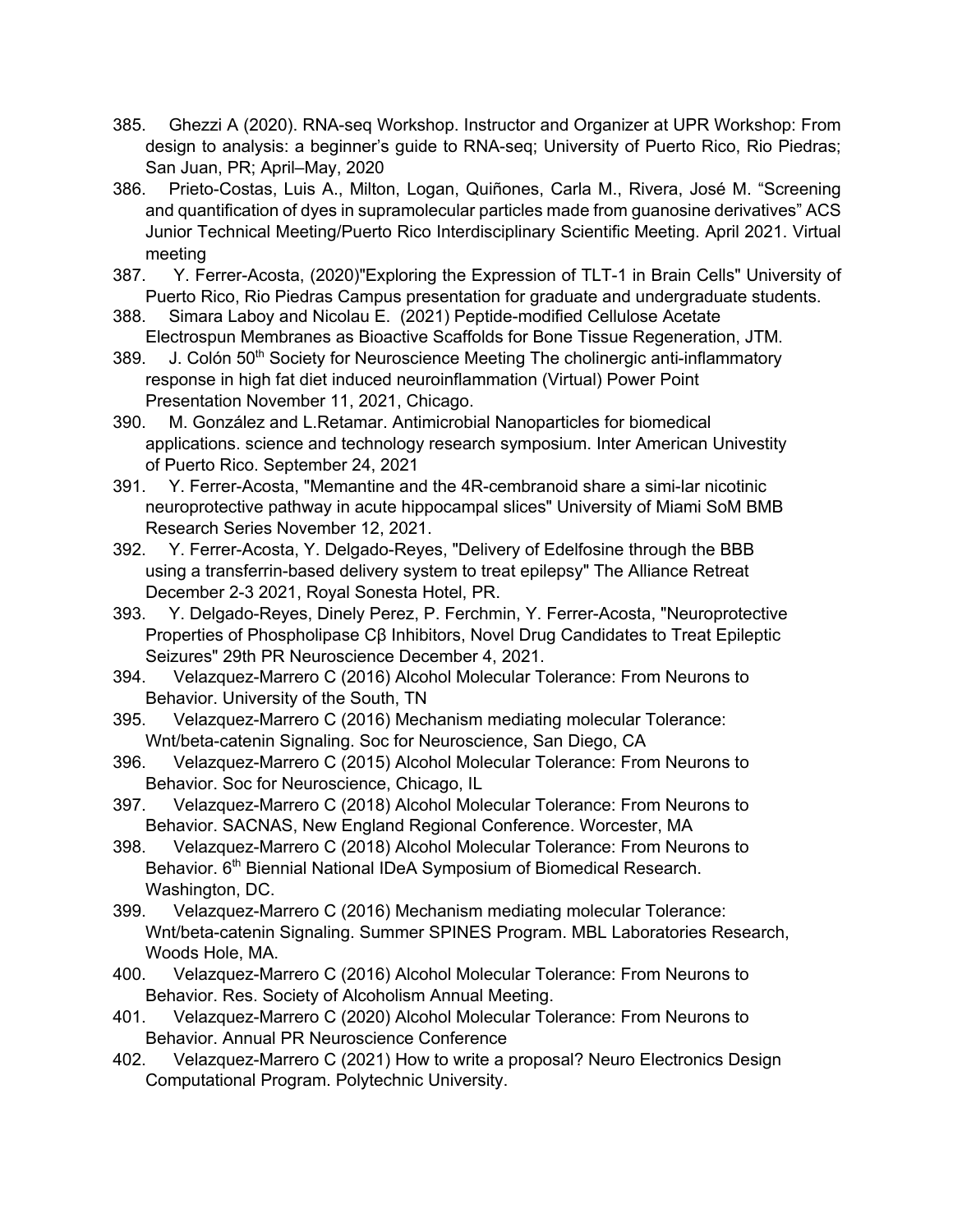- 403. Velazquez-Marrero C (2015-2019) Presentations at the Centers of Biomedical Research Excellence (COBRE). San Juan, PR
- 404. Velazquez-Marrero C (2015-present) Several poster presentations at the Society for Neuroscience Meetings.
- 405. Hampel S (2022) Reconstructing neural circuits underlying grooming behavior in FlyWire. Virtual Flywire meeting – SEZ connectomics, NJ.
- 406. Hampel S (2021) Establishing an experimental model for probing the neural and molecular basis of abnormally repetitive behavior. PR INBRE and COBRE Symposium. San Juan, PR.
- 407. Hampel S (2020) Establishing an experimental model for probing the neural and molecular basis of abnormally repetitive behavior. Yale/UPR Seminar Series. San Juan, PR.
- 408. Hampel S (2020) Exploring how the nervous system produces movement sequences. Brown University. RI
- 409. Seeds A (2019) "Biology in motion: Exploring how the nervous system produces movement sequences." Massachusetts Institute of Technology, Boston, Massachusetts.
- 410. Seeds A (2019) "Biology in motion: Exploring how the nervous system produces movement sequences." Microsoft Research Summit.
- 411. Seeds A (2018) "Neural mechanisms involved in a behavioral sequence" University of Puerto Rico Medical Sciences Campus, San Juan, Puerto Rico.
- 412. Seeds A (2018) "Biology in motion: Exploring how the nervous system produces movement sequences." Stanford University, San Francisco, California.
- 413. Seeds A (2018) "Neural mechanisms involved in a behavioral sequence" University of Puerto Rico, San Juan, Puerto Rico.
- 414. Seeds A (2017) "Neural mechanisms involved in a behavioral sequence" Florida Atlantic University, Jupiter, Florida.
- 415. Seeds A (2017) "Neural mechanisms involved in a behavioral sequence" West Virginia University, Morgantown, West Virginia.
- 416. Seeds A (2017) "Neural mechanisms involved in a behavioral sequence" Universidad Central del Caribe, Bayamon, Puerto Rico.
- 417. Seeds A (2017) "Exploring how the nervous system produces movement sequences" Puerto Rico INBRE and COBRE Symposium, San Juan, Puerto Rico.
- 418. Seeds A (2017) "A suppression hierarchy among competing motor programs drives sequential grooming" 1st Puerto Rican *Drosophila* Neurobiology Meeting, Universidad Central del Caribe, Bayamon, Puerto Rico.
- 419. Seeds A (2017) "Biology in motion: Exploring how the nervous system produces movement sequences." COBRE 4rth Annual Retreat, Old San Juan, Puerto Rico.
- 420. Seeds A (2017) "A neural circuit for grooming movement control" Full Adult Fly Brain (FAFB) Tracers' Workshop. Janelia Research Campus, Ashburn, Virginia.
- 421. Seeds A (2016) "Exploring how the nervous system produces movement sequences" Freie University, Berlin, Germany.
- 422. Seeds A (2016) "Exploring how the nervous system produces movement sequences" Max-Planck Symposium of the Biology and Medicine Section, Berlin, Germany.